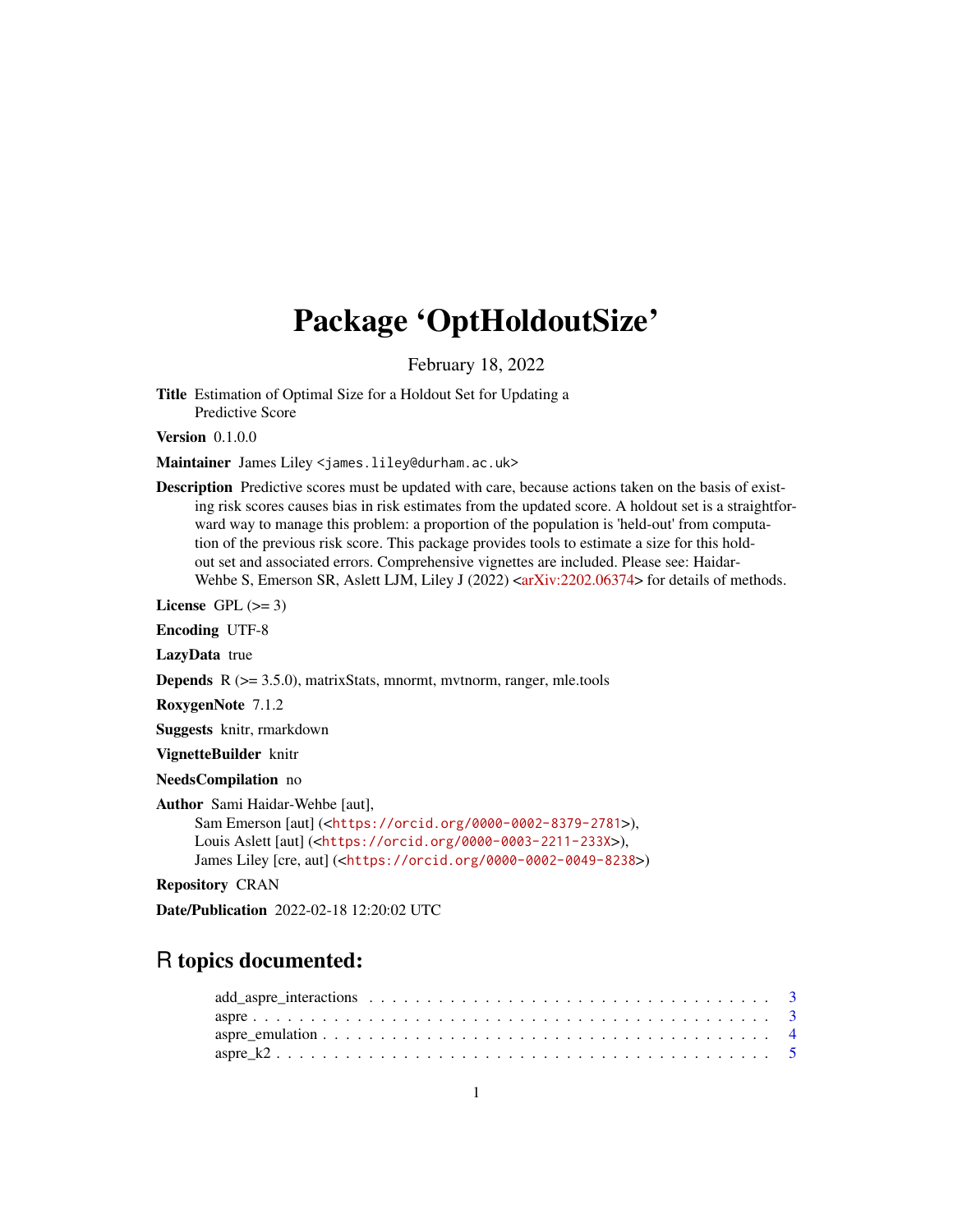| 6                                                                                    |
|--------------------------------------------------------------------------------------|
| 6                                                                                    |
| 6                                                                                    |
| 7                                                                                    |
| $\overline{7}$                                                                       |
| $\overline{7}$                                                                       |
| 10                                                                                   |
| 14                                                                                   |
| 15                                                                                   |
| 16                                                                                   |
| 16                                                                                   |
| 17                                                                                   |
| $\exp\lim_{n \to \infty} \frac{f(n+1)(n+1)(n+1)(n+1)(n+1)(n+1)(n+1)(n+1)(n+1)}{n+1}$ |
| 21                                                                                   |
| 22                                                                                   |
|                                                                                      |
|                                                                                      |
|                                                                                      |
| 25                                                                                   |
|                                                                                      |
| 26                                                                                   |
| 28                                                                                   |
| 29                                                                                   |
|                                                                                      |
|                                                                                      |
| 33                                                                                   |
| 34                                                                                   |
|                                                                                      |
|                                                                                      |
|                                                                                      |
|                                                                                      |
|                                                                                      |
|                                                                                      |
| powersolve<br>40                                                                     |
| 41                                                                                   |
| 42                                                                                   |
| 44                                                                                   |
| 45<br>$sens10$                                                                       |
| 46                                                                                   |
| 46                                                                                   |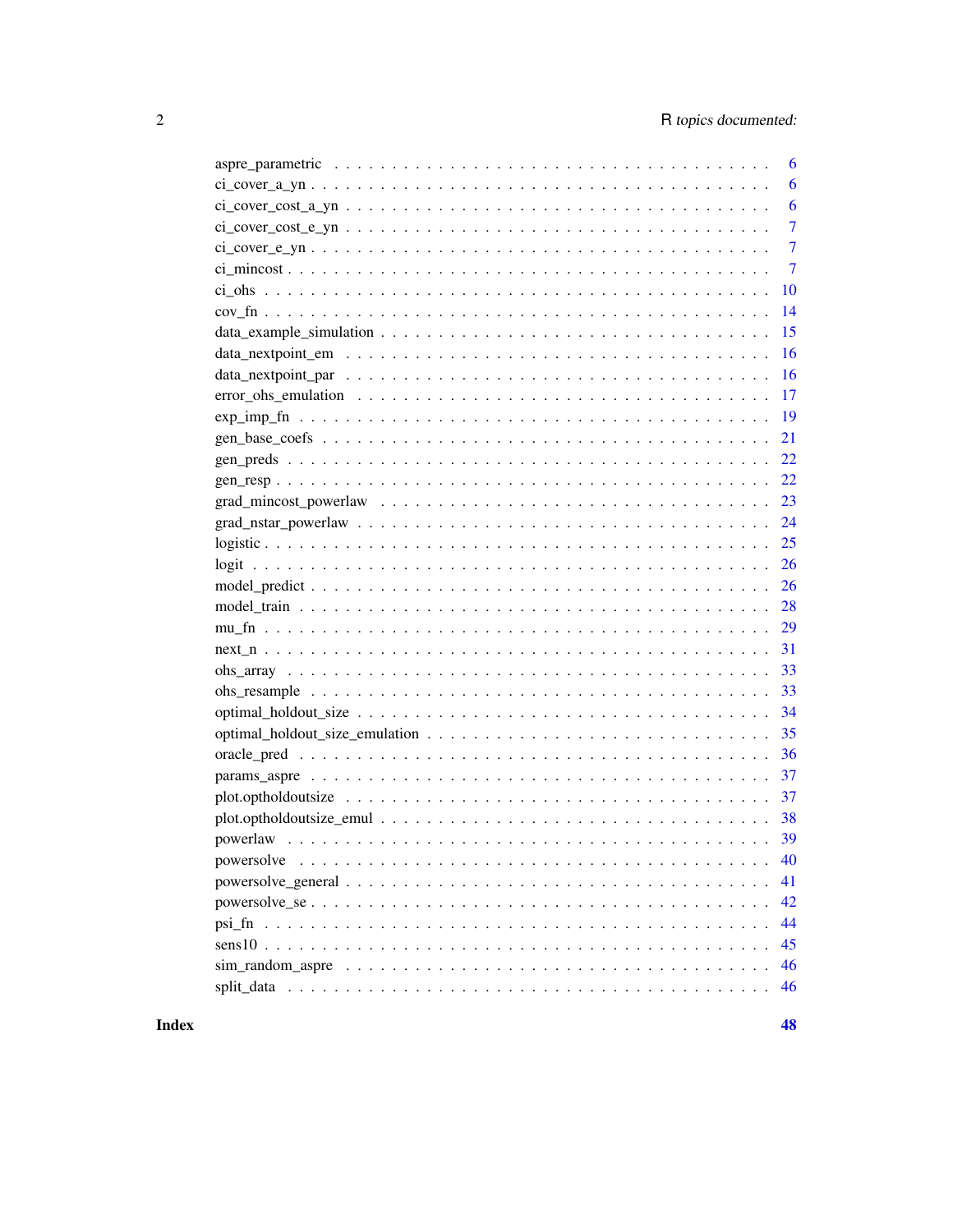<span id="page-2-0"></span>add\_aspre\_interactions

*Add interaction terms corresponding to ASPRE model*

#### Description

Add various interaction terms to X. Interaction terms correspond to those in ASPRE.

#### Usage

```
add_aspre_interactions(X)
```
# Arguments

X data frame

# Value

New data frame containing interaction terms.

# Examples

```
# Load ASPRE related data
data(params_aspre)
X=sim_random_aspre(1000,params_aspre)
Xnew=add_aspre_interactions(X)
```
print(colnames(X)) print(colnames(Xnew))

aspre *Computes ASPRE score*

#### Description

Computes ASPRE model prediction on a matrix X of covariates

Full ASPRE model from https://www.nejm.org/doi/suppl/10.1056/NEJMoa1704559/suppl\_file/nejmoa1704559\_appendix.pd

Model is to predict gestational age at PE; that is, a higher score indicates a lower PE risk, so coefficients are negated for model to predict PE risk.

#### Usage

aspre(X)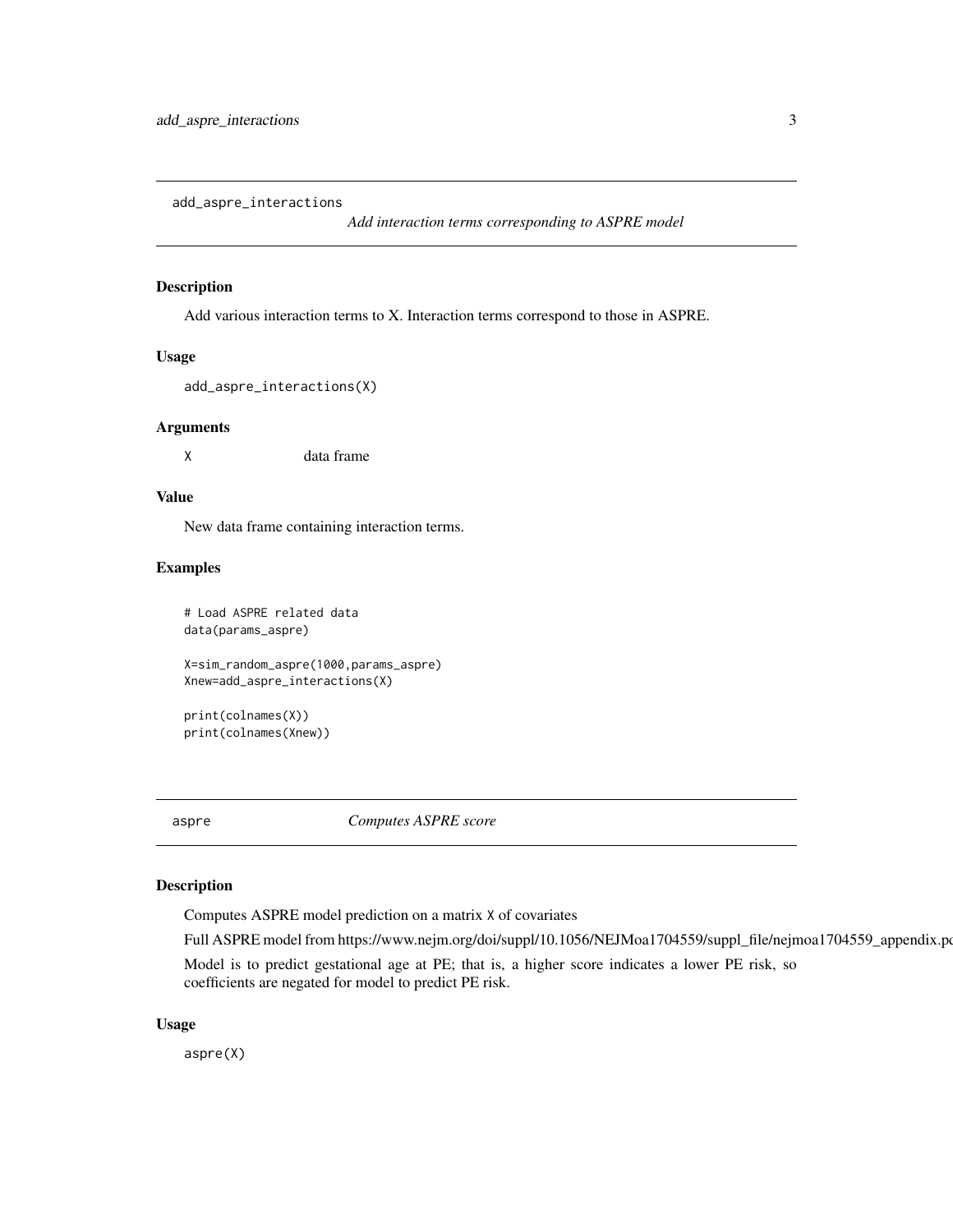# <span id="page-3-0"></span>Arguments

X matrix, assumed to be output of sim\_random\_aspre with parameter params=params\_aspre and transformed using add\_aspre\_interactions

#### Value

vector of scores.

# Examples

# Load ASPRE related data data(params\_aspre)

X=sim\_random\_aspre(1000,params\_aspre) Xnew=add\_aspre\_interactions(X)

aspre\_score=aspre(Xnew)

plot(density(aspre\_score))

aspre\_emulation *Emulation-based OHS estimation for ASPRE*

# Description

This object contains data relating to emulation-based OHS estimation for the ASPRE model. For generation, see hidden code in vignette, or in pipeline at https://github.com/jamesliley/OptHoldoutSize\_pipelines

#### Usage

```
aspre_emulation
```
# Format

An object of class list of length 4.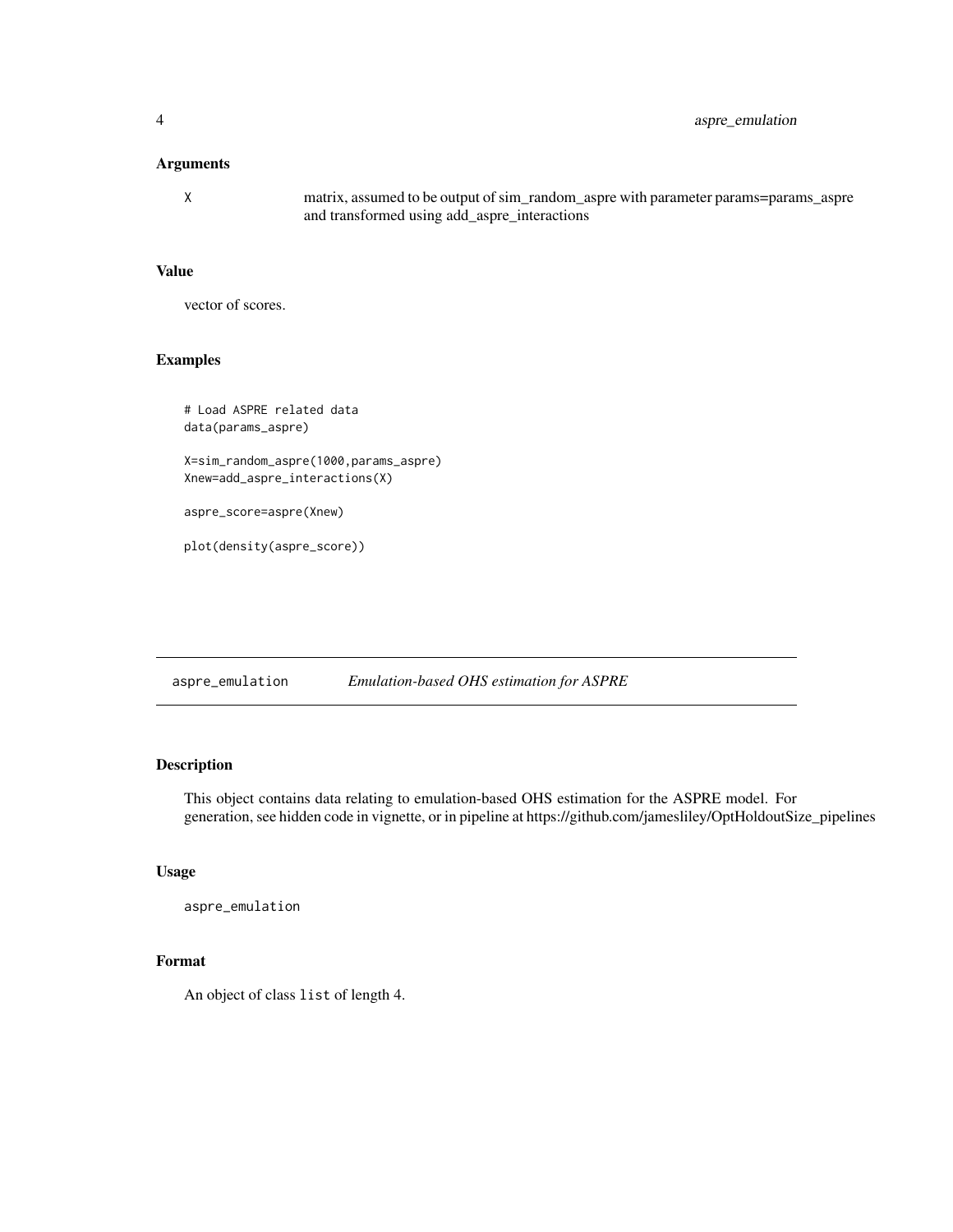<span id="page-4-0"></span>

# Description

Estimate cost at a given holdout set size in ASPRE model

# Usage

```
aspre_k2(
 n,
 X,
 PRE,
  seed = NULL,
 pi_PRE = 1426/58974,
 pi_intervention = 0.1,
 alpha = 0.37)
```
# Arguments

| n               | Holdout set size at which to estimate $k_2$ (cost)                                                        |
|-----------------|-----------------------------------------------------------------------------------------------------------|
| X               | Matrix of predictors                                                                                      |
| <b>PRE</b>      | Vector indicating PRE incidence                                                                           |
| seed            | Random seed; set before starting or set to NULL                                                           |
| pi_PRE          | Population prevalence of PRE if not prophylactically treated. Defaults to empir-<br>ical value 1426/58974 |
| pi_intervention |                                                                                                           |
|                 | Proportion of the population on which an intervention will be made. Defaults to<br>0.1                    |
| alpha           | Reduction in PRE risk with intervention. Defaults to empirical value 0.37                                 |

# Value

Estimated cost

```
# Simulate
set.seed(32142)
N=1000; p=15
X=matrix(rnorm(N*p),N,p); PRE=rbinom(N,1,prob=logit(X%*% rnorm(p)))
aspre_k2(1000,X,PRE)
```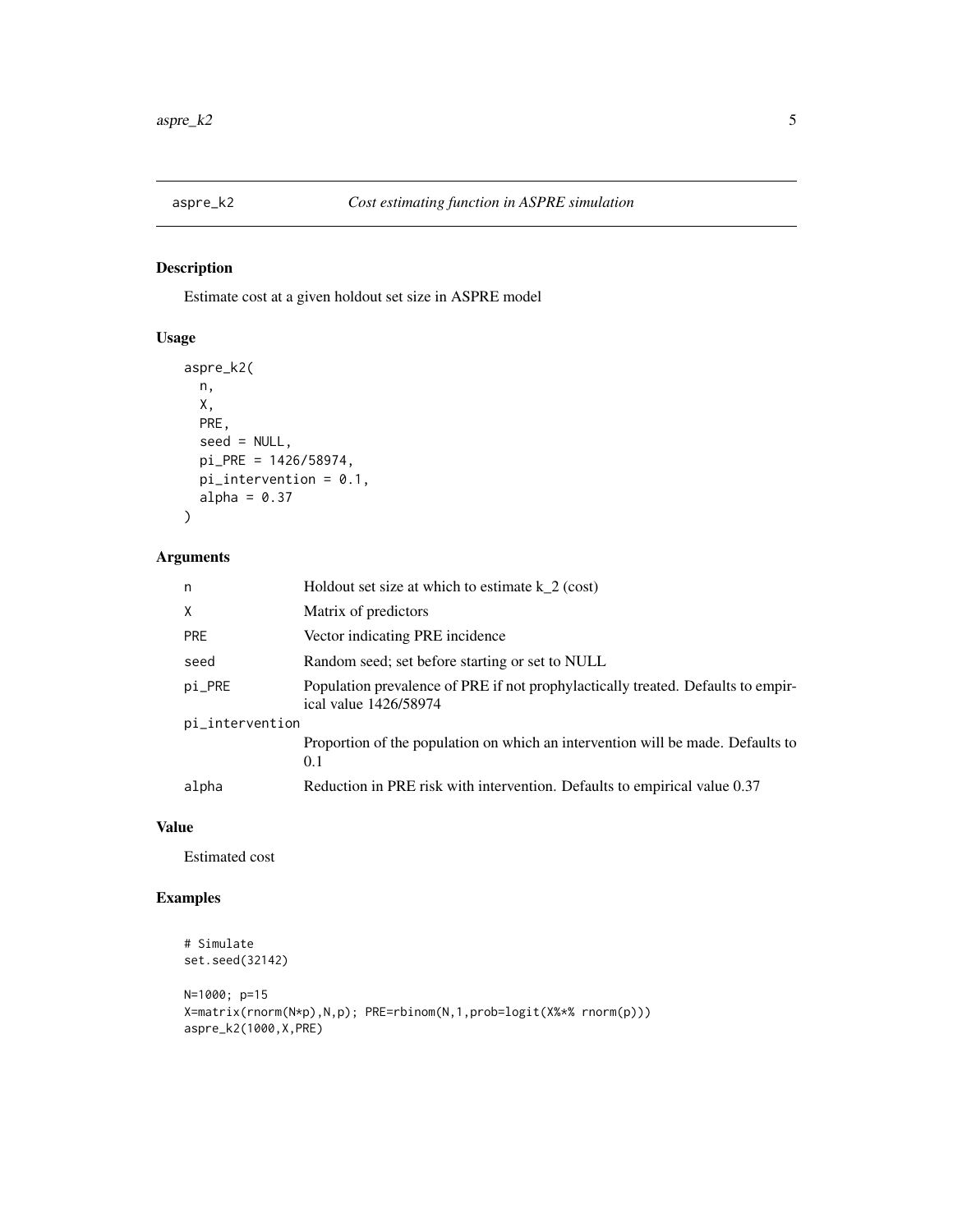<span id="page-5-0"></span>

#### Description

This object contains data relating to parametric-based OHS estimation for the ASPRE model. For generation, see hidden code in vignette, or in pipeline at https://github.com/jamesliley/OptHoldoutSize\_pipelines

#### Usage

aspre\_parametric

# Format

An object of class list of length 4.

ci\_cover\_a\_yn *Data for example on asymptotic confidence interval for OHS.*

# Description

Data for example for asymptotic confidence interval for OHS. For generation, see example.

#### Usage

ci\_cover\_a\_yn

#### Format

An object of class matrix (inherits from array) with 11 rows and 5000 columns.

ci\_cover\_cost\_a\_yn *Data for example on asymptotic confidence interval for min cost.*

#### Description

Data for example for asymptotic confidence interval for min cost. For generation, see example.

#### Usage

```
ci_cover_cost_a_yn
```
#### Format

An object of class matrix (inherits from array) with 11 rows and 5000 columns.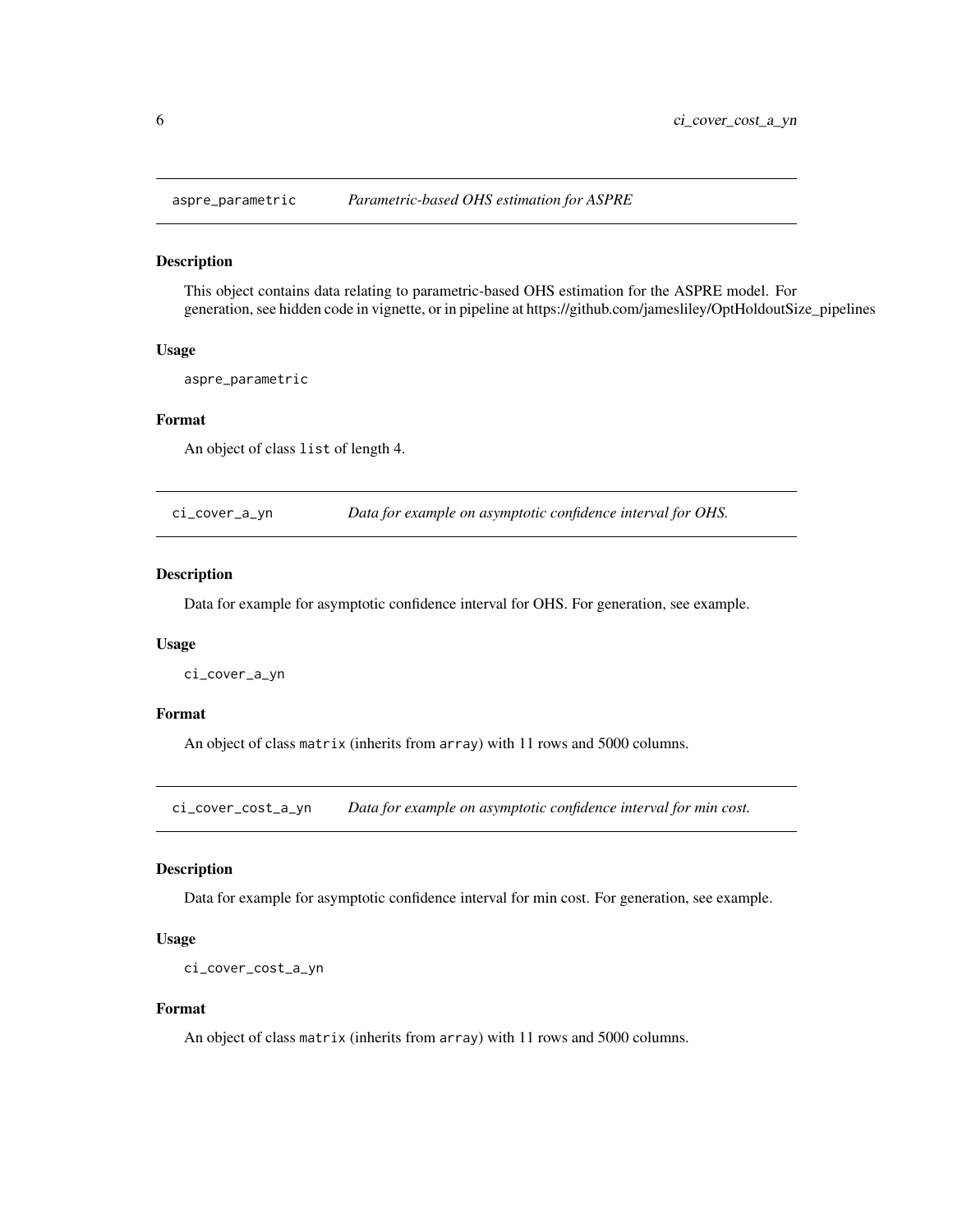<span id="page-6-0"></span>ci\_cover\_cost\_e\_yn *Data for example on empirical confidence interval for min cost.*

#### Description

Data for example for empirical confidence interval for min cost. For generation, see example.

#### Usage

```
ci_cover_cost_e_yn
```
# Format

An object of class matrix (inherits from array) with 11 rows and 5000 columns.

| Data for example on empirical confidence interval for OHS.<br>ci_cover_e_yn |  |
|-----------------------------------------------------------------------------|--|
|-----------------------------------------------------------------------------|--|

# Description

Data for example for empirical confidence interval for OHS. For generation, see example.

# Usage

ci\_cover\_e\_yn

# Format

An object of class matrix (inherits from array) with 11 rows and 5000 columns.

| ci mincost | Confidence interval for minimum total cost, when estimated using |  |
|------------|------------------------------------------------------------------|--|
|            | <i>parametric method</i>                                         |  |

#### Description

Compute confidence interval for cost at optimal holdout size given either a standard error covariance matrix or a set of m estimates of parameters.

This can be done either asymptotically, using a method analogous to the Fisher information matrix, or empirically (using bootstrap resampling)

If sigma (covariance matrix) is specified and method='bootstrap', a confidence interval is generated assuming a Gaussian distribution of (N,k1,theta). To estimate a confidence interval assuming a non-Gaussian distribution, simulate values under the requisite distribution and use then as parameters N,k1, theta, with sigma set to NULL.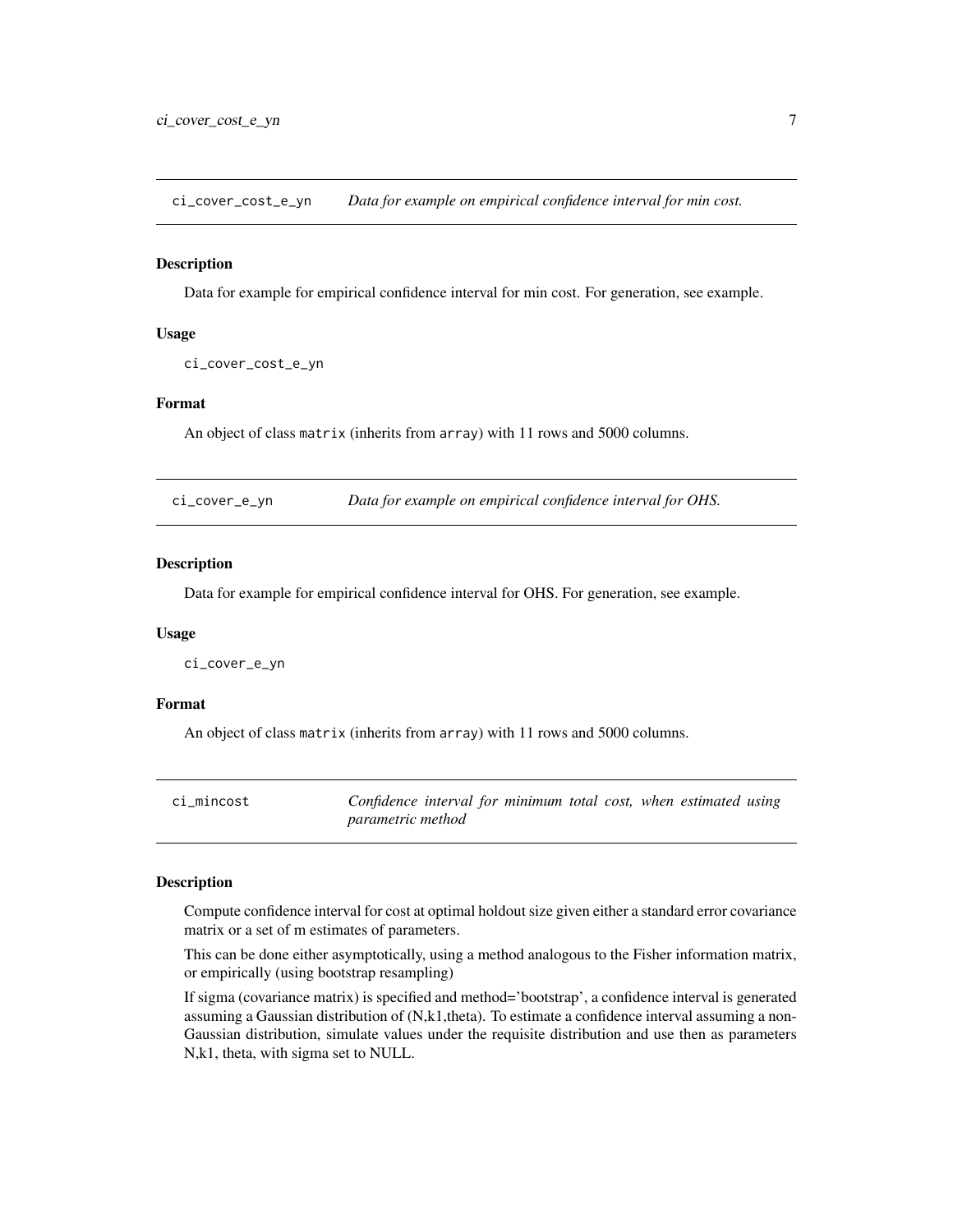# Usage

```
ci_mincost(
 N,
 k1,
  theta,
 alpha = 0.05,
 k2form = powerlaw,
 grad_mincost = NULL,
 sigma = NULL,
 n_boot = 1000,
 seed = NULL,
 mode = "empirical",
  ...
)
```
# Arguments

| Ν            | Vector of estimates of total number of samples on which the predictive score<br>will be used/fitted, or single estimate                                                                                                                                  |
|--------------|----------------------------------------------------------------------------------------------------------------------------------------------------------------------------------------------------------------------------------------------------------|
| k1           | Vector of estimates of cost value in the absence of a predictive score, or single<br>number                                                                                                                                                              |
| theta        | Matrix of estimates of parameters for function k2form(n) governing expected<br>cost to an individual sample given a predictive score fitted to n samples. Can be<br>a matrix of dimension n x n_par, where n_par is the number of parameters of<br>k2.   |
| alpha        | Construct 1-alpha confidence interval. Defaults to 0.05                                                                                                                                                                                                  |
| k2form       | Function governing expected cost to an individual sample given a predictive<br>score fitted to n samples. Must take two arguments: n (number of samples) and<br>theta (parameters). Defaults to a power-law form $k2(n,c(a,b,c))=a n^{\wedge}(-b) + c$ . |
| grad_mincost | Function giving partial derivatives of minimum cost, taking three arguments:<br>N, k1, and theta. Only used for asymptotic confidence intervals. F NULL,<br>estimated empirically                                                                        |
| sigma        | Standard error covariance matrix for (N,k1,theta), in that order. If NULL, will<br>derive as sample covariance matrix of parameters. Must be of the correct size<br>and positive definite.                                                               |
| n_boot       | Number of bootstrap resamples for empirical estimate.                                                                                                                                                                                                    |
| seed         | Random seed for bootstrap resamples. Defaults to NULL.                                                                                                                                                                                                   |
| mode         | One of 'asymptotic' or 'empirical'. Defaults to 'empirical'                                                                                                                                                                                              |
| $\cdots$     | Passed to function optimize                                                                                                                                                                                                                              |

# Value

A vector of length two containing lower and upper limits of confidence interval.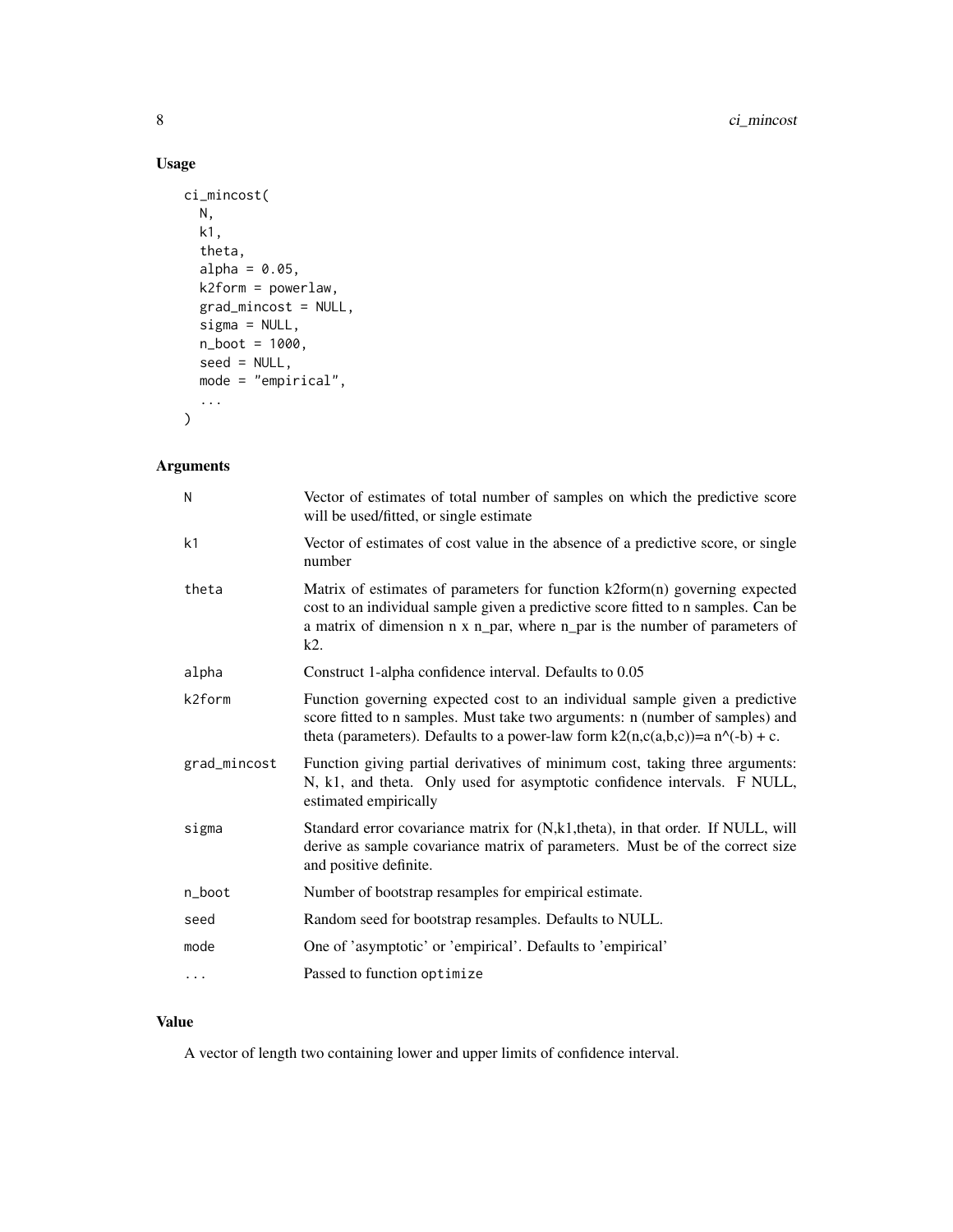#### ci\_mincost 9

```
## Set seed
set.seed(574635)
## We will assume that our observations of N, k1, and theta=(a,b,c) are
## distributed with mean mu_par and variance sigma_par
mu_par=c(N=10000,k1=0.35,A=3,B=1.5,C=0.1)
sigma_par=cbind(
 c(100^{\circ}2, 1, 0, 0, 0),c( 1, 0.07^2, 0, 0, 0, 0),
 c( 0, 0.5^2, 0.05, -0.001),
 c( 0, 0, 0.05, 0.4^2, -0.002),
 c( \theta, \theta, \theta, \theta, \theta, \theta, \theta, \theta, \theta, \theta, \theta, \theta, \theta, \theta, \theta, \theta, \theta)
\lambda# Firstly, we make 500 observations
par_obs=rmnorm(500,mean=mu_par,varcov=sigma_par)
# Minimum cost and asymptotic and empirical confidence intervals
mincost=optimal_holdout_size(N=mean(par_obs[,1]),k1=mean(par_obs[,2]),
 theta=colMeans(par_obs[,3:5]))$cost
ci_a=ci_mincost(N=par_obs[,1],k1=par_obs[,2],theta=par_obs[,3:5],alpha=0.05,
 seed=12345,mode="asymptotic")
ci_e=ci_mincost(N=par_obs[,1],k1=par_obs[,2],theta=par_obs[,3:5],alpha=0.05,
 seed=12345,mode="empirical")
# Assess cover at various m
m_values=c(20,30,50,100,150,200,300,500,750,1000,1500)
ntrial=5000
alpha_trial=0.1 # use 90% confidence intervals
mincost_true=optimal_holdout_size(N=mu_par[1],k1=mu_par[2],
  theta=mu_par[3:5])$cost
## The matrices indicating cover take are included in this package but take
## around 30 minutes to generate. They are generated using the code below
## (including random seeds).
data(ci_cover_cost_a_yn)
data(ci_cover_cost_e_yn)
if (!exists("ci_cover_cost_a_yn")) {
 ci_cover_cost_a_yn=matrix(NA,length(m_values),ntrial) # Entry [i,j] is 1
 # if ith asymptotic CI for jth value of m covers true mincost
 ci_cover_cost_e_yn=matrix(NA,length(m_values),ntrial) # Entry [i,j] is 1
 # if ith empirical CI for jth value of m covers true mincost
 for (i in 1:length(m_values)) {
   m=m_values[i]
    for (j in 1:ntrial) {
      # Set seed
      set.seed(j*ntrial + i + 12345)
```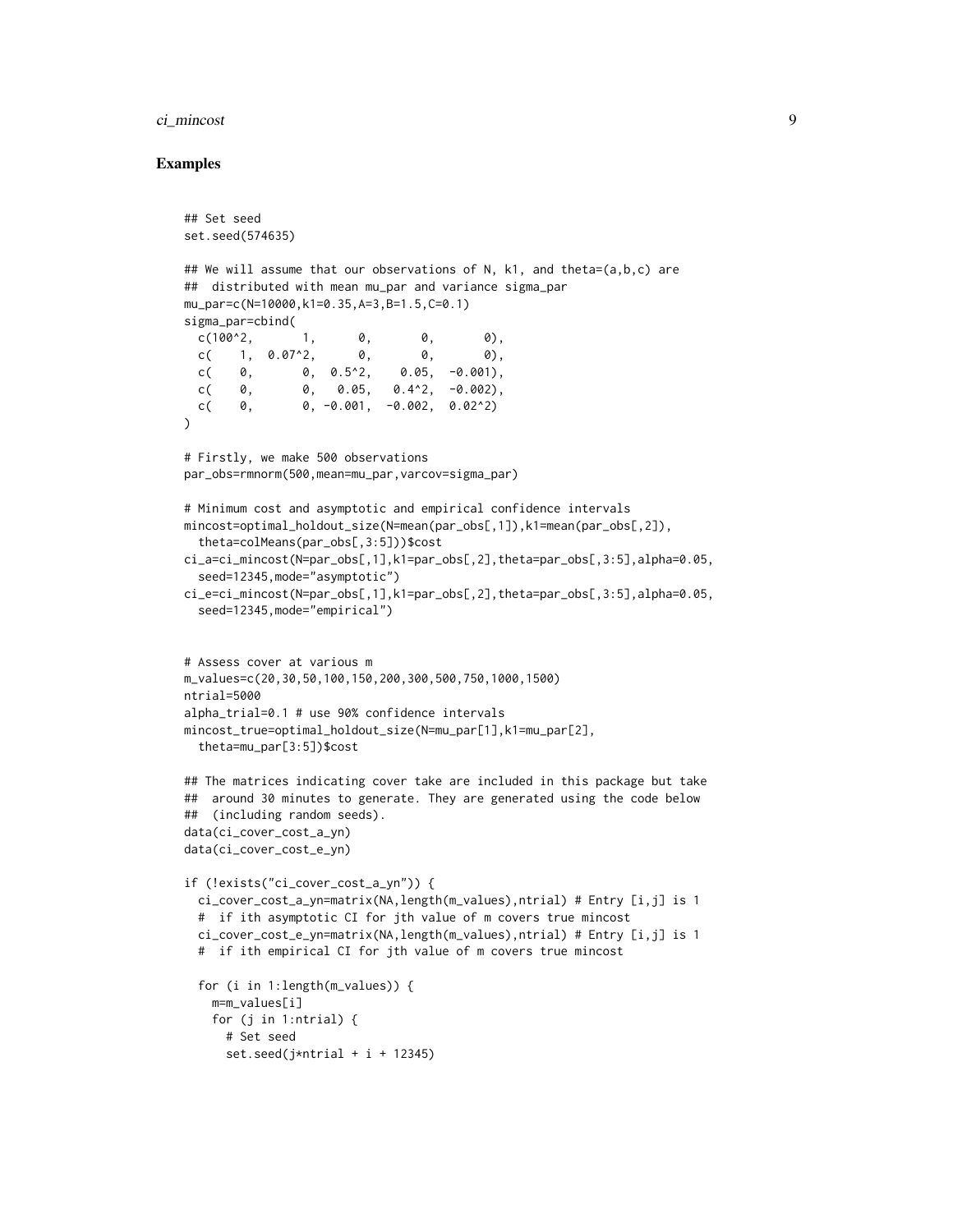```
# Make m observations
      par_obs=rmnorm(m,mean=mu_par,varcov=sigma_par)
     ci_a=ci_mincost(N=par_obs[,1],k1=par_obs[,2],theta=par_obs[,3:5],
       alpha=alpha_trial,mode="asymptotic")
      ci_e=ci_mincost(N=par_obs[,1],k1=par_obs[,2],theta=par_obs[,3:5],
       alpha=alpha_trial,mode="empirical",n_boot=500)
      if (mincost_true>ci_a[1] & mincost_true<ci_a[2])
       ci_cover_cost_a_yn[i,j]=1 else ci_cover_cost_a_yn[i,j]=0
      if (mincost_true>ci_e[1] & mincost_true<ci_e[2])
        ci_cover_cost_e_yn[i,j]=1 else ci_cover_cost_e_yn[i,j]=0
    }
   print(paste0("Completed for m = ",m))
 }
save(ci_cover_cost_a_yn,file="data/ci_cover_cost_a_yn.RData")
save(ci_cover_cost_e_yn,file="data/ci_cover_cost_e_yn.RData")
}
# Cover at each m value and standard error
cover_a=rowMeans(ci_cover_cost_a_yn)
cover_e=rowMeans(ci_cover_cost_e_yn)
zse_a=2*sqrt(cover_a*(1-cover_a)/ntrial)
zse_e=2*sqrt(cover_e*(1-cover_e)/ntrial)
# Draw plot. Convergence to 1-alpha cover is evident. Cover is not far from
# alpha even at small m.
plot(0,type="n",xlim=range(m_values),ylim=c(0.7,1),xlab=expression("m"),
 ylab="Cover")
# Asymptotic cover and 2*SE pointwise envelope
polygon(c(m_values,rev(m_values)),c(cover_a+zse_a,rev(cover_a-zse_a)),
 col=rgb(0,0,0,alpha=0.3),border=NA)
lines(m_values,cover_a,col="black")
# Empirical cover and 2*SE pointwiseenvelope
polygon(c(m_values,rev(m_values)),c(cover_e+zse_e,rev(cover_e-zse_e)),
  col=rgb(0,0,1,alpha=0.3),border=NA)
lines(m_values,cover_e,col="blue")
abline(h=1-alpha_trial,col="red")
legend("bottomright",c("Asym.","Emp.",expression(paste("1-",alpha))),lty=1,
 col=c("black","blue","red"))
```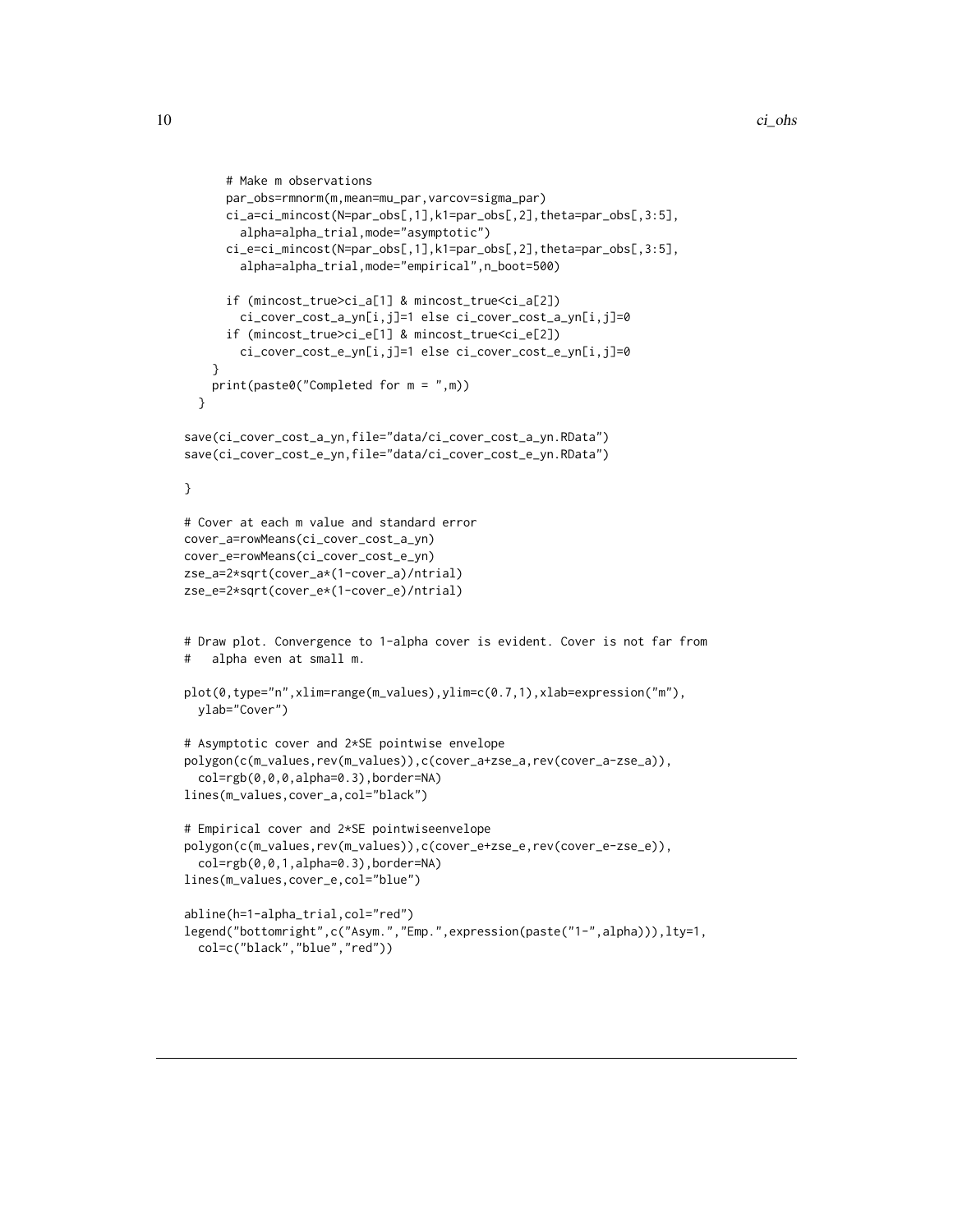<span id="page-10-0"></span>ci\_ohs *Confidence interval for optimal holdout size, when estimated using parametric method*

# Description

Compute confidence interval for optimal holdout size given either a standard error covariance matrix or a set of m estimates of parameters.

This can be done either asymptotically, using a method analogous to the Fisher information matrix, or empirically (using bootstrap resampling)

If sigma (covariance matrix) is specified and method='bootstrap', a confidence interval is generated assuming a Gaussian distribution of (N,k1,theta). To estimate a confidence interval assuming a non-Gaussian distribution, simulate values under the requisite distribution and use then as parameters N,k1, theta, with sigma set to NULL.

# Usage

```
ci_ohs(
 N,
  k1,
  theta,
  alpha = 0.05,
  k2form = powerlaw,
  grad_nstar = NULL,
  sigma = NULL,
  n_boot = 1000,
  seed = NULL,
  mode = "empirical",
  ...
)
```
# Arguments

| N              | Vector of estimates of total number of samples on which the predictive score<br>will be used/fitted, or single estimate                                                                                                                                |
|----------------|--------------------------------------------------------------------------------------------------------------------------------------------------------------------------------------------------------------------------------------------------------|
| k <sub>1</sub> | Vector of estimates of cost value in the absence of a predictive score, or single<br>number                                                                                                                                                            |
| theta          | Matrix of estimates of parameters for function k2form(n) governing expected<br>cost to an individual sample given a predictive score fitted to n samples. Can be<br>a matrix of dimension n x n_par, where n_par is the number of parameters of<br>k2. |
| alpha          | Construct 1-alpha confidence interval. Defaults to 0.05                                                                                                                                                                                                |
| k2form         | Function governing expected cost to an individual sample given a predictive<br>score fitted to n samples. Must take two arguments: n (number of samples) and<br>theta (parameters). Defaults to a power-law form $k2(n,c(a,b,c))=a n^(-b) + c$ .       |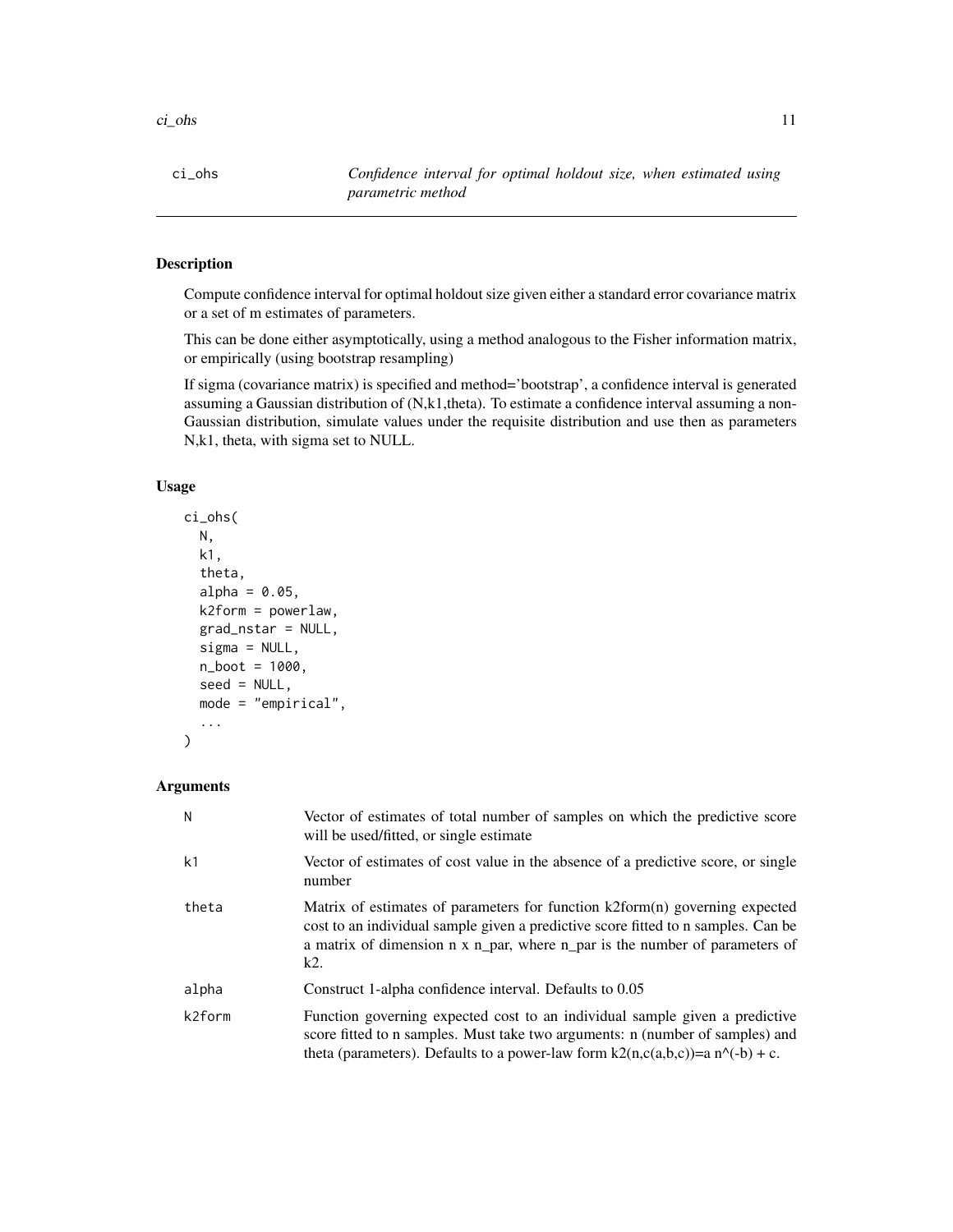| grad_nstar | Function giving partial derivatives of optimal holdout set, taking three argu-<br>ments: N, k1, and theta. Only used for asymptotic confidence intervals. F<br>NULL, estimated empirically  |
|------------|---------------------------------------------------------------------------------------------------------------------------------------------------------------------------------------------|
| sigma      | Standard error covariance matrix for (N,k1, theta), in that order. If NULL, will<br>derive as sample covariance matrix of parameters. Must be of the correct size<br>and positive definite. |
| n_boot     | Number of bootstrap resamples for empirical estimate.                                                                                                                                       |
| seed       | Random seed for bootstrap resamples. Defaults to NULL.                                                                                                                                      |
| mode       | One of 'asymptotic' or 'empirical'. Defaults to 'empirical'                                                                                                                                 |
| $\cdots$   | Passed to function optimize                                                                                                                                                                 |
|            |                                                                                                                                                                                             |

#### Value

A vector of length two containing lower and upper limits of confidence interval.

```
## Set seed
set.seed(493825)
## We will assume that our observations of N, k1, and theta=(a,b,c) are
## distributed with mean mu_par and variance sigma_par
mu_par=c(N=10000,k1=0.35,A=3,B=1.5,C=0.1)
sigma_par=cbind(
 c(100^2, 1, 0, 0, 0),
 c( 1, 0.07^2, 0, 0, 0, 0),
 c( 0, 0.5^2, 0.05, -0.001),
 c( 0, 0, 0.05, 0.4^2, -0.002),
 c( 0, 0, -0.001, -0.002, 0.02^2)\lambda# Firstly, we make 500 observations
par_obs=rmnorm(500,mean=mu_par,varcov=sigma_par)
# Optimal holdout size and asymptotic and empirical confidence intervals
ohs=optimal_holdout_size(N=mean(par_obs[,1]),k1=mean(par_obs[,2]),
 theta=colMeans(par_obs[,3:5]))$size
ci_a=ci_ohs(N=par_obs[,1],k1=par_obs[,2],theta=par_obs[,3:5],alpha=0.05,
 seed=12345,mode="asymptotic")
ci_e=ci_ohs(N=par_obs[,1],k1=par_obs[,2],theta=par_obs[,3:5],alpha=0.05,
 seed=12345,mode="empirical")
# Assess cover at various m
m_values=c(20,30,50,100,150,200,300,500,750,1000,1500)
ntrial=5000
alpha_trial=0.1 # use 90% confidence intervals
nstar_true=optimal_holdout_size(N=mu_par[1],k1=mu_par[2],
```
theta=mu\_par[3:5])\$size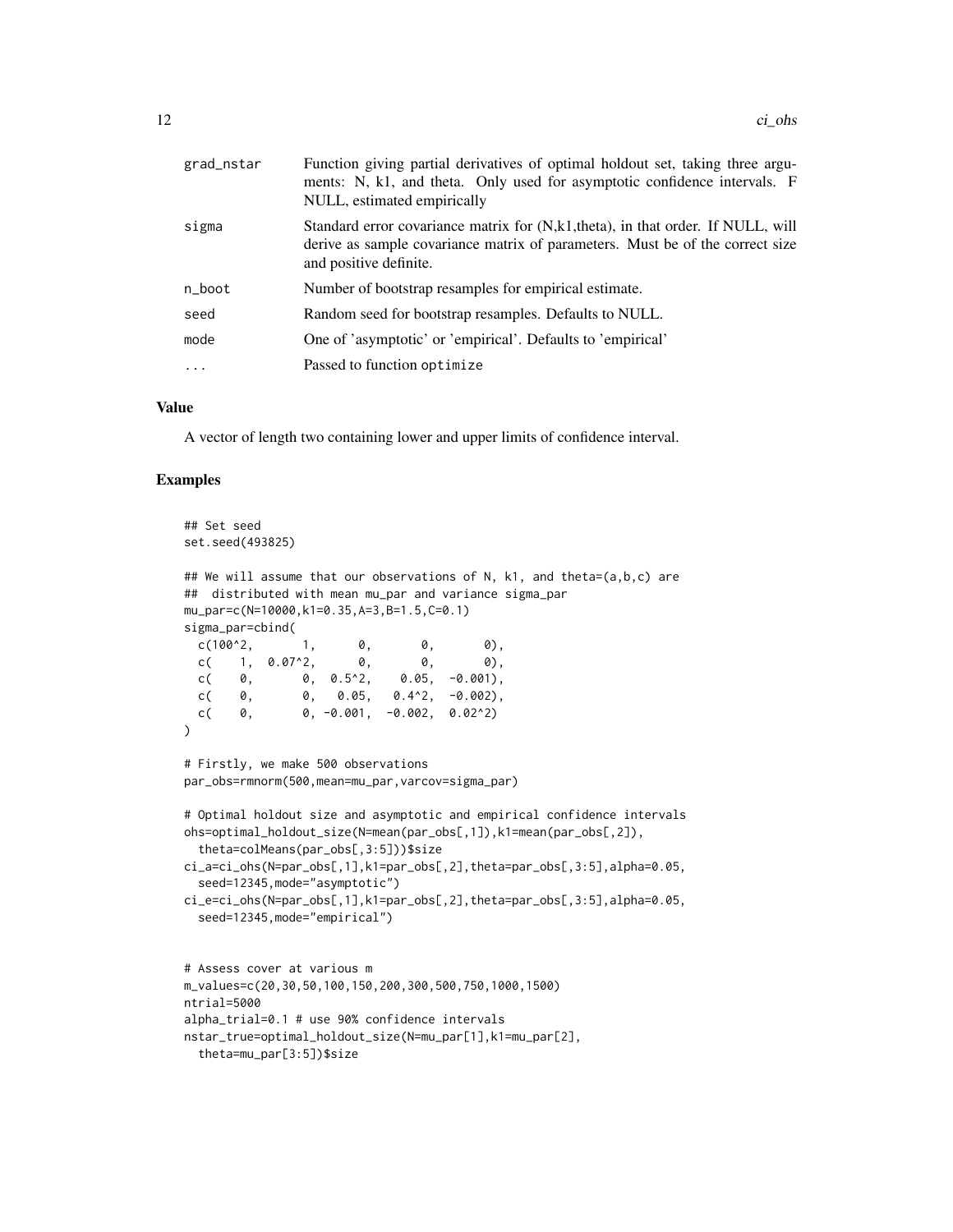```
## The matrices indicating cover take are included in this package but take
## around 30 minutes to generate. They are generated using the code below
## (including random seeds).
data(ci_cover_a_yn)
data(ci_cover_e_yn)
if (!exists("ci_cover_a_yn")) {
 ci_cover_a_yn=matrix(NA,length(m_values),ntrial) # Entry [i,j] is 1 if ith
 ## asymptotic CI for jth value of m covers true nstar
 ci_cover_e_yn=matrix(NA,length(m_values),ntrial) # Entry [i,j] is 1 if ith
 ## empirical CI for jth value of m covers true nstar
 for (i in 1:length(m_values)) {
    m=m_values[i]
    for (j in 1:ntrial) {
     # Set seed
     set.seed(j*ntrial + i + 12345)
      # Make m observations
     par_obs=rmnorm(m,mean=mu_par,varcov=sigma_par)
     ci_a=ci_ohs(N=par_obs[,1],k1=par_obs[,2],theta=par_obs[,3:5],
       alpha=alpha_trial,mode="asymptotic")
     ci_e=ci_ohs(N=par_obs[,1],k1=par_obs[,2],theta=par_obs[,3:5],
       alpha=alpha_trial,mode="empirical",n_boot=500)
      if (nstar_true>ci_a[1] & nstar_true<ci_a[2]) ci_cover_a_yn[i,j]=1 else
        ci_cover_a_yn[i,j]=0
     if (nstar_true>ci_e[1] & nstar_true<ci_e[2]) ci_cover_e_yn[i,j]=1 else
        ci_cover_e_yn[i,j]=0
    }
   print(paste0("Completed for m = ",m))
 }
save(ci_cover_a_yn,file="data/ci_cover_a_yn.RData")
save(ci_cover_e_yn,file="data/ci_cover_e_yn.RData")
}
# Cover at each m value and standard error
cover_a=rowMeans(ci_cover_a_yn)
cover_e=rowMeans(ci_cover_e_yn)
zse_a=2*sqrt(cover_a*(1-cover_a)/ntrial)
zse_e=2*sqrt(cover_e*(1-cover_e)/ntrial)
# Draw plot. Convergence to 1-alpha cover is evident. Cover is not far from
# alpha even at small m.
plot(0,type="n",xlim=range(m_values),ylim=c(0.7,1),xlab=expression("m"),
 ylab="Cover")
# Asymptotic cover and 2*SE pointwise envelope
```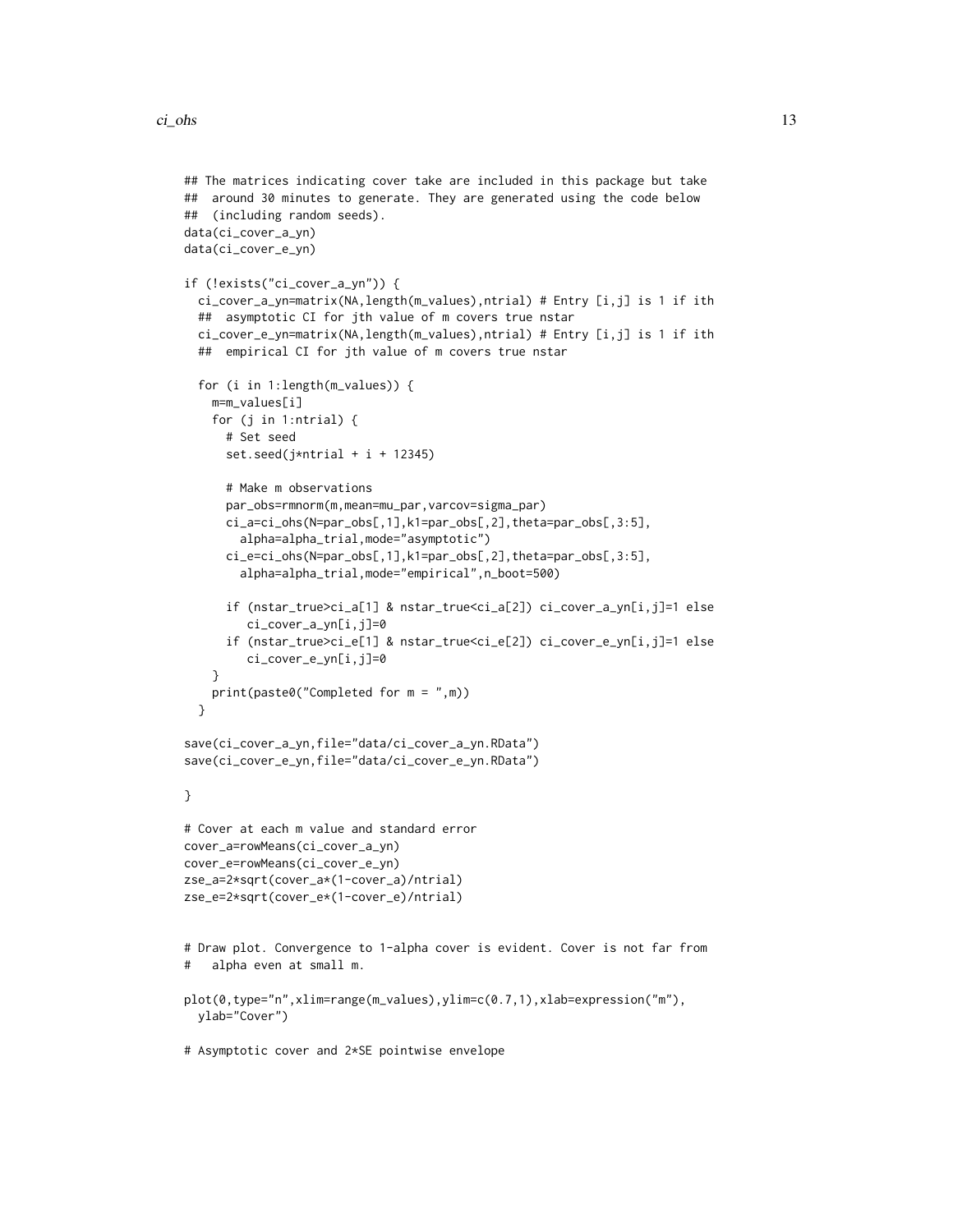```
polygon(c(m_values,rev(m_values)),c(cover_a+zse_a,rev(cover_a-zse_a)),
  col=rgb(0,0,0,alpha=0.3),border=NA)
lines(m_values,cover_a,col="black")
# Empirical cover and 2*SE pointwiseenvelope
polygon(c(m_values,rev(m_values)),c(cover_e+zse_e,rev(cover_e-zse_e)),
  col=rgb(0,0,1,alpha=0.3),border=NA)
lines(m_values,cover_e,col="blue")
abline(h=1-alpha_trial,col="red")
legend("bottomright",c("Asym.","Emp.",expression(paste("1-",alpha))),lty=1,
  col=c("black","blue","red"))
```
cov\_fn *Covariance function for Gaussian process*

#### Description

Radial kernel covariance function for Gaussian process.

Used for a Gaussian process  $GP(m, k(., .))$ , an instance X of which has covariance  $k(n,n')$  between  $X(n)$  and  $X(n')$ .

Covariance function is parametrised by var\_u (general variance) and k\_width (kernel width)

# Usage

cov\_fn(n, ndash, var\_u, k\_width)

#### Arguments

| n       | Argument 1: kernel is a function of ndash-n |
|---------|---------------------------------------------|
| ndash   | Argument 2: kernel is a function of ndash-n |
| var u   | Global variance                             |
| k width | Kernel width                                |

#### Value

Covariance value

#### Examples

```
# We will sample from Gaussian processes
# GP(0,k(.,.)=cov_fn(.,.;var_u,theta))
# at these values of n
nvals=seq(1,300,length=100)
```
# We will consider two theta values

<span id="page-13-0"></span>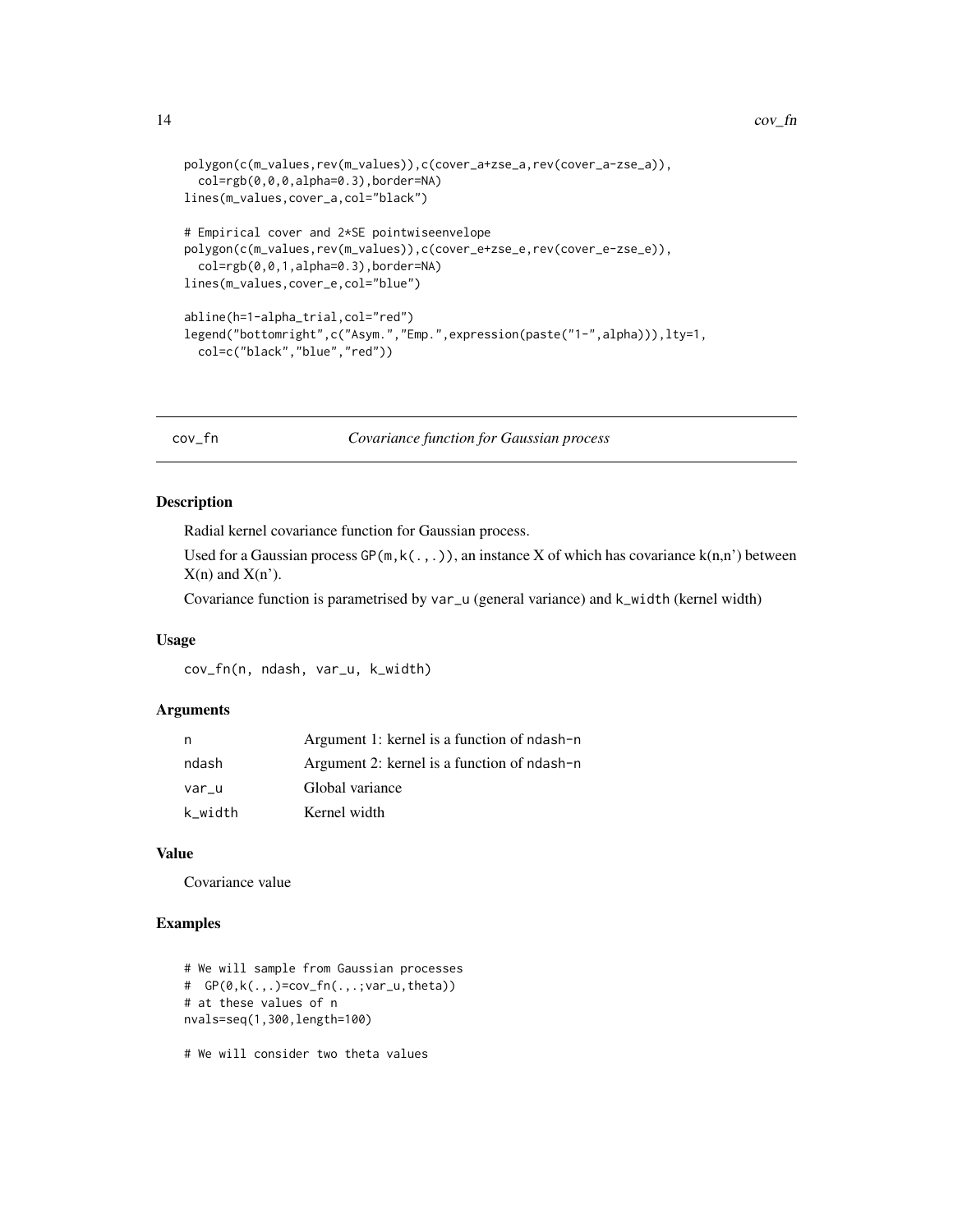```
kw1=10; kw2=30
# We will consider two var_u values
var1=1; var2=10
# Covariance matrices
cov11=outer(nvals,nvals,function(n,ndash) cov_fn(n,ndash,var_u=var1,
  k_width=kw1))
cov12=outer(nvals,nvals,function(n,ndash) cov_fn(n,ndash,var_u=var1,
  k_width=kw2))
cov21=outer(nvals,nvals,function(n,ndash) cov_fn(n,ndash,var_u=var2,
  k_width=kw1))
cov22=outer(nvals,nvals,function(n,ndash) cov_fn(n,ndash,var_u=var2,
  k_width=kw2))
# Dampen slightly to ensure positive definiteness
damp=1e-5
cov11=(1-damp)*(1-diag(length(nvals)))*cov11 + diag(length(nvals))*cov11
cov12=(1-damp)*(1-diag(length(nvals)))*cov12 + diag(length(nvals))*cov12
cov21=(1-damp)*(1-diag(length(nvals)))*cov21 + diag(length(nvals))*cov21
cov22=(1-damp)*(1-diag(length(nvals)))*cov22 + diag(length(nvals))*cov22
# Sample
set.seed(35243)
y11=rmnorm(1,mean=0,varcov=cov11)
y12=rmnorm(1,mean=0,varcov=cov12)
y21=rmnorm(1,mean=0,varcov=cov21)
y22=rmnorm(1,mean=0,varcov=cov22)
# Plot
rr=max(abs(c(y11,y12,y21,y22)))
plot(0,xlim=range(nvals),ylim=c(-rr,rr+10),xlab="n",
  ylab=expression("GP(0,cov_fn(.,.;var_u,theta))"))
lines(nvals,y11,lty=1,col="black")
lines(nvals,y12,lty=2,col="black")
lines(nvals,y21,lty=1,col="red")
lines(nvals,y22,lty=2,col="red")
legend("topright",c("k_width=10, var_u=1", "k_width=30, var_u=1",
  "k_width=10, var_u=10","k_width=30, var_u=10"),
  lty=c(1,2,1,2),col=c("black","black","red","red"))
```
data\_example\_simulation

*Data for vignette showing general example*

#### **Description**

Data for general vignette. For generation, see hidden code in vignette, or in pipeline at https://github.com/jamesliley/OptHoldout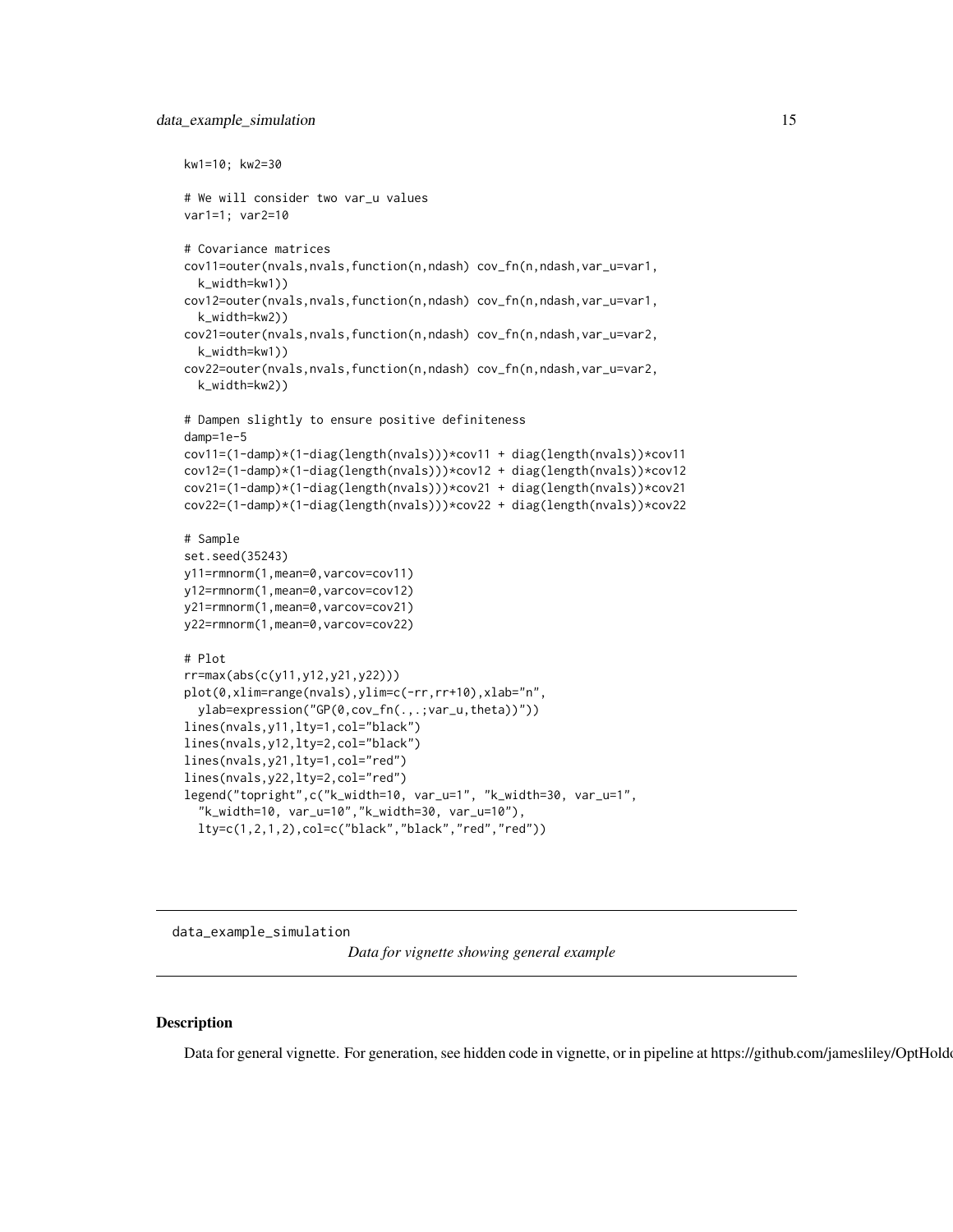#### Usage

data\_example\_simulation

#### Format

An object of class list of length 4.

data\_nextpoint\_em *Data for 'next point' demonstration vignette on algorithm comparison using emulation algorithm*

#### Description

Data containing 'next point selected' information for emulation algorithm in vignette comparing emulation and parametric algorithms. For generation, see hidden code in vignette, or in pipeline at https://github.com/jamesliley/OptHoldoutSize\_pipelines

#### Usage

data\_nextpoint\_em

# Format

An object of class list of length 6.

data\_nextpoint\_par *Data for 'next point' demonstration vignette on algorithm comparison using parametric algorithm*

#### Description

Data containing 'next point selected' information for parametric algorithm in vignette comparing emulation and parametric algorithms. For generation, see hidden code in vignette, or in pipeline at https://github.com/jamesliley/OptHoldoutSize\_pipelines

#### Usage

data\_nextpoint\_par

#### Format

An object of class list of length 6.

<span id="page-15-0"></span>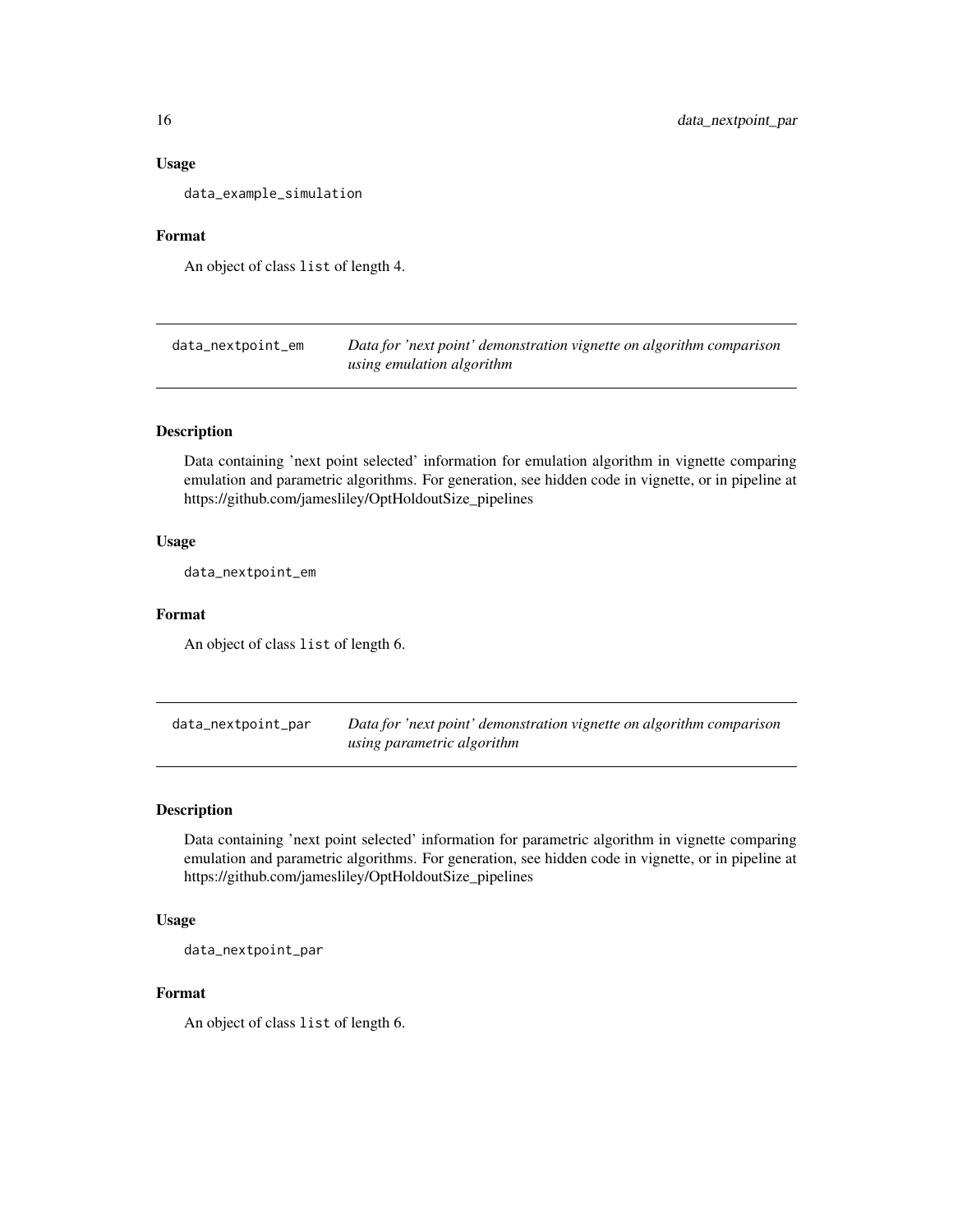<span id="page-16-0"></span>error\_ohs\_emulation *Measure of error for emulation-based OHS emulation*

#### Description

Measure of error for semiparametric (emulation) based estimation of optimal holdout set sizes.

Returns a set of values of n for which a 1-alpha credible interval for cost at includes a lower value than the cost at the estimated optimal holdout size.

This is not a confidence interval, credible interval or credible set for the OHS, and is prone to misinterpretation.

# Usage

```
error_ohs_emulation(
  nset,
  k2,
  var_k2,
 N,
  k1,
  alpha = 0.1,
  var_u = 1e+07,
  k_width = 5000,k2form = powerlaw,
  theta = powersolve(nset, k2, y_{\text{v}}ar = var_k2)$par,
  npoll = 1000
)
```
# Arguments

| nset           | Training set sizes for which $k2()$ has been evaluated                                                                                                                           |
|----------------|----------------------------------------------------------------------------------------------------------------------------------------------------------------------------------|
| k <sub>2</sub> | Estimated $k2()$ at training set sizes nset                                                                                                                                      |
| var_k2         | Variance of error in $k2()$ estimate at each training set size.                                                                                                                  |
| N              | Total number of samples on which the model will be fitted/used                                                                                                                   |
| k1             | Mean cost per sample with no predictive score in place.                                                                                                                          |
| alpha          | Use 1-alpha credible interval. Defaults to 0.1.                                                                                                                                  |
| var_u          | Marginal variance for Gaussian process kernel. Defaults to 1e7                                                                                                                   |
| k_width        | Kernel width for Gaussian process kernel. Defaults to 5000                                                                                                                       |
| k2form         | Functional form governing expected cost per sample given sample size. Should<br>take two parameters: n (sample size) and theta (parameters). Defaults to func-<br>tion powerlaw. |
| theta          | Current estimates of parameter values for k2form. Defaults to the MLE power-<br>law solution corresponding to $n, k2$ , and $var_k 2$ .                                          |
| npoll          | Check npoll equally spaced values between 1 and N for minimum. If NULL,<br>check all values (this can be slow). Defaults to 1000                                                 |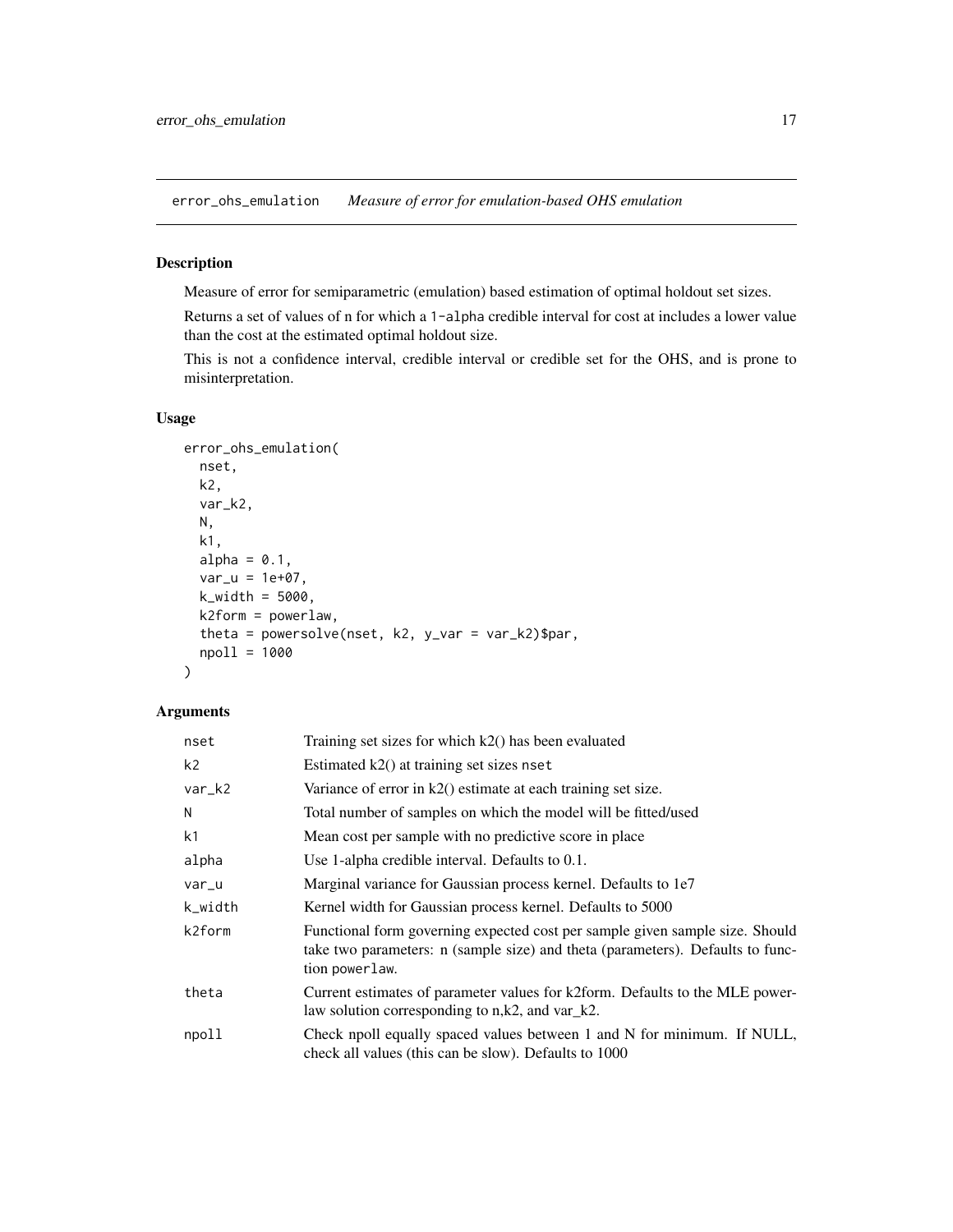#### Value

Vector of values n for which 1-alpha credible interval for cost  $1(n)$  at n contains mean posterior cost at estimated optimal holdout size.

```
# Set seed
set.seed(57365)
# Parameters
N=100000;
k1=0.3
A=8000; B=1.5; C=0.15; theta=c(A,B,C)
# True mean function
k2_true=function(n) powerlaw(n,theta)
# True OHS
nx=1:Nohs_true=nx[which.min(k1*nx + k2_true(nx)*(N-nx))]
# Values of n for which cost has been estimated
np=50 # this many points
nset=round(runif(np,1,N))
var_k2=runif(np,0.001,0.0015)
k2=rnorm(np,mean=k2_true(nset),sd=sqrt(var_k2))
# Compute OHS
res1=optimal_holdout_size_emulation(nset,k2,var_k2,N,k1)
# Error estimates
ex=error_ohs_emulation(nset,k2,var_k2,N,k1)
# Plot
plot(res1)
# Add error
abline(v=ohs_true)
abline(v=ex,col=rgb(1,0,0,alpha=0.2))
# Show justification for error
n=seq(1,N,length=1000)
mu=mu_fn(n,nset,k2,var_k2,N,k1); psi=pmax(0,psi_fn(n, nset, var_k2, N)); Z=-qnorm(0.1/2)
lines(n,mu - Z*sqrt(psi),lty=2,lwd=2)
legend("topright",
    c("Err. region",expression(paste(mu(n)- "z"[alpha/2]*sqrt(psi(n))))),
    pch=c(16,NA),lty=c(NA,2),lwd=c(NA,2),col=c("pink","black"),bty="n")
```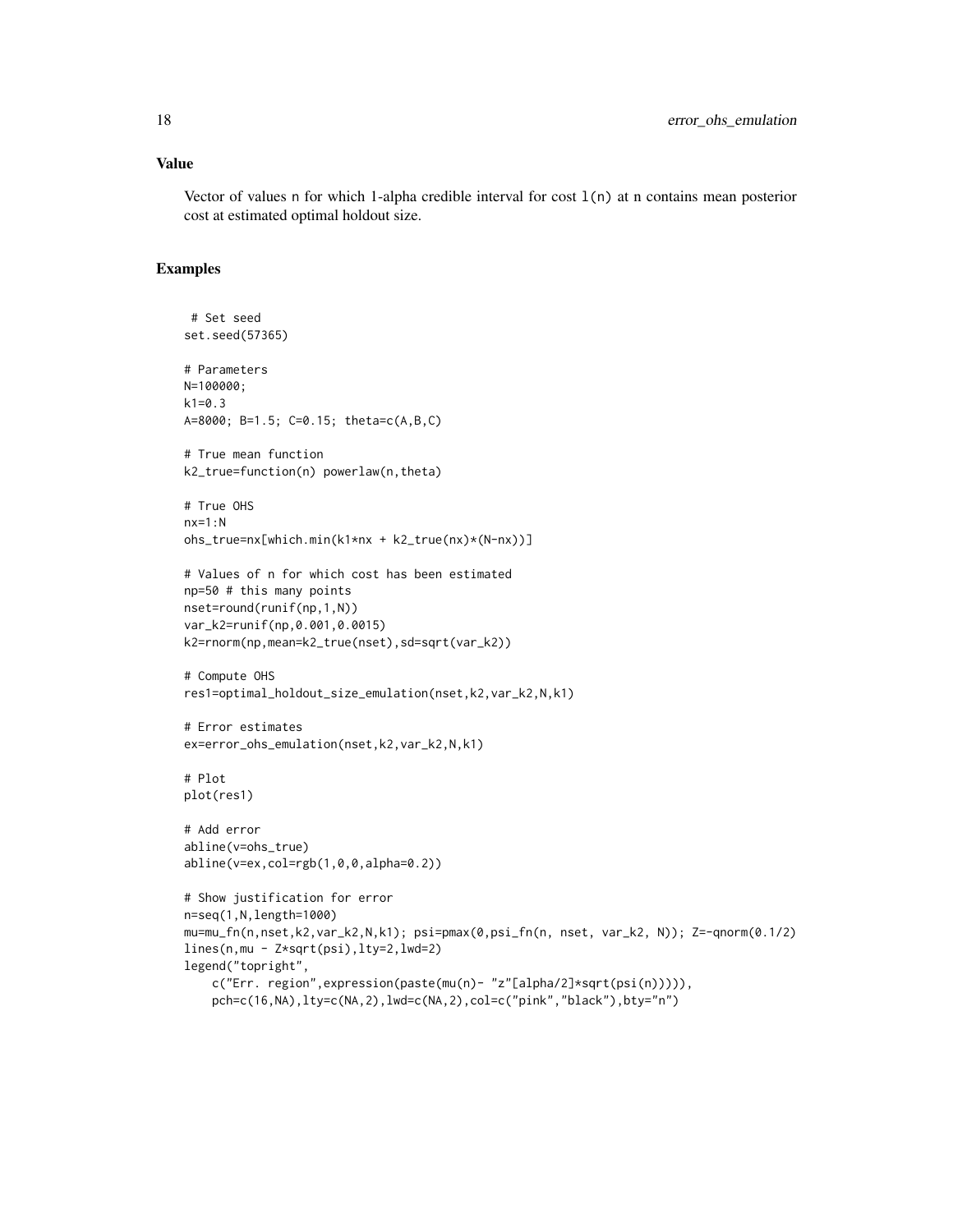<span id="page-18-0"></span>

# Description

Expected improvement

Essentially chooses the next point to add to n, called n\*, in order to minimise the expectation of  $cost(n^*)$ .

# Usage

```
exp_imp_fn(
 n,
 nset,
 k2,
  var_k2,
 N,
 k1,
 var_u = 1e+07,
 k_width = 5000,
 k2form = powerlaw,
  theta = powersolve(nset, k2, y_var = var_k2)$par
)
```
# Arguments

| n              | Set of training set sizes to evaluate                                                                                                                                            |
|----------------|----------------------------------------------------------------------------------------------------------------------------------------------------------------------------------|
| nset           | Training set sizes for which a cost has been evaluated                                                                                                                           |
| k <sub>2</sub> | Estimates of $k2()$ at training set sizes nset                                                                                                                                   |
| var_k2         | Variance of error in $k2()$ estimates at each training set size.                                                                                                                 |
| N              | Total number of samples on which the model will be fitted/used                                                                                                                   |
| k <sub>1</sub> | Mean vost per sample with no predictive score in place.                                                                                                                          |
| var_u          | Marginal variance for Gaussian process kernel. Defaults to 1e7                                                                                                                   |
| k_width        | Kernel width for Gaussian process kernel. Defaults to 5000                                                                                                                       |
| k2form         | Functional form governing expected cost per sample given sample size. Should<br>take two parameters: n (sample size) and theta (parameters). Defaults to func-<br>tion powerlaw. |
| theta          | Current estimates of parameter values for k2form. Defaults to the MLE power-<br>law solution corresponding to $n, k2$ , and $var_k2$ .                                           |

#### Value

Value of expected improvement at values n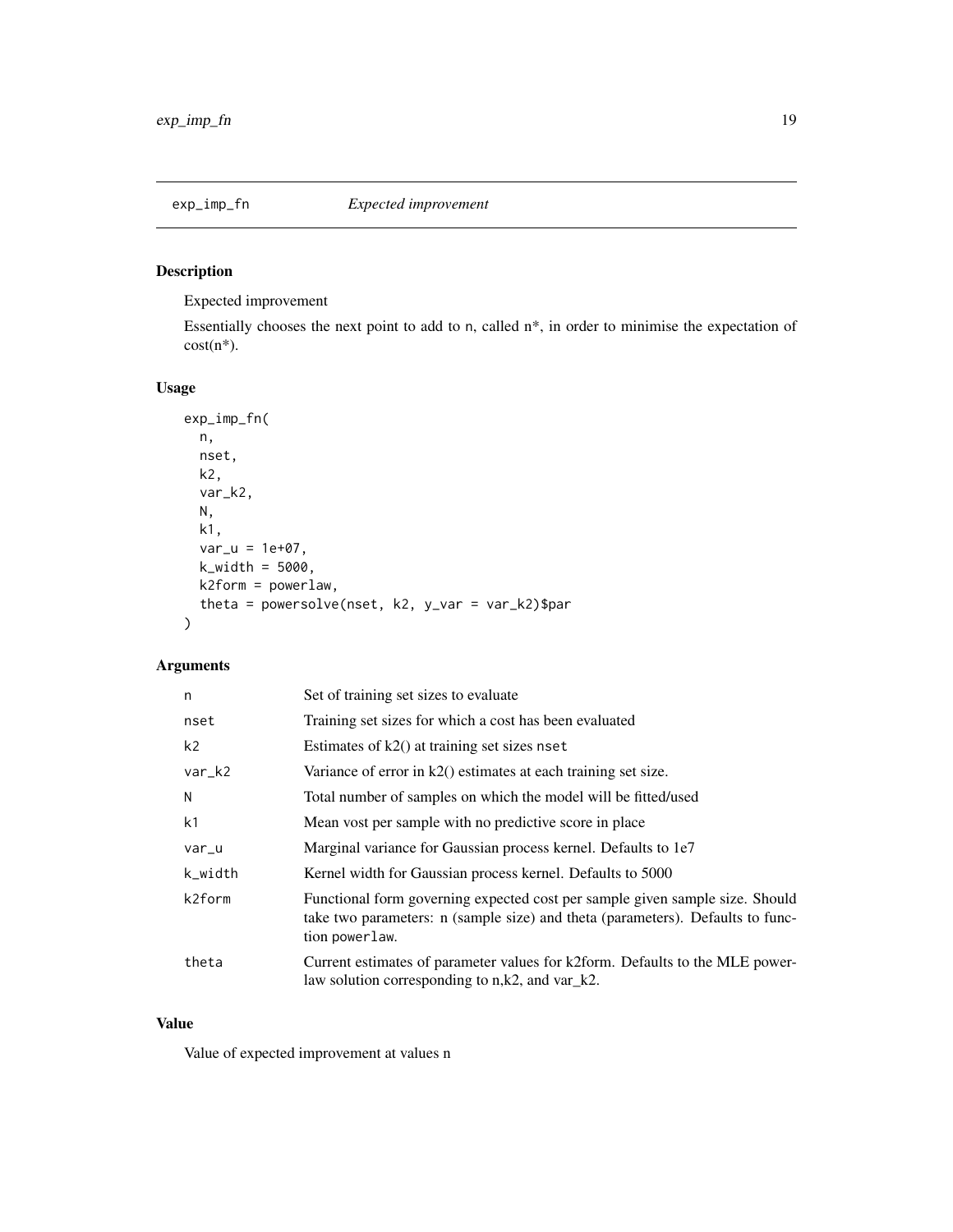```
# Set seed.
set.seed(24015)
# Kernel width and Gaussian process variance
kw0=5000
vu0=1e7
# Include legend on plots or not; inclusion can obscure plot elements on small figures
inc_legend=FALSE
# Suppose we have population size and cost-per-sample without a risk score as follows
N=100000
k1=0.4# Suppose that true values of a,b,c are given by
theta_true=c(10000,1.2,0.2)
theta_lower=c(1, 0.5, 0.1) # lower bounds for estimating theta
theta_upper=c(20000,2,0.5) # upper bounds for estimating theta
# We start with five random holdout set sizes (nset0),
# with corresponding cost-per-individual estimates k2_0 derived
# with various errors var_k2_0
nstart=4
vwmin=0.001; vwmax=0.005
nset0=round(runif(nstart,1000,N/2))
var_k2_0=runif(nstart,vwmin,vwmax)
k2_0=rnorm(nstart,mean=powerlaw(nset0,theta_true),sd=sqrt(var_k2_0))
# We estimate theta from these three points
theta0=powersolve(nset0,k2_0,y_var=var_k2_0,lower=theta_lower,upper=theta_upper,
  init=theta_true)$par
# We will estimate the posterior at these values of n
n=seq(1000,N,length=1000)
# Mean and variance
p_mu=mu_fn(n,nset=nset0,k2=k2_0,var_k2 = var_k2_0, N=N,k1=k1,theta=theta0,k_width=kw0,
  var_u=vu0)
p_var=psi_fn(n,nset=nset0,N=N,var_k2 = var_k2_0,k_width=kw0,var_u=vu0)
# Plot
yrange=c(-30000,100000)
plot(0,xlim=range(n),ylim=yrange,type="n",
  xlab="Training/holdout set size",
  ylab="Total cost (= num. cases)")
lines(n,p_mu,col="blue")
lines(n,p_mu - 3*sqrt(p_var),col="red")
lines(n,p_mu + 3*sqrt(p_var),col="red")
```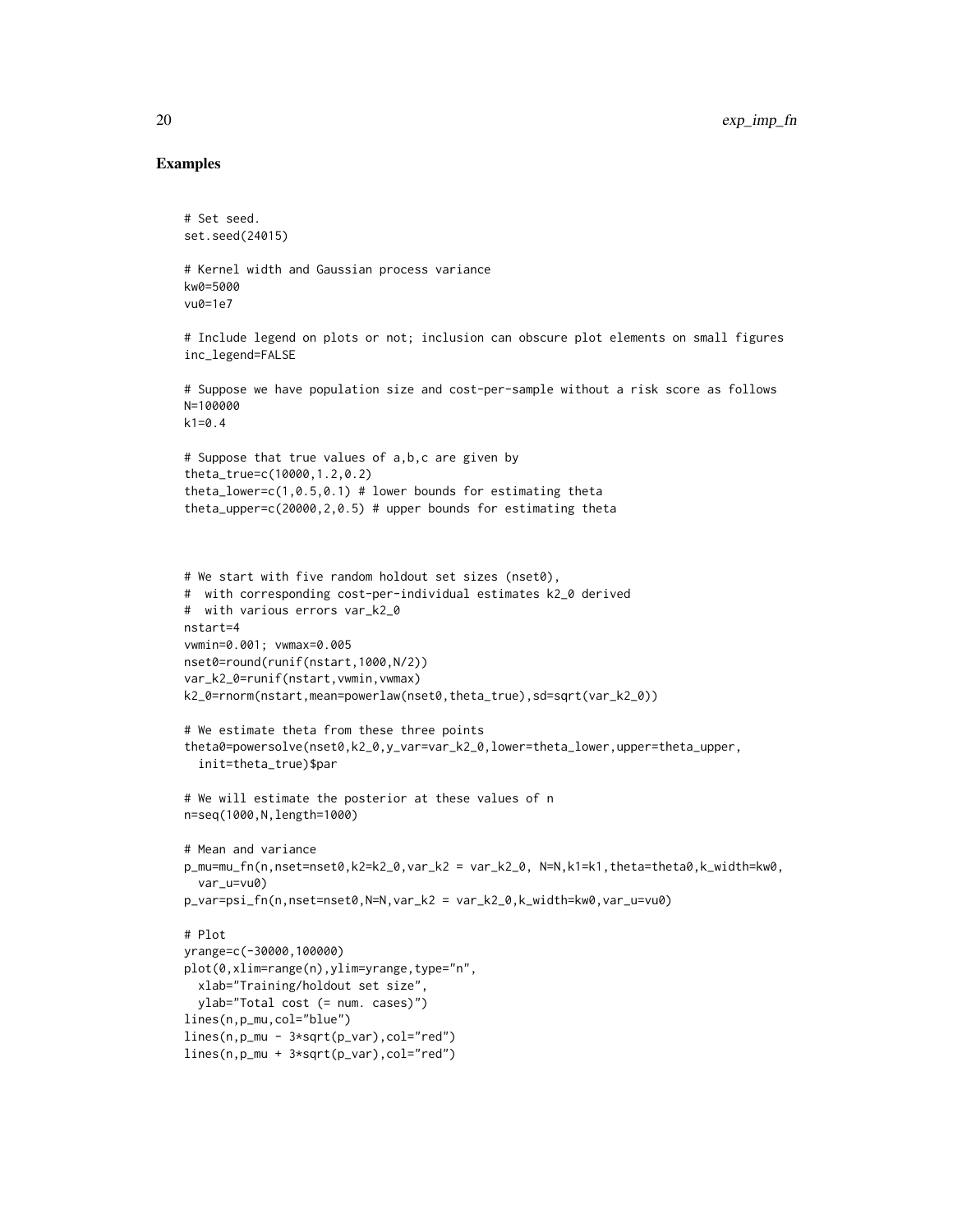# <span id="page-20-0"></span>gen\_base\_coefs 21

```
points(nset0,k1*nset0 + k2_0*(N-nset0),pch=16,col="purple")
lines(n,k1*n + powerlaw(n,theta0)*(N-n),lty=2)
lines(n,k1*n + powerlaw(n,theta_true)*(N-n),lty=3,lwd=3)
if (inc_legend) {
  legend("topright",
   c(expression(mu(n)),
      expression(mu(n) %+-% 3*sqrt(psi(n))),
      "prior(n)",
      "True",
      "d"),
    lty=c(1,1,2,3,NA),lwd=c(1,1,1,3,NA),pch=c(NA,NA,NA,NA,16),pt.cex=c(NA,NA,NA,NA,1),
    col=c("blue","red","black","purple"),bg="white")
}
## Add line corresponding to recommended new point
exp_imp_em <- exp_imp_fn(n,nset=nset0,k2=k2_0,var_k2 = var_k2_0, N=N,k1=k1,
  theta=theta0,k_width=kw0,var_u=vu0)
abline(v=n[which.max(exp_imp_em)])
```
gen\_base\_coefs *Coefficients for imperfect risk score*

#### Description

Generate coefficients corresponding to an imperfect risk score, interpretable as 'baseline' behaviour in the absence of a risk score

#### Usage

```
gen_base_coefs(coefs, noise = TRUE, num_vars = 2, max_base_powers = 1)
```
#### Arguments

| coefs           | Original coefficients                                           |
|-----------------|-----------------------------------------------------------------|
| noise           | Set to TRUE to add Gaussian noise to coefficients               |
| num vars        | Number of variables at hand for baseline calculation            |
| max_base_powers |                                                                 |
|                 | If $\leq 1$ notive a matrix of coofficients with successively m |

# If >1, return a matrix of coefficients, with successively more noise

# Value

Vector of coefficients

# Examples

# See examples for model\_predict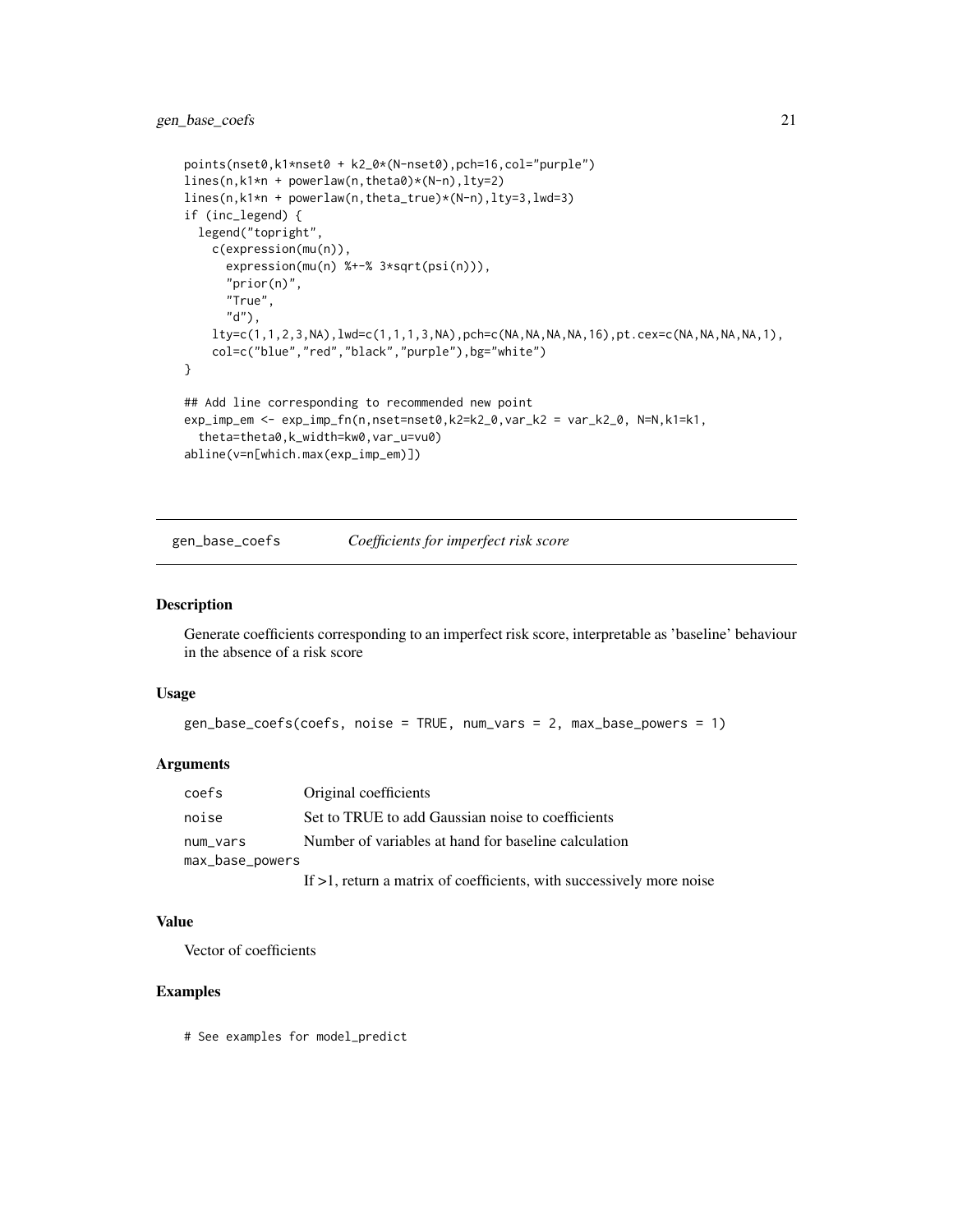<span id="page-21-0"></span>

# Description

Generate matrix of random observations. Observations are unit Gaussian-distributed.

# Usage

```
gen_preds(nobs, npreds, ninters = 0)
```
# Arguments

| nobs    | Number of observations (samples)                                  |
|---------|-------------------------------------------------------------------|
| npreds  | Number of predictors                                              |
| ninters | Number of interaction terms, default 0. Up to npreds*(npreds-1)/2 |

# Value

Data frame of observations

# Examples

# See examples for model\_predict

gen\_resp *Generate response*

# Description

Generate random outcome (response) according to a ground-truth logistic model

# Usage

gen\_resp(X, coefs = NA, coefs\_sd = 1, retprobs = FALSE)

# Arguments

| X        | Matrix of observations                                                                                   |
|----------|----------------------------------------------------------------------------------------------------------|
| coefs    | Vector of coefficients for logistic model. If NA, random coefficients are gener-<br>ated. Defaults to NA |
| coefs_sd | If random coefficients are generated, use this SD (mean 0)                                               |
| retprobs | If TRUE, return class probability; otherwise, return classes. Defaults to FALSE                          |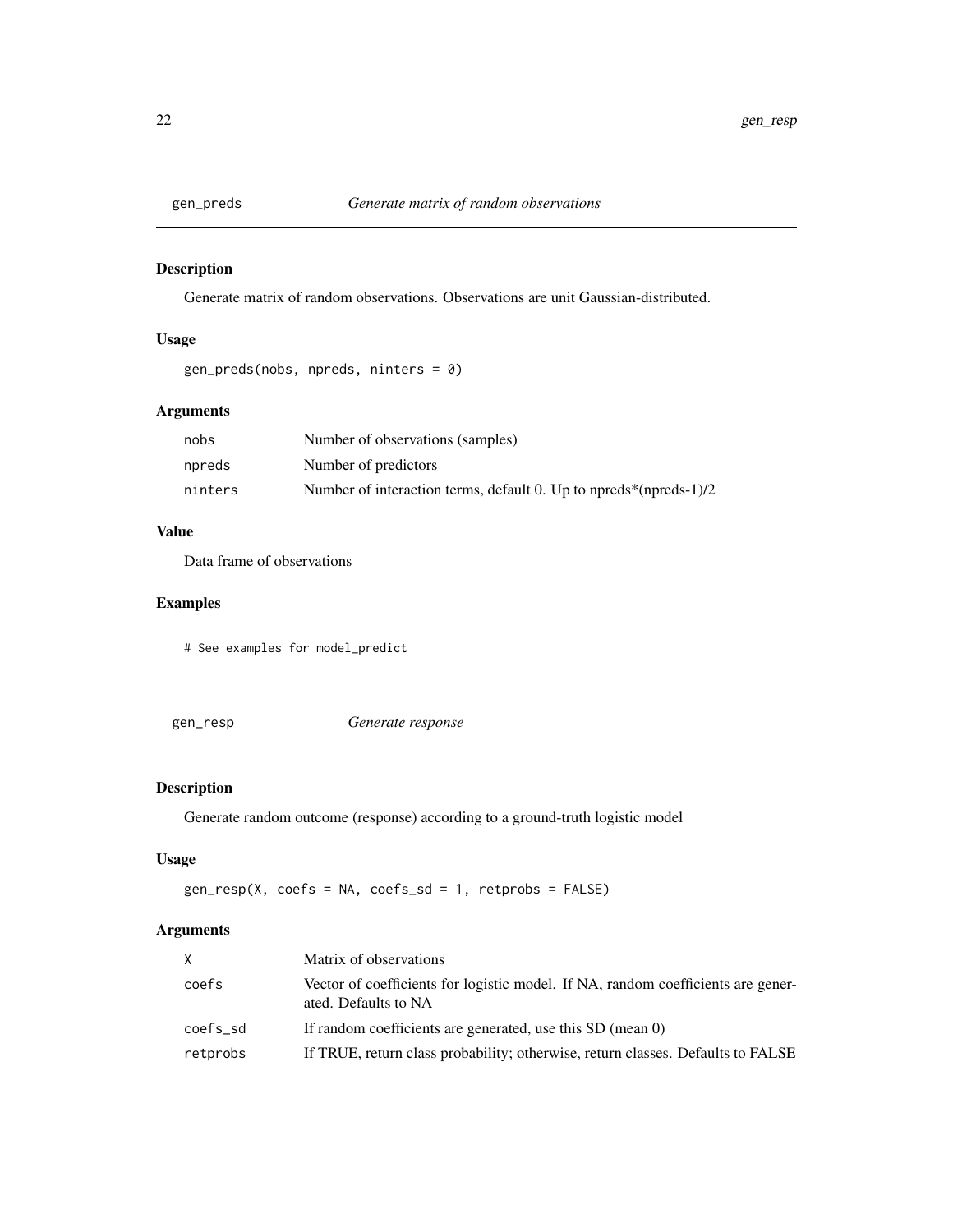#### <span id="page-22-0"></span>Value

Vector of length as first dimension of  $dim(X)$  with outcome classes (if retprobs==FALSE) or outcome probabilities (if retprobs==TRUE)

#### Examples

# See examples for model\_predict

grad\_mincost\_powerlaw *Gradient of minimum cost (power law)*

# Description

Compute gradient of minimum cost assuming a power-law form of k2

Assumes cost function is  $l(n;k1,N,theta) = k1 n + k2(n;theta)$  (N-n) with k2(n;theta)=k2(n;a,b,c)= a n^( $b) + c$ 

#### Usage

grad\_mincost\_powerlaw(N, k1, theta)

#### **Arguments**

| N.    | Total number of samples on which the predictive score will be used/fitted. Can<br>be a vector.                                                                                                                                |
|-------|-------------------------------------------------------------------------------------------------------------------------------------------------------------------------------------------------------------------------------|
| k1    | Cost value in the absence of a predictive score. Can be a vector.                                                                                                                                                             |
| theta | Parameters for function $k2(n)$ governing expected cost to an individual sample<br>given a predictive score fitted to n samples. Can be a matrix of dimension n x<br>n_par, where $n$ _par is the number of parameters of k2. |

# Value

List/data frame of dimension (number of evaluations) x 5 containing partial derivatives of nstar (optimal holdout size) with respect to N, k1, a, b, c respectively.

```
# Evaluate minimum for a range of values of k1, and compute derivative
N=10000;
k1=seq(0.1,0.5,length=20)
A=3; B=1.5; C=0.15; theta=c(A,B,C)
mincost=optimal_holdout_size(N,k1,theta)
grad_mincost=grad_mincost_powerlaw(N,k1,theta)
plot(0,type="n",ylim=c(0,1560),xlim=range(k1),xlab=expression("k"[1]),
```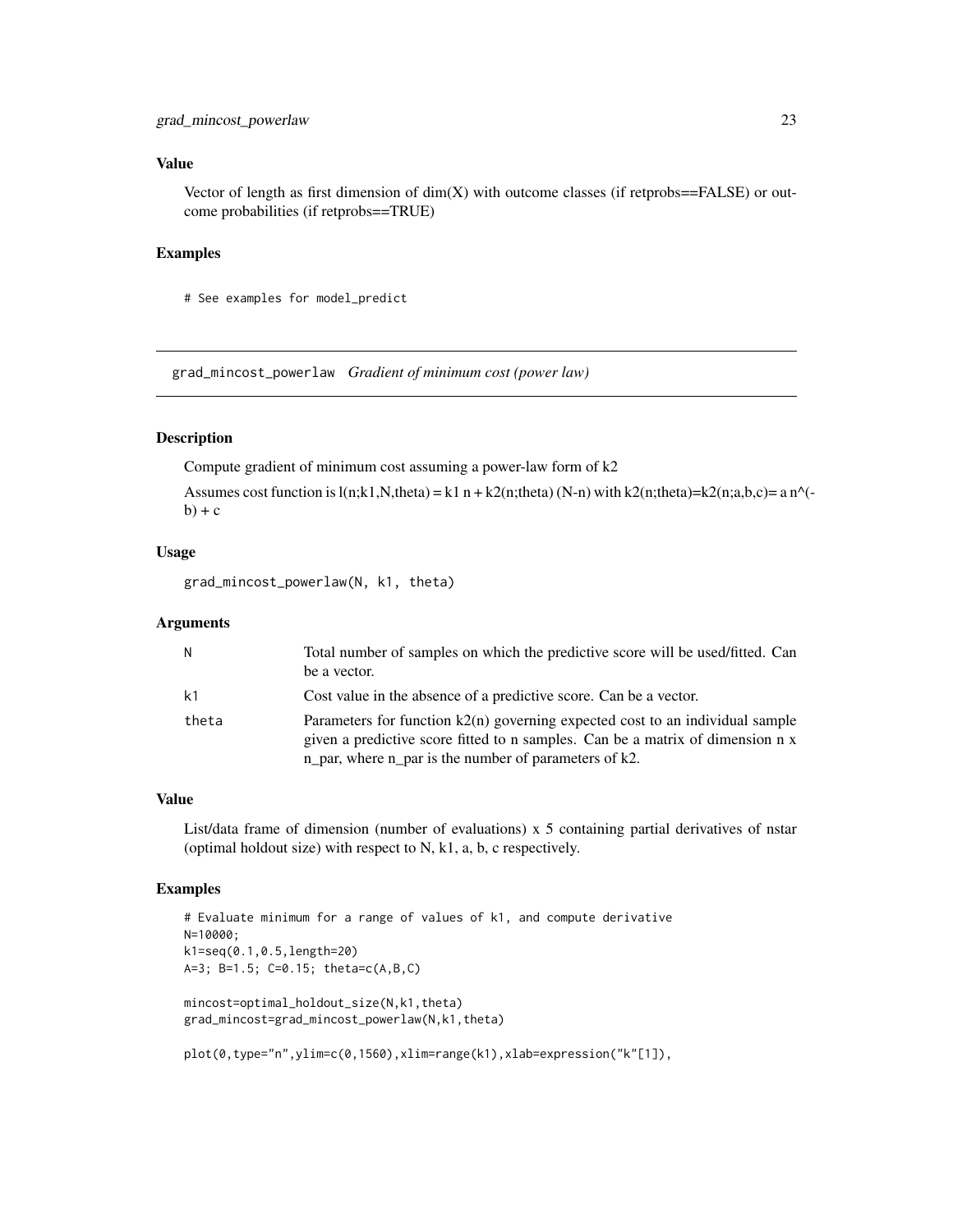```
ylab="Optimal holdout set size")
lines(mincost$k1,mincost$cost,col="black")
lines(mincost$k1,grad_mincost[,2],col="red")
legend(0.2,800,c(expression(paste("l(n"["*"],")")),
                       expression(paste(partialdiff[k1],"l(n"["*"],")"))),
    col=c("black","red"),lty=1,bty="n")
```
grad\_nstar\_powerlaw *Gradient of optimal holdout size (power law)*

#### Description

Compute gradient of optimal holdout size assuming a power-law form of k2

Assumes cost function is  $l(n;k1,N,theta) = k1 n + k2(n;theta)$  (N-n) with k2(n;theta)=k2(n;a,b,c)= a n^( $b) + c$ 

#### Usage

grad\_nstar\_powerlaw(N, k1, theta)

#### Arguments

| N              | Total number of samples on which the predictive score will be used/fitted. Can<br>be a vector.                                                                                                                                 |
|----------------|--------------------------------------------------------------------------------------------------------------------------------------------------------------------------------------------------------------------------------|
| k <sub>1</sub> | Cost value in the absence of a predictive score. Can be a vector.                                                                                                                                                              |
| theta          | Parameters for function $k(2n)$ governing expected cost to an individual sample<br>given a predictive score fitted to n samples. Can be a matrix of dimension n x<br>$n$ par, where $n$ par is the number of parameters of k2. |

# Value

List/data frame of dimension (number of evaluations) x 5 containing partial derivatives of nstar (optimal holdout size) with respect to N, k1, a, b, c respectively.

```
# Evaluate optimal holdout set size for a range of values of k1, and compute
# derivative
N=10000;
k1=seq(0.1,0.5,length=20)
A=3; B=1.5; C=0.15; theta=c(A,B,C)
nstar=optimal_holdout_size(N,k1,theta)
grad_nstar=grad_nstar_powerlaw(N,k1,theta)
plot(0,type="n",ylim=c(-2000,500),xlim=range(k1),xlab=expression("k"[1]),
```
<span id="page-23-0"></span>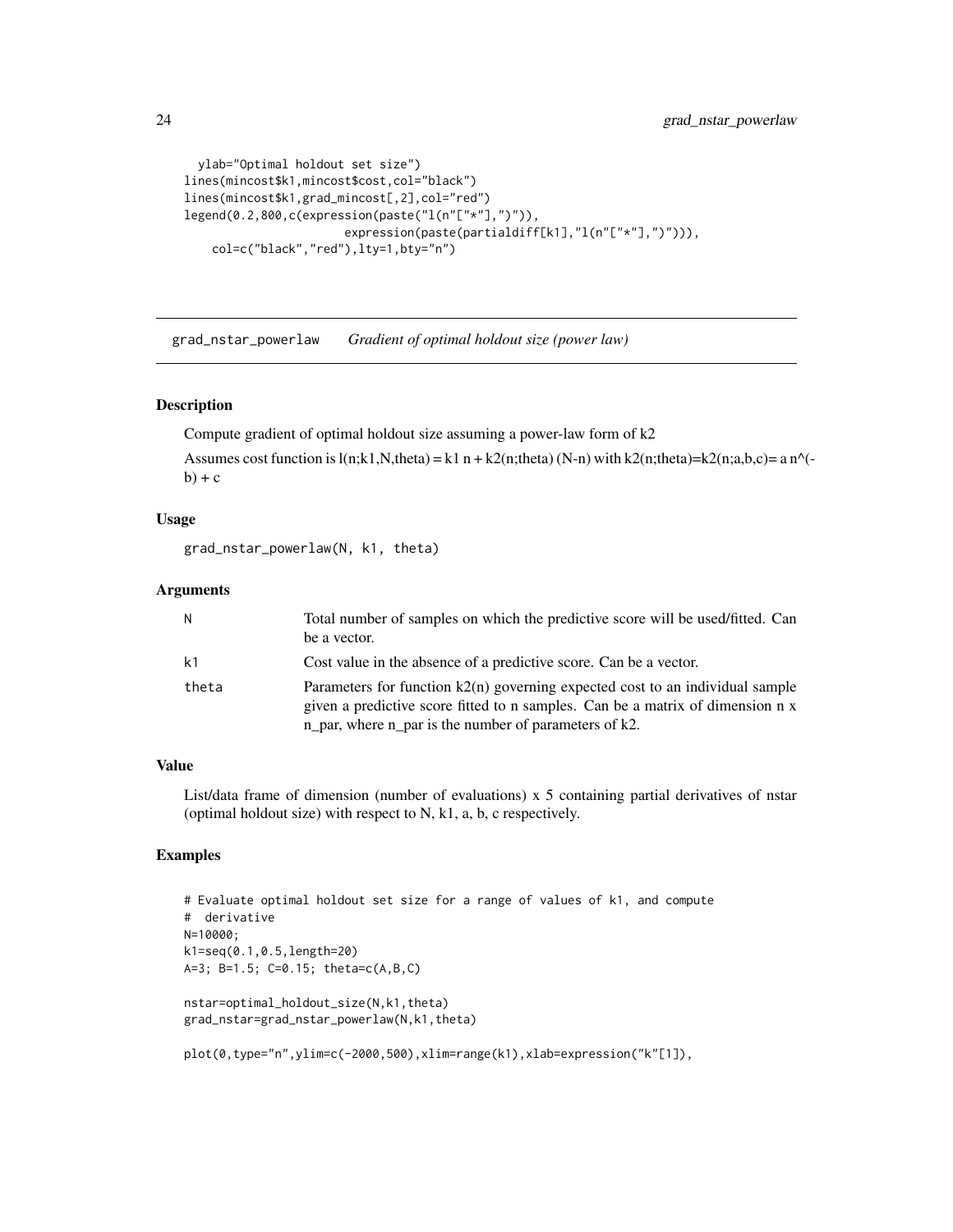#### <span id="page-24-0"></span>logistic 25

```
ylab="Optimal holdout set size")
lines(nstar$k1,nstar$size,col="black")
lines(nstar$k1,grad_nstar[,2],col="red")
legend("bottomright",c(expression("n"["*"]),
   expression(paste(partialdiff[k1],"n"["*"]))),
   col=c("black","red"),lty=1)
```
logistic *Logistic*

# Description

Logistic function:  $-log((1/x)-1)$ 

# Usage

logistic(x)

# Arguments

x argument

# Value

value of  $logit(x)$ ; na if x is outside  $(0,1)$ 

```
# Plot
x=seq(0,1,length=100)
plot(x,logistic(x),type="l")
# Logit and logistic are inverses
```

```
x=seq(-5,5,length=1000)
plot(x,logistic(logit(x)),type="l")
```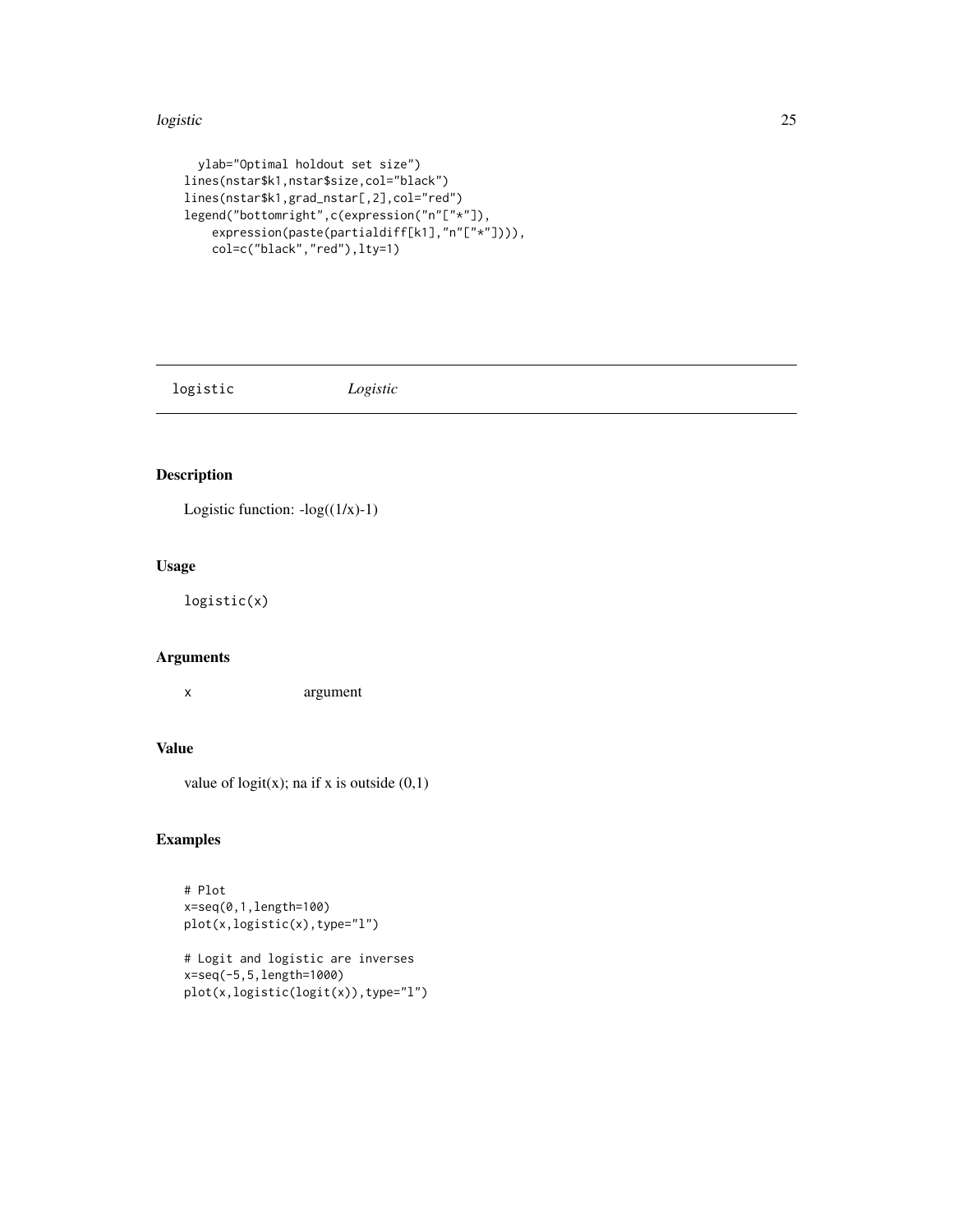<span id="page-25-0"></span>logit *Logit*

# Description

Logit function:  $1/(1+exp(-x))$ 

# Usage

logit(x)

# Arguments

x argument

# Value

value of  $logit(x)$ 

# Examples

# Plot x=seq(-5,5,length=1000) plot(x,logit(x),type="l")

model\_predict *Make predictions*

# Description

Make predictions according to a given model

# Usage

```
model_predict(
  data_test,
  trained_model,
  return_type,
  threshold = NULL,
  model_family = NULL,
  ...
\mathcal{L}
```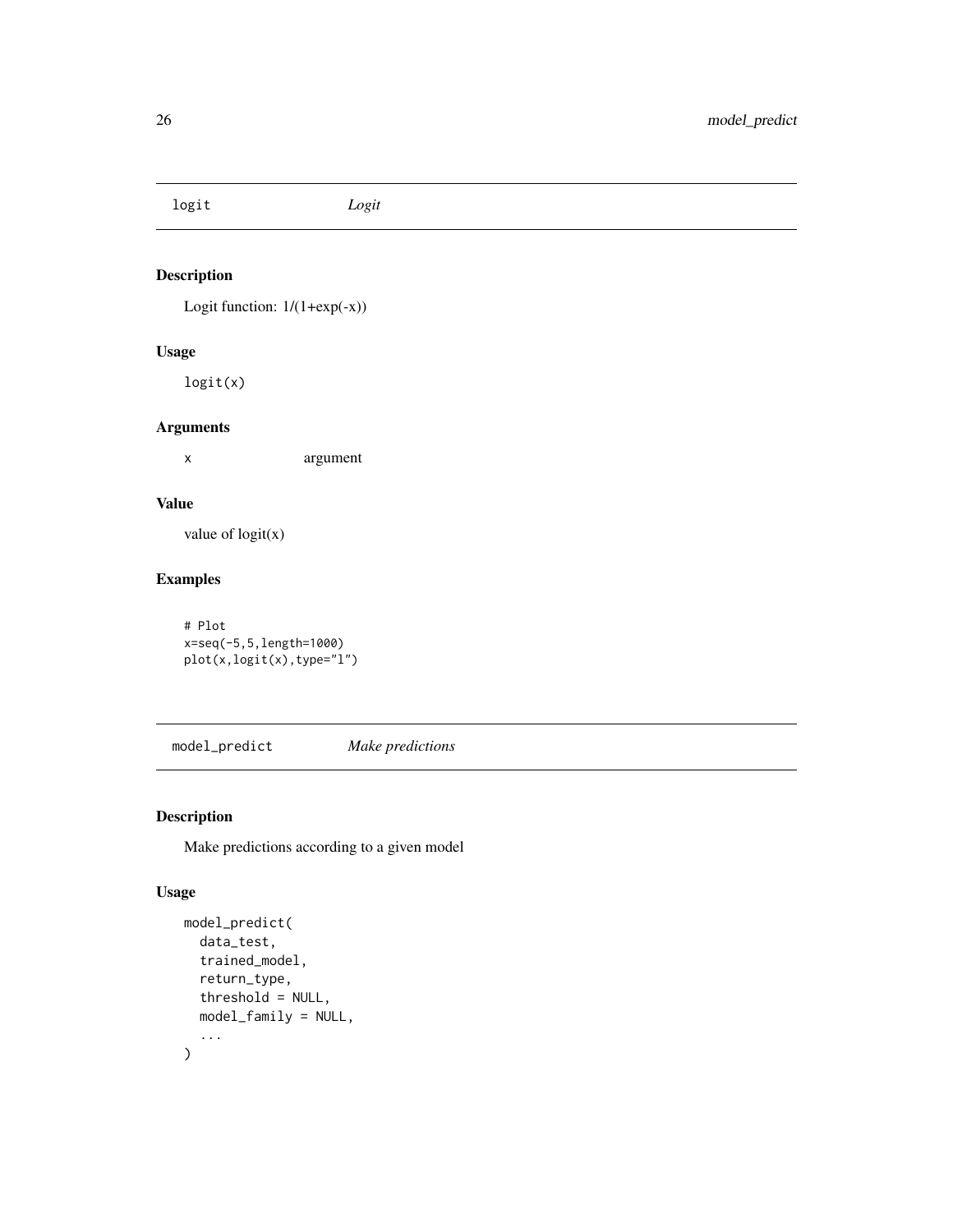# model\_predict 27

#### **Arguments**

| data_test     | Data for which predictions are to be computed        |
|---------------|------------------------------------------------------|
| trained_model | Model for which predictions are to be made.          |
| return_type   | ??                                                   |
| threshold     | 99                                                   |
| model_family  | ??                                                   |
| .             | Passed to function predict.glm() or predict.ranger() |

# Value

Vector of predictions

```
## Set seed for reproducibility
seed=1234
set.seed(seed)
# Initialisation of patient data
n_iter <- 500 # Number of point estimates to be calculated
nobs <- 5000 # Number of observations, i.e patients
npreds <- 7 # Number of predictors
# Model family
family="log_reg"
# Baseline behaviour is an oracle Bayes-optimal predictor on only one variable
max_base_powers <- 1
base_vars=1
# Check the following holdout size fractions
frac_ho = 0.1# Set ground truth coefficients, and the accuracy at baseline
coefs_general <- rnorm(npreds,sd=1/sqrt(npreds))
coefs_base <- gen_base_coefs(coefs_general, max_base_powers = max_base_powers)
# Generate dataset
X <- gen_preds(nobs, npreds)
# Generate labels
newdata <- gen_resp(X, coefs = coefs_general)
Y <- newdata$classes
# Combined dataset
pat_data <- cbind(X, Y)
pat_data$Y = factor(pat_data$Y)
```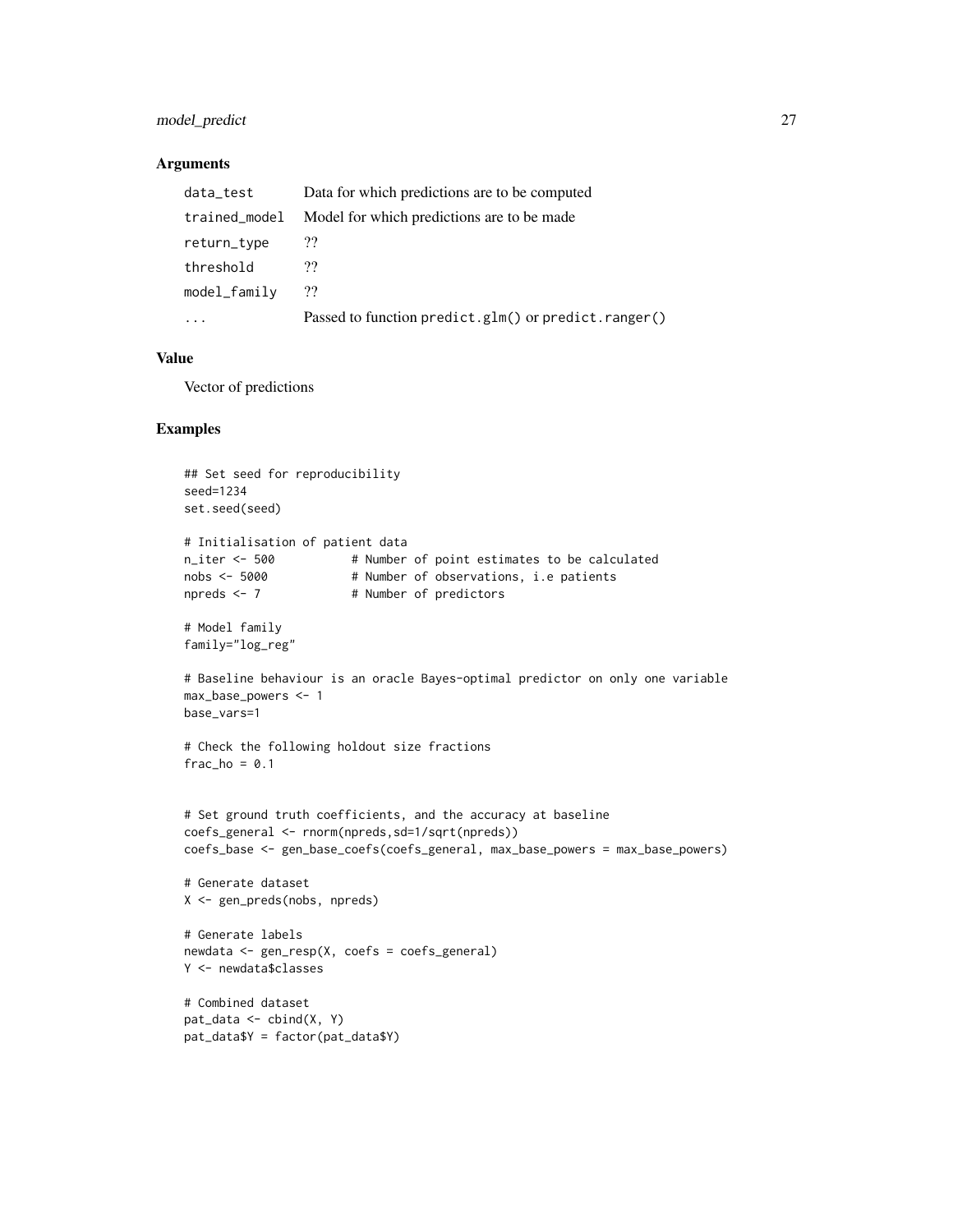```
# For each holdout size, split data into intervention and holdout set
mask <- split_data(pat_data, frac_ho)
data_interv <- pat_data[!mask,]
data_hold <- pat_data[mask,]
# Train model
trained_model <- model_train(data_hold, model_family = family)
thresh <-0.5# Make predictions
class_pred <- model_predict(data_interv, trained_model,
                            return_type = "class",
                            threshold = 0.5, model_family = family)
# Simulate baseline predictions
base_pred <- oracle_pred(data_hold,coefs_base[base_vars, ], num_vars = base_vars)
# Contingency table for model-based predictor (on intervention set)
print(table(class_pred,data_interv$Y))
# Contingency table for model-based predictor (on holdout set)
print(table(base_pred,data_hold$Y))
```
model\_train *Train model (wrapper)*

# Description

Train model using either a GLM or a random forest

#### Usage

```
model_train(train_data, model_family = "log_reg", ...)
```
#### Arguments

| train data   | Data to use for training; assumed to have one binary column called Y        |
|--------------|-----------------------------------------------------------------------------|
| model family | Either 'log_reg' for logistic regression or 'rand_forest' for random forest |
| .            | Passed to function $glm()$ or ranger()                                      |

#### Value

Fitted model of type GLM or Ranger

<span id="page-27-0"></span>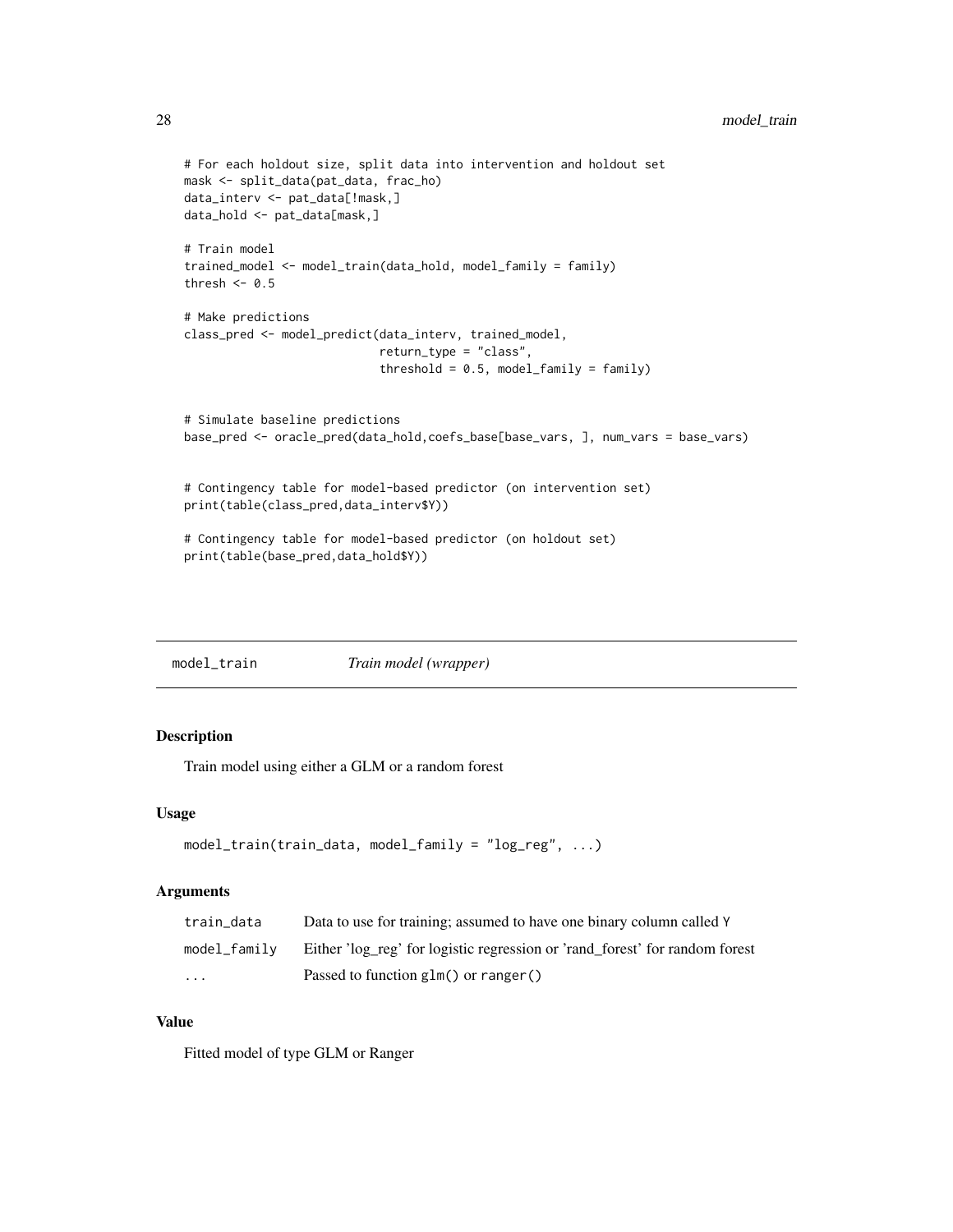#### <span id="page-28-0"></span> $mu_f$  29

# Examples

# See examples for model\_predict

# mu\_fn *Updating function for mean.*

# Description

Posterior mean for emulator given points n.

# Usage

```
mu_fn(
  n,
  nset,
  k2,
  var_k2,
  N,
  k1,
  var_u = 1e+07,
  k_width = 5000,
  k2form = powerlaw,
  theta = powersolve(nset, k2, y_var = var_k2)$par
)
```
# Arguments

| n              | Set of training set sizes to evaluate                                                                                                                                            |
|----------------|----------------------------------------------------------------------------------------------------------------------------------------------------------------------------------|
| nset           | Training set sizes for which k2() has been evaluated                                                                                                                             |
| k <sub>2</sub> | Estimated k2() values at training set sizes nset                                                                                                                                 |
| var_k2         | Variance of error in $k2()$ estimate at each training set size.                                                                                                                  |
| N              | Total number of samples on which the model will be fitted/used                                                                                                                   |
| k1             | Mean cost per sample with no predictive score in place                                                                                                                           |
| var_u          | Marginal variance for Gaussian process kernel. Defaults to 1e7                                                                                                                   |
| k_width        | Kernel width for Gaussian process kernel. Defaults to 5000                                                                                                                       |
| k2form         | Functional form governing expected cost per sample given sample size. Should<br>take two parameters: n (sample size) and theta (parameters). Defaults to func-<br>tion powerlaw. |
| theta          | Current estimates of parameter values for k2form. Defaults to the MLE power-<br>law solution corresponding to $n,k2$ , and $var_k2$ .                                            |

#### Value

Vector Mu of same length of n where Mu\_i=mean(posterior(cost(n\_i)))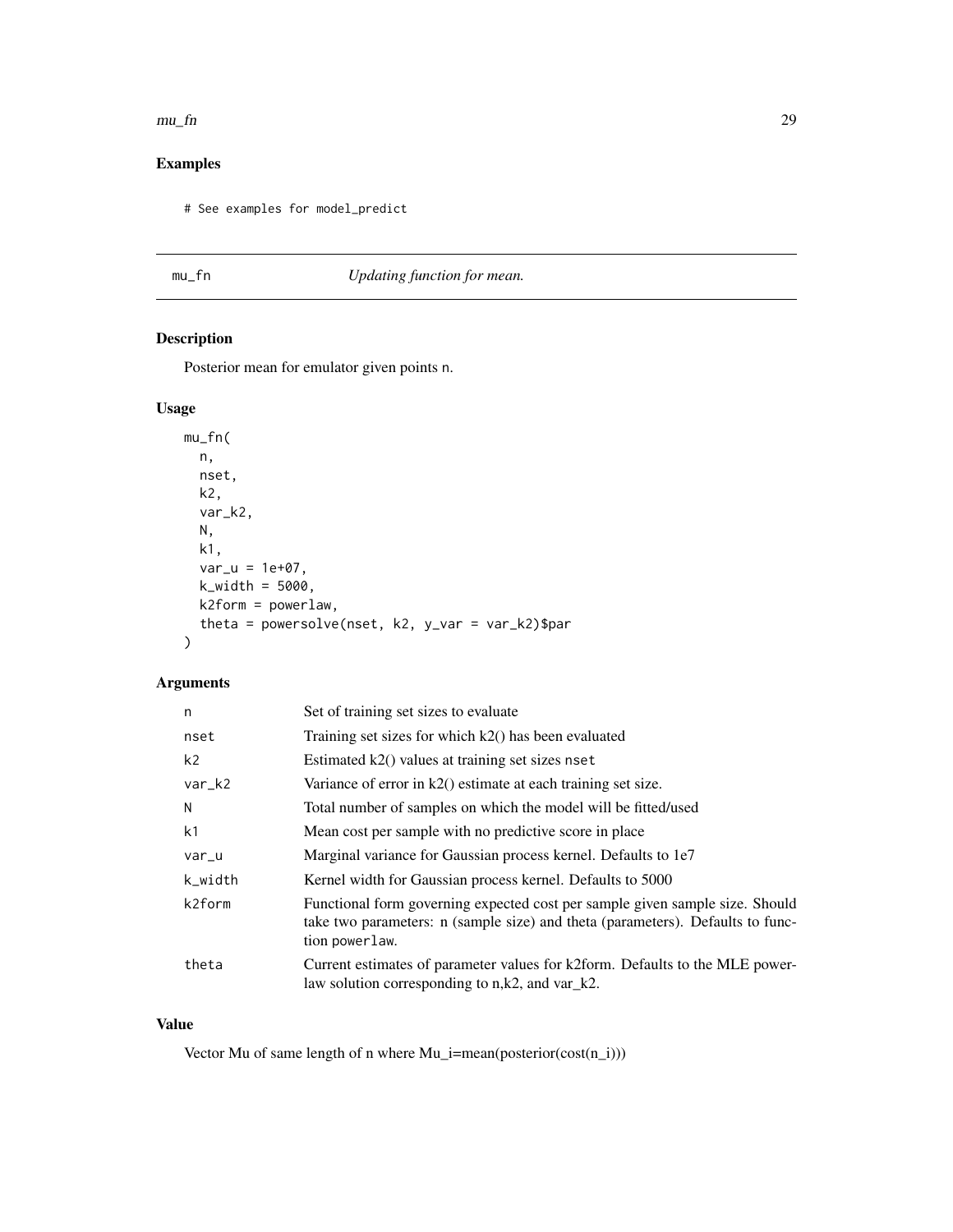```
# Suppose we have population size and cost-per-sample without a risk score as follows
N=100000
k1=0.4# Kernel width and variance for GP
k_width=5000
var_u=8000000
# Suppose we begin with k2() estimates at n-values
nset=c(10000,20000,30000)
# with cost-per-individual estimates
# (note that since empirical k2(n) is non-monotonic, it cannot be perfectly
# approximated with a power-law function)
k2=c(0.35,0.26,0.28)
# and associated error on those estimates
var_k2=c(0.02^2,0.01^2,0.03^2)
# We estimate theta from these three points
theta=powersolve(nset,k2,y_var=var_k2)$par
# We will estimate the posterior at these values of n
n=seq(1000,50000,length=1000)
# Mean and variance
p_mu=mu_fn(n,nset=nset,k2=k2,var_k2 = var_k2, N=N,k1=k1,theta=theta,
           k_width=k_width,var_u=var_u)
p_var=psi_fn(n,nset=nset,N=N,var_k2 = var_k2,k_width=k_width,var_u=var_u)
# Plot
plot(0,xlim=range(n),ylim=c(20000,60000),type="n",
     xlab="Training/holdout set size",
     ylab="Total cost (= num. cases)")
lines(n,p_mu,col="blue")
lines(n,p_mu - 3*sqrt(p_var),col="red")
lines(n,p_mu + 3*sqrt(p_var),col="red")
points(nset,k1*nset + k2*(N-nset),pch=16,col="purple")
lines(n,k1*n + powerlaw(n,theta)*(N-n),lty=2)
segments(nset,k1*nset + (k2 - 3*sqrt(var_k2))*(N-nset),
        nset,k1*nset + (k2 + 3*sqrt(var_k2))*(N-nset))
legend("topright",
       c(expression(mu(n)),
         expression(mu(n) %+-% 3*sqrt(psi(n))),
         "prior(n)",
         "d",
         "3SD(d|n)",
       lty=c(1,1,2,NA,NA),lwd=c(1,1,1,NA,NA),pch=c(NA,NA,NA,16,124),
       pt.cex=c(NA,NA,NA,1,1),
       col=c("blue","red","black","purple","black"),bg="white")
```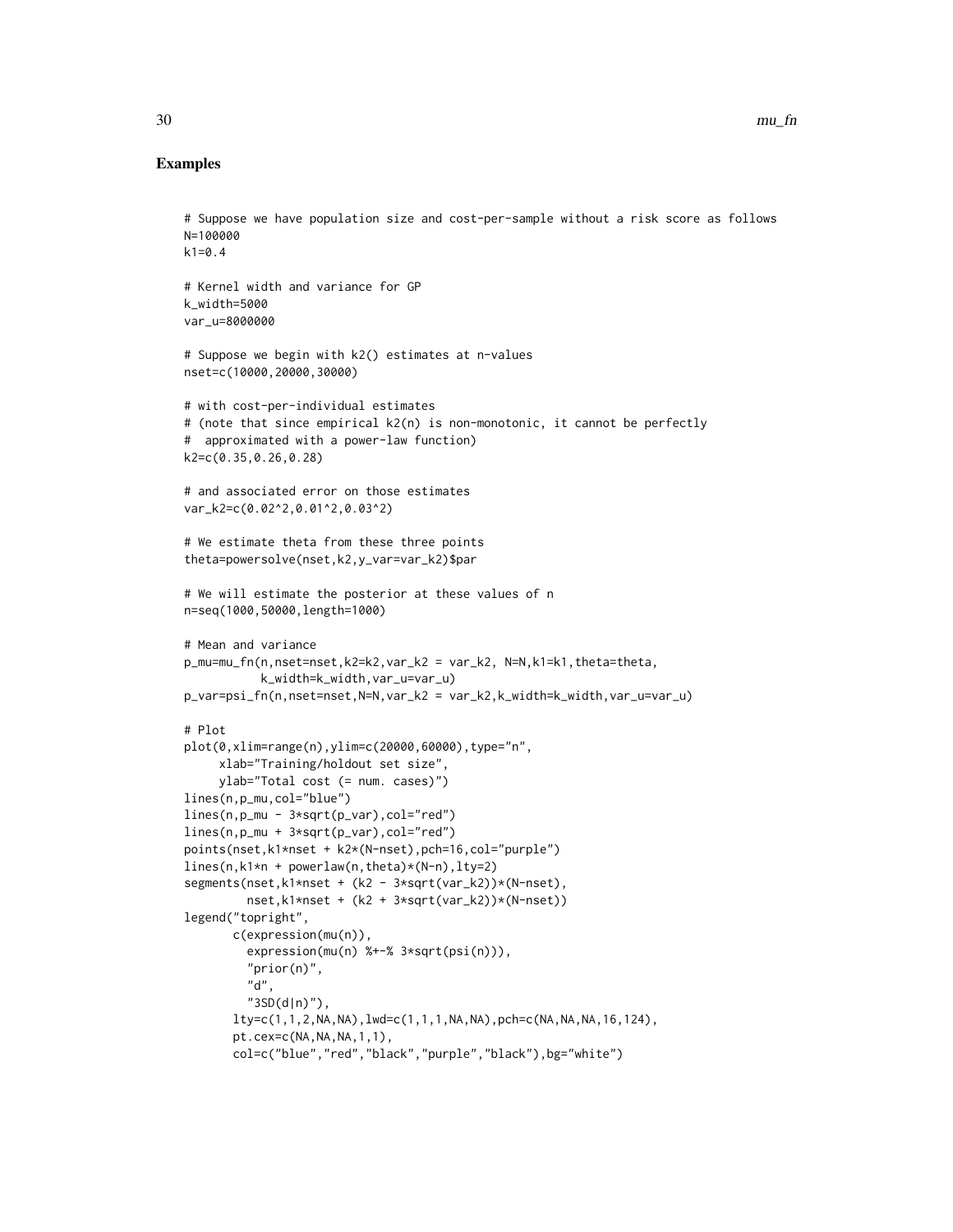<span id="page-30-0"></span>

#### Description

Recommends a value of n at which to next evaluate individual cost in order to most accurately estimate optimal holdout size. Currently only for use with a power-law parametrisation of k2.

Approximately finds a set of n points which, given estimates of cost, minimise width of 95% confidence interval around OHS. Uses a greedy algorithm, so various parameters can be learned along the way.

Given existing training set size/k2 estimates nset and k2, with var\_k2[i]=variance(k2[i]), finds, for each candidate point n[i], the median width of the 90% confidence interval for OHS if

nset <-c(nset,n[i]) var\_k2 <-c(var\_k2,mean(var\_k2)) k2 <-c(k2,rnorm(powerlaw(n[i],theta),variance=mean

#### Usage

```
next_n(
  n,
  nset,
 k2,
  N,
  k1,
  nmed = 100,
  var_k2 = rep(1, length(nset)),mode = "asymptotic",
  ...
)
```
#### Arguments

| n              | Set of training set sizes to evaluate                                       |
|----------------|-----------------------------------------------------------------------------|
| nset           | Training set sizes for which a loss has been evaluated                      |
| k <sub>2</sub> | Estimated $k2()$ at training set sizes nset                                 |
| N              | Total number of samples on which the model will be fitted/used              |
| k <sub>1</sub> | Mean loss per sample with no predictive score in place.                     |
| nmed           | number of times to re-evaluate d and confidence interval width.             |
| var_k2         | Variance of error in $k2()$ estimate at each training set size.             |
| mode           | Mode for calculating OHS CI (passed to ci_ohs): 'asymptotic' or 'empirical' |
| .              | Passed to powersolve and powersolve_se                                      |

#### Value

Vector out of same length as n, where out[i] is the expected width of the 95% confidence interval for OHS should n be added to nset.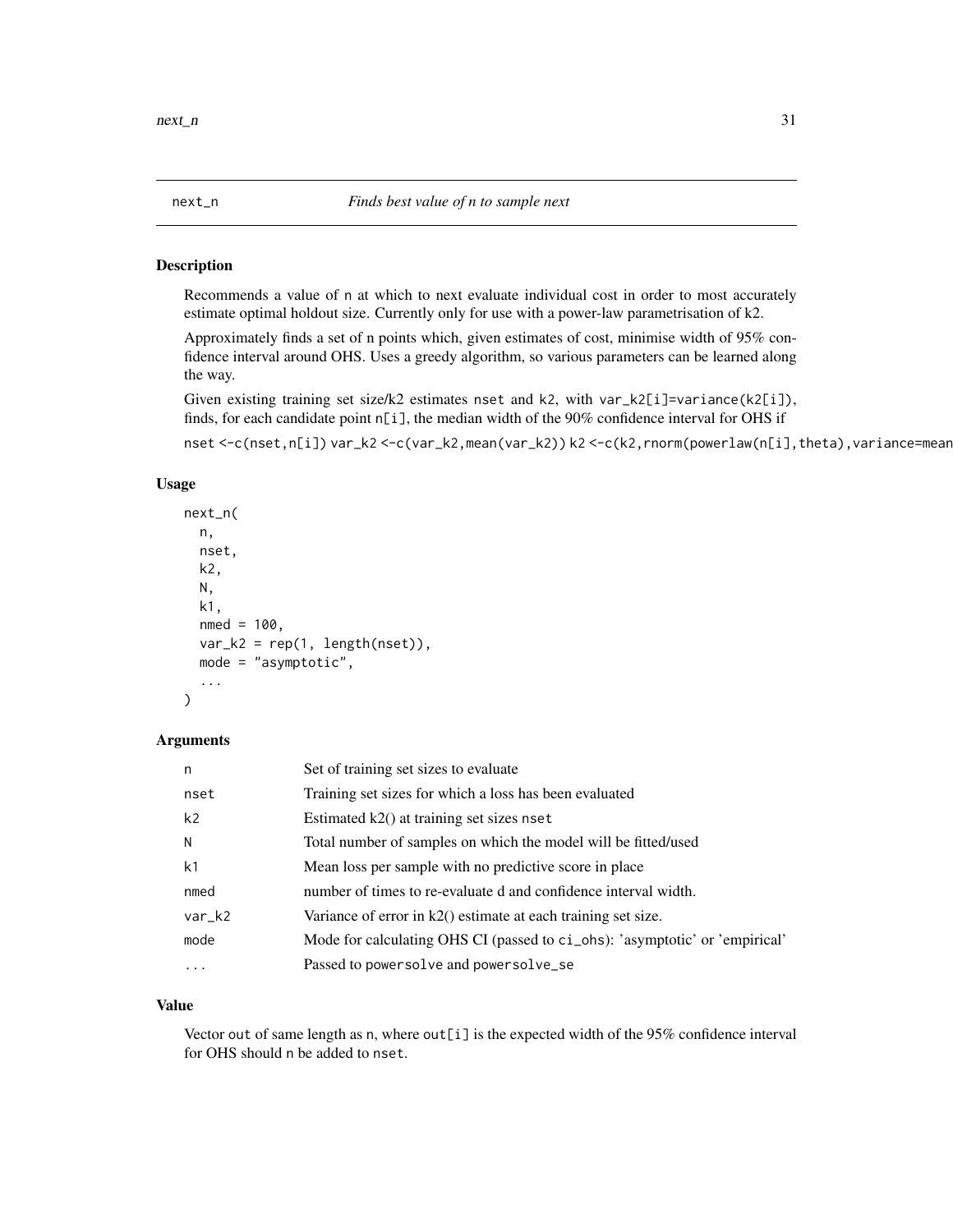```
# Set seed.
set.seed(24015)
# Kernel width and Gaussian process variance
kw0=5000
vu0=1e7
# Include legend on plots or not; inclusion can obscure plot elements on small figures
inc_legend=FALSE
# Suppose we have population size and cost-per-sample without a risk score as follows
N=100000
k1=0.4# Suppose that true values of a,b,c are given by
theta_true=c(10000,1.2,0.2)
theta_lower=c(1, 0.5, 0.1) # lower bounds for estimating theta
theta_upper=c(20000,2,0.5) # upper bounds for estimating theta
# We start with five random holdout set sizes (nset0),
# with corresponding cost-per-individual estimates k2_0 derived
# with various errors var_k2_0
nstart=10
vwmin=0.001; vwmax=0.005
nset0=round(runif(nstart,1000,N/2))
var_k2_0=runif(nstart,vwmin,vwmax)
k2_0=rnorm(nstart,mean=powerlaw(nset0,theta_true),sd=sqrt(var_k2_0))
# We estimate theta from these three points
theta0=powersolve(nset0,k2_0,y_var=var_k2_0,lower=theta_lower,upper=theta_upper,init=theta_true)$par
# We will estimate the posterior at these values of n
n=seq(1000,N,length=1000)
# Mean and variance
p_mu=mu_fn(n,nset=nset0,k2=k2_0,var_k2 = var_k2_0, N=N,k1=k1,theta=theta0,k_width=kw0,var_u=vu0)
p_var=psi_fn(n,nset=nset0,N=N,var_k2 = var_k2_0,k_width=kw0,var_u=vu0)
# Plot
yrange=c(-30000,100000)
plot(0,xlim=range(n),ylim=yrange,type="n",
  xlab="Training/holdout set size",
  ylab="Total cost (= num. cases)")
lines(n,p_mu,col="blue")
lines(n,p_mu - 3*sqrt(p_var),col="red")
lines(n,p_mu + 3*sqrt(p_var),col="red")
points(nset0,k1*nset0 + k2_0*(N-nset0),pch=16,col="purple")
lines(n,k1*n + powerlaw(n,theta0)*(N-n),lty=2)
```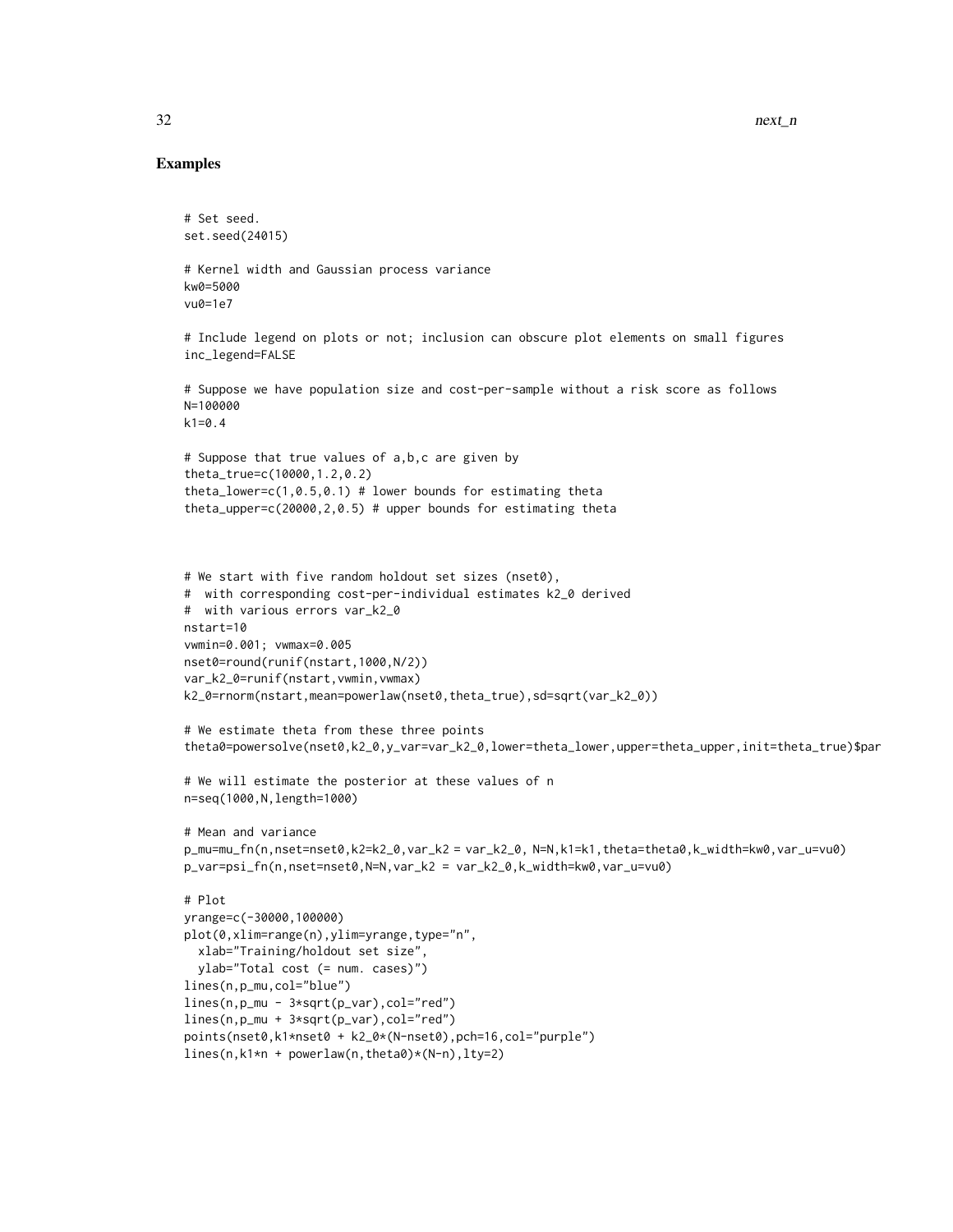<span id="page-32-0"></span>ohs\_array 33

```
lines(n,k1*n + powerlaw(n,theta_true)*(N-n),lty=3,lwd=3)
if (inc_legend) {
 legend("topright",
   c(expression(mu(n)),
     expression(mu(n) %+-% 3*sqrt(psi(n))),
      "prior(n)",
     "True",
      "d"),
   lty=c(1,1,2,3,NA),lwd=c(1,1,1,3,NA),pch=c(NA,NA,NA,NA,16),pt.cex=c(NA,NA,NA,NA,1),
    col=c("blue","red","black","purple"),bg="white")
}
## Add line corresponding to recommended new point. This is slow.
nn=seq(1000,N,length=20)
exp_imp <- next_n(nn,nset=nset0,k2=k2_0,var_k2 = var_k2_0, N=N,k1=k1,nmed=10,
                     lower=theta_lower,upper=theta_upper)
abline(v=nn[which.min(exp_imp)])
```
ohs\_array *Data for vignette on algorithm comparison*

#### Description

This object contains data relating to the vignette comparing emulation and parametric algorithms. For generation, see hidden code in vignette, or in pipeline at https://github.com/jamesliley/OptHoldoutSize\_pipelines

#### Usage

ohs\_array

# Format

An object of class array of dimension  $200 \times 200 \times 2 \times 2 \times 2$ .

ohs\_resample *Data for vignette on algorithm comparison*

#### Description

This object contains data relating to the first plot in the vignette comparing emulation and parametric algorithms. For generation, see hidden code in vignette, or in pipeline at https://github.com/jamesliley/OptHoldoutSize\_pipeli

#### Usage

ohs\_resample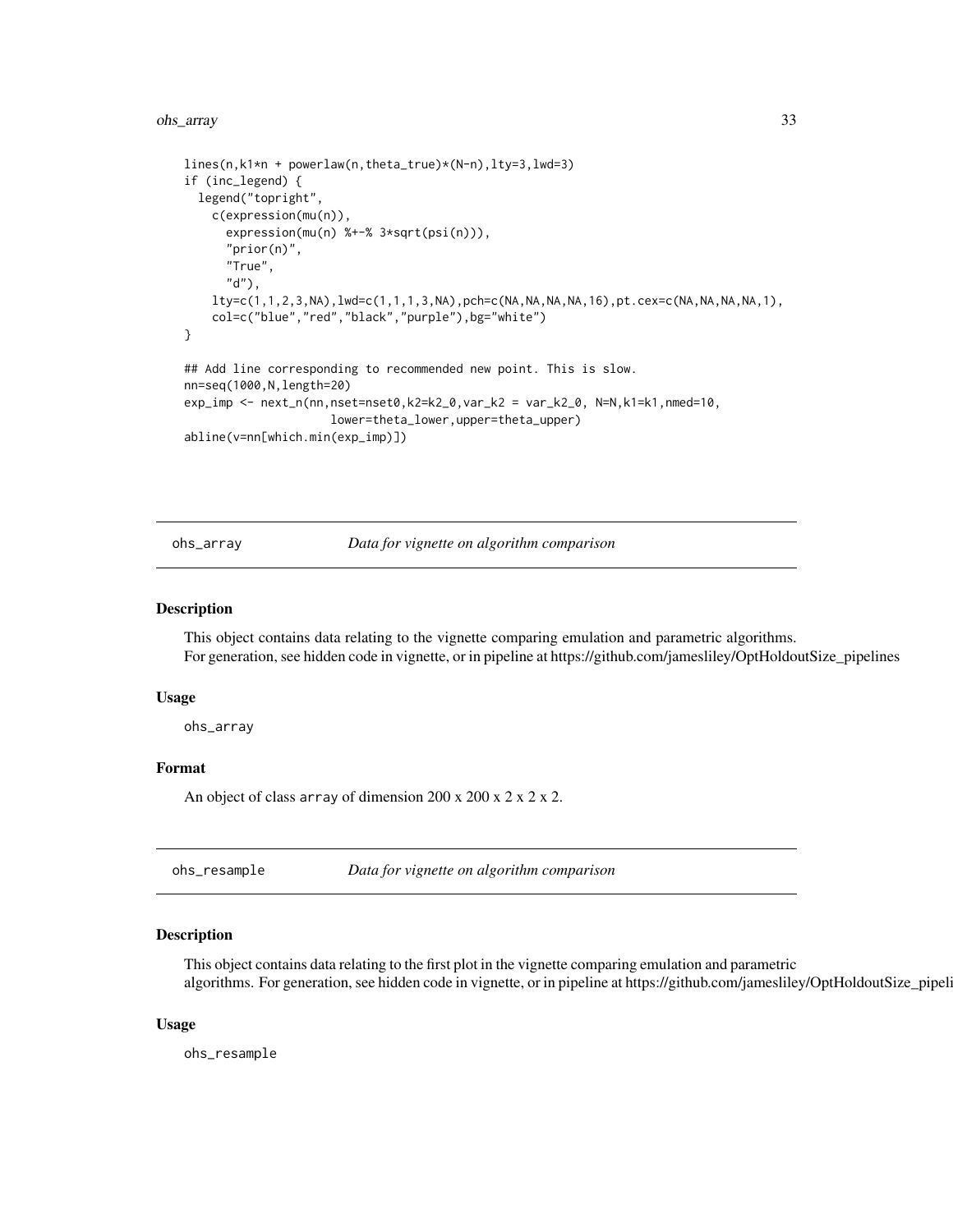# <span id="page-33-0"></span>Format

An object of class matrix (inherits from array) with 1000 rows and 4 columns.

optimal\_holdout\_size *Estimate optimal holdout size under parametric assumptions*

# Description

Compute optimal holdout size for updating a predictive score given appropriate parameters of cost function

Evaluates empirical minimisation of cost function  $l(n;k1,N,theta) = k1n + k2form(n;theta) (N-n)$ .

The function will return Inf if no minimum exists. It does not check if the minimum is unique, but this can be guaranteed using the assumptions for theorem 1 in the manuscript.

This calls the function optimize from package stats.

#### Usage

```
optimal_holdout_size(
 N,
  k1,
  theta,
  k2 form = powerlaw,
  round_result = FALSE,
  ...
\mathcal{L}
```
# Arguments

| N              | Total number of samples on which the predictive score will be used/fitted. Can<br>be a vector.                                                                                                                                                            |
|----------------|-----------------------------------------------------------------------------------------------------------------------------------------------------------------------------------------------------------------------------------------------------------|
| k <sub>1</sub> | Cost value in the absence of a predictive score. Can be a vector.                                                                                                                                                                                         |
| theta          | Parameters for function k2form(n) governing expected cost to an individual<br>sample given a predictive score fitted to n samples. Can be a matrix of dimension<br>n x n_par, where n_par is the number of parameters of k2.                              |
| k2form         | Function governing expected cost to an individual sample given a predictive<br>score fitted to n samples. Must take two arguments: n (number of samples) and<br>theta (parameters). Defaults to a power-law form powerlaw(n,c(a,b,c))=a n^(-<br>$b) + c.$ |
| round_result   | Set to TRUE to solve over integral sizes                                                                                                                                                                                                                  |
| .              | Passed to function optimize                                                                                                                                                                                                                               |
|                |                                                                                                                                                                                                                                                           |

#### Value

List/data frame of dimension (number of evaluations)  $x(4 + n$  par) containing input data and results. Columns size and cost are optimal holdout size and cost at this size respectively. Parameters N, k1, theta.1, theta.2,...,theta.n\_par are input data.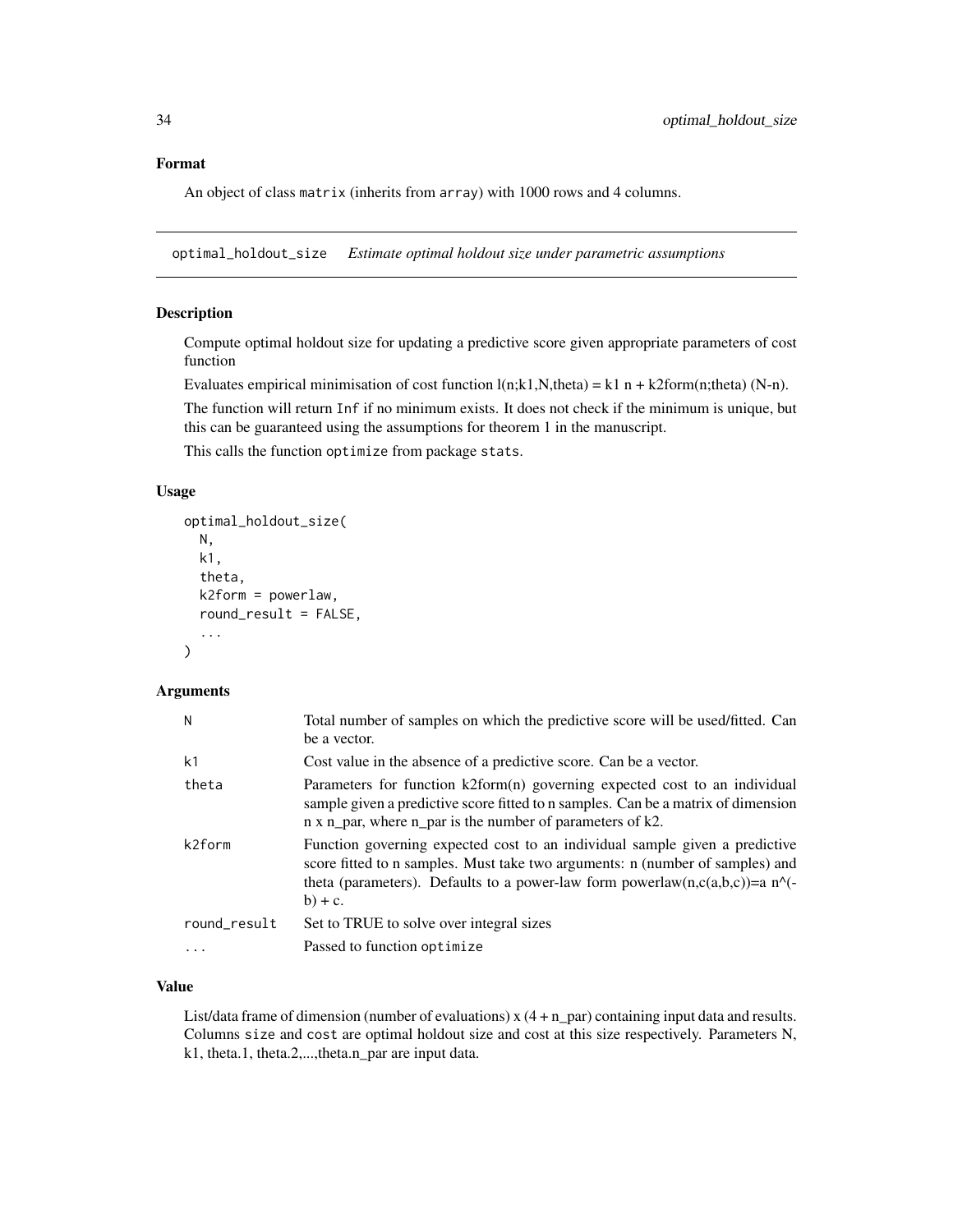#### <span id="page-34-0"></span>Examples

```
# Evaluate optimal holdout set size for a range of values of k1 and two values of
# N, some of which lead to infinite values
N1=10000; N2=12000
k1=seq(0.1,0.5,length=20)
A=3; B=1.5; C=0.15; theta=c(A,B,C)
res1=optimal_holdout_size(N1,k1,theta)
res2=optimal_holdout_size(N2,k1,theta)
oldpar=par(mfrow=c(1,2))
plot(0,type="n",ylim=c(0,500),xlim=range(res1$k1),xlab=expression("k"[1]),
  ylab="Optimal holdout set size")
  lines(res1$k1,res1$size,col="black")
  lines(res2$k1,res2$size,col="red")
  legend("topright",as.character(c(N1,N2)),title="N:",col=c("black","red"),lty=1)
plot(0,type="n",ylim=c(1500,1600),xlim=range(res1$k1),xlab=expression("k"[1]),
  ylab="Minimum cost")
  lines(res1$k1,res1$cost,col="black")
  lines(res2$k1,res2$cost,col="red")
  legend("topleft",as.character(c(N1,N2)),title="N:",col=c("black","red"),lty=1)
```
par(oldpar)

optimal\_holdout\_size\_emulation

*Estimate optimal holdout size under semi-parametric assumptions*

#### Description

Compute optimal holdout size for updating a predictive score given a set of training set sizes and estimates of mean cost per sample at those training set sizes.

This is essentially a wrapper for function mu\_fn().

## Usage

```
optimal_holdout_size_emulation(
  nset,
 k2,
  var_k2,
 N,
 k1,
  var_u = 1e+07,
 k_width = 5000,
  k2form = powerlaw,
  theta = powersolve_general(nset, k2, y_var = var_k2)$par,
  npol1 = 1000,
```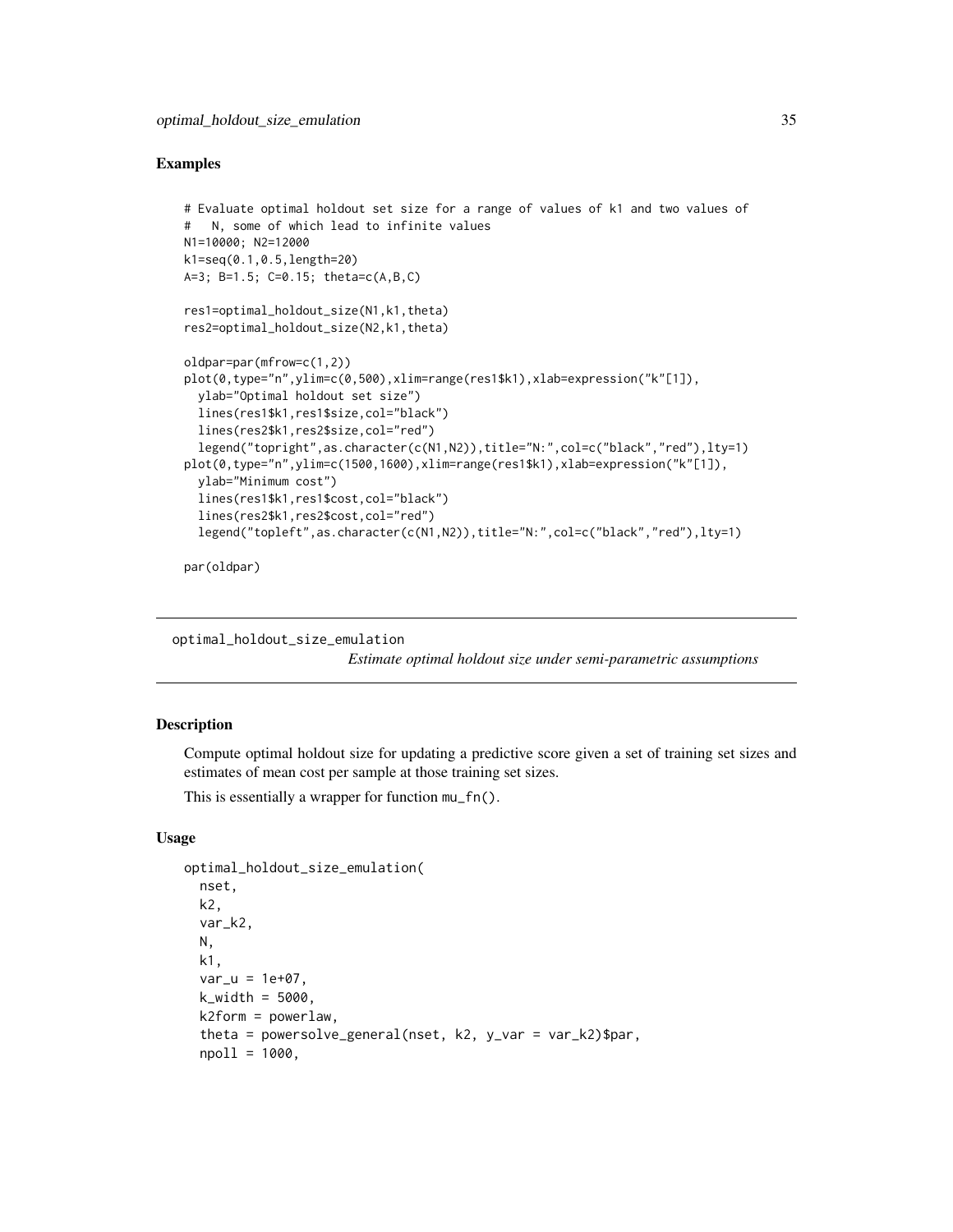<span id="page-35-0"></span>...  $\mathcal{L}$ 

# Arguments

| nset           | Training set sizes for which a cost has been evaluated                                                                                                                           |
|----------------|----------------------------------------------------------------------------------------------------------------------------------------------------------------------------------|
| k <sub>2</sub> | Estimated values of $k2()$ at training set sizes nset                                                                                                                            |
| var_k2         | Variance of error in k2 estimate at each training set size.                                                                                                                      |
| N              | Total number of samples on which the model will be fitted/used                                                                                                                   |
| k1             | Mean cost per sample with no predictive score in place.                                                                                                                          |
| var_u          | Marginal variance for Gaussian process kernel. Defaults to 1e7                                                                                                                   |
| k_width        | Kernel width for Gaussian process kernel. Defaults to 5000                                                                                                                       |
| k2form         | Functional form governing expected cost per sample given sample size. Should<br>take two parameters: n (sample size) and theta (parameters). Defaults to func-<br>tion powerlaw. |
| theta          | Current estimates of parameter values for k2form. Defaults to the MLE power-<br>law solution corresponding to $n,k2$ , and $var_k2$ .                                            |
| npoll          | Check npoll equally spaced values between 1 and N for minimum. If NULL,<br>check all values (this can be slow). Defaults to 1000                                                 |
| $\cdots$       | Passed to function optimise()                                                                                                                                                    |

#### Value

Object of class 'optholdoutsize\_emul' with elements "cost" (minimum cost),"size" (OHS),"nset","k2","var\_k2","N","k1","var (parameters)

# Examples

# See examples for mu\_fn()

oracle\_pred *Generate responses*

# Description

Probably for deprecation

# Usage

```
oracle_pred(X, coefs, num_vars = 3, noise = TRUE)
```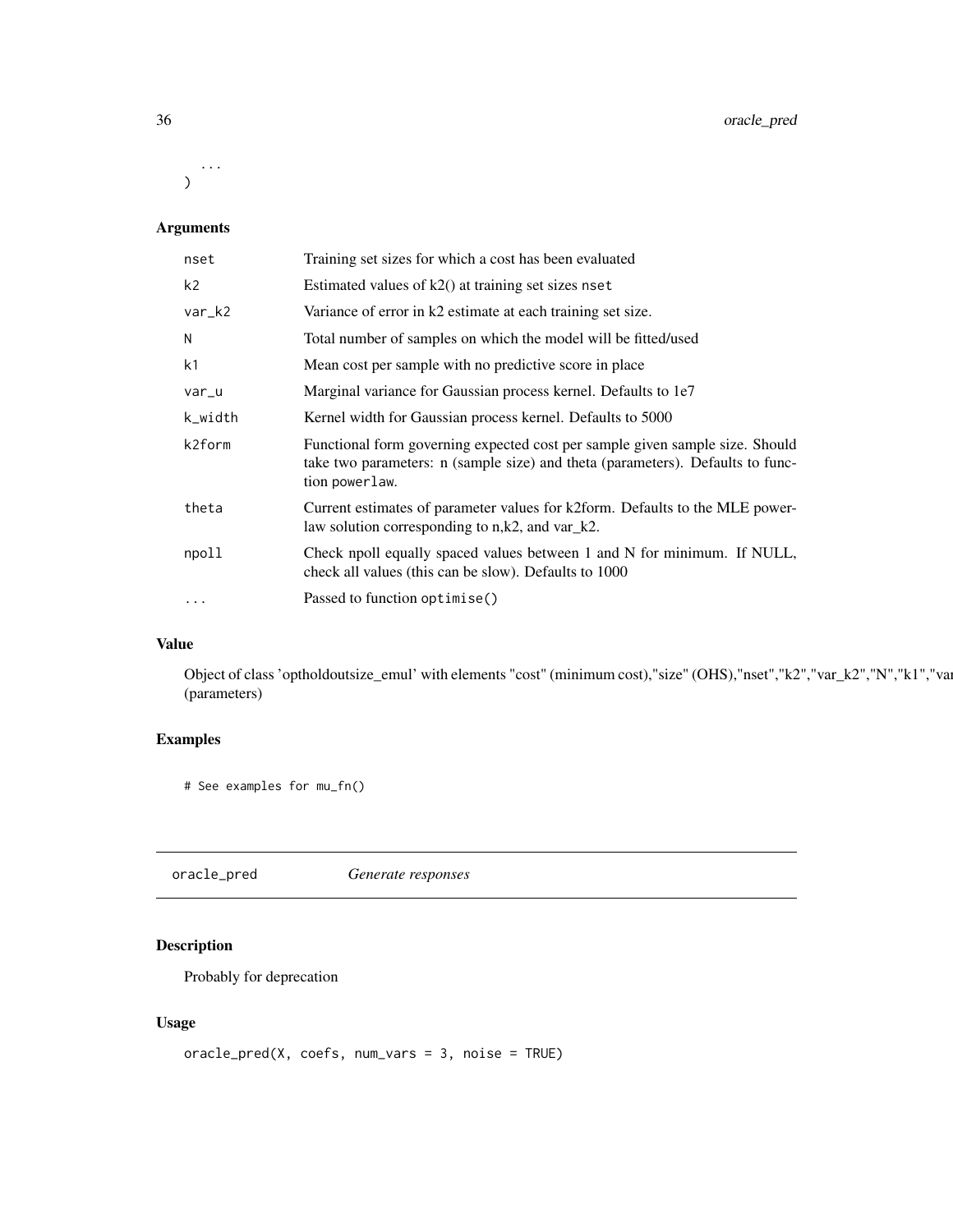# <span id="page-36-0"></span>params\_aspre 37

#### Arguments

| X        | Matrix of observations                                         |
|----------|----------------------------------------------------------------|
| coefs    | Vector of coefficients for logistic model.                     |
| num_vars | If noise==FALSE, computes using only first num_vars predictors |
| noise    | If TRUE, uses all predictors                                   |

#### Value

Vector of predictions

# Examples

# See examples for model\_predict

params\_aspre *Parameters of reported ASPRE dataset*

# Description

Distribution of covariates for ASPRE dataset; see Rolnik, 2017, NEJM

#### Usage

params\_aspre

#### Format

An object of class list of length 16.

plot.optholdoutsize *Plot estimated cost function*

# Description

Plot estimated cost function, when parametric method is used for estimation.

Draws cost function as a line and indicates minimum. Assumes a power-law form of k2 unless parameter k2 is set otherwise.

#### Usage

## S3 method for class 'optholdoutsize'  $plot(x, ..., k2form = powerlaw)$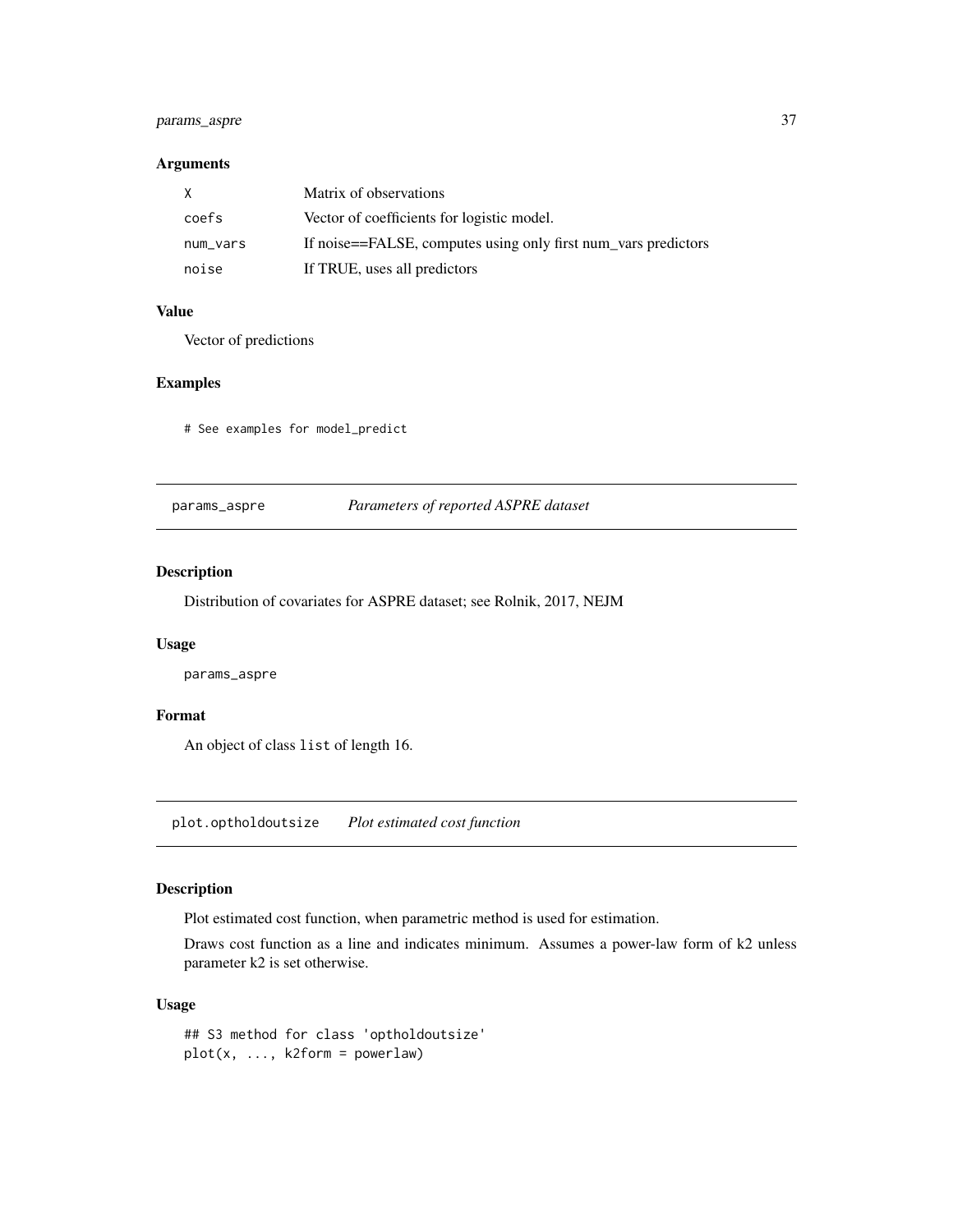# <span id="page-37-0"></span>Arguments

| x      | Object of type optholdoutsize                                                                                                                                                                                                                                       |
|--------|---------------------------------------------------------------------------------------------------------------------------------------------------------------------------------------------------------------------------------------------------------------------|
| .      | Other arguments passed to plot() and lines()                                                                                                                                                                                                                        |
| k2form | Function governing expected cost to an individual sample given a predictive<br>score fitted to n samples. Must take two arguments: n (number of samples) and<br>theta (parameters). Defaults to a power-law form powerlaw(n,c(a,b,c))=a $n^{\wedge}$ -<br>$b) + c.$ |

#### Value

No return value; draws a plot only.

# Examples

```
# Simple example
N=100000;
k1=0.3A=8000; B=1.5; C=0.15; theta=c(A,B,C)
res1=optimal_holdout_size(N,k1,theta)
plot(res1)
```
plot.optholdoutsize\_emul

*Plot estimated cost function using emulation (semiparametric)*

# Description

Plot estimated cost function, when semiparametric (emulation) method is used for estimation. Draws posterior mean of cost function as a line and indicates minimum. Also draws mean +/- 3 SE. Assumes a power-law form of k2 unless parameter k2 is set otherwise.

# Usage

```
## S3 method for class 'optholdoutsize_emul'
plot(x, ..., k2form = powerlaw)
```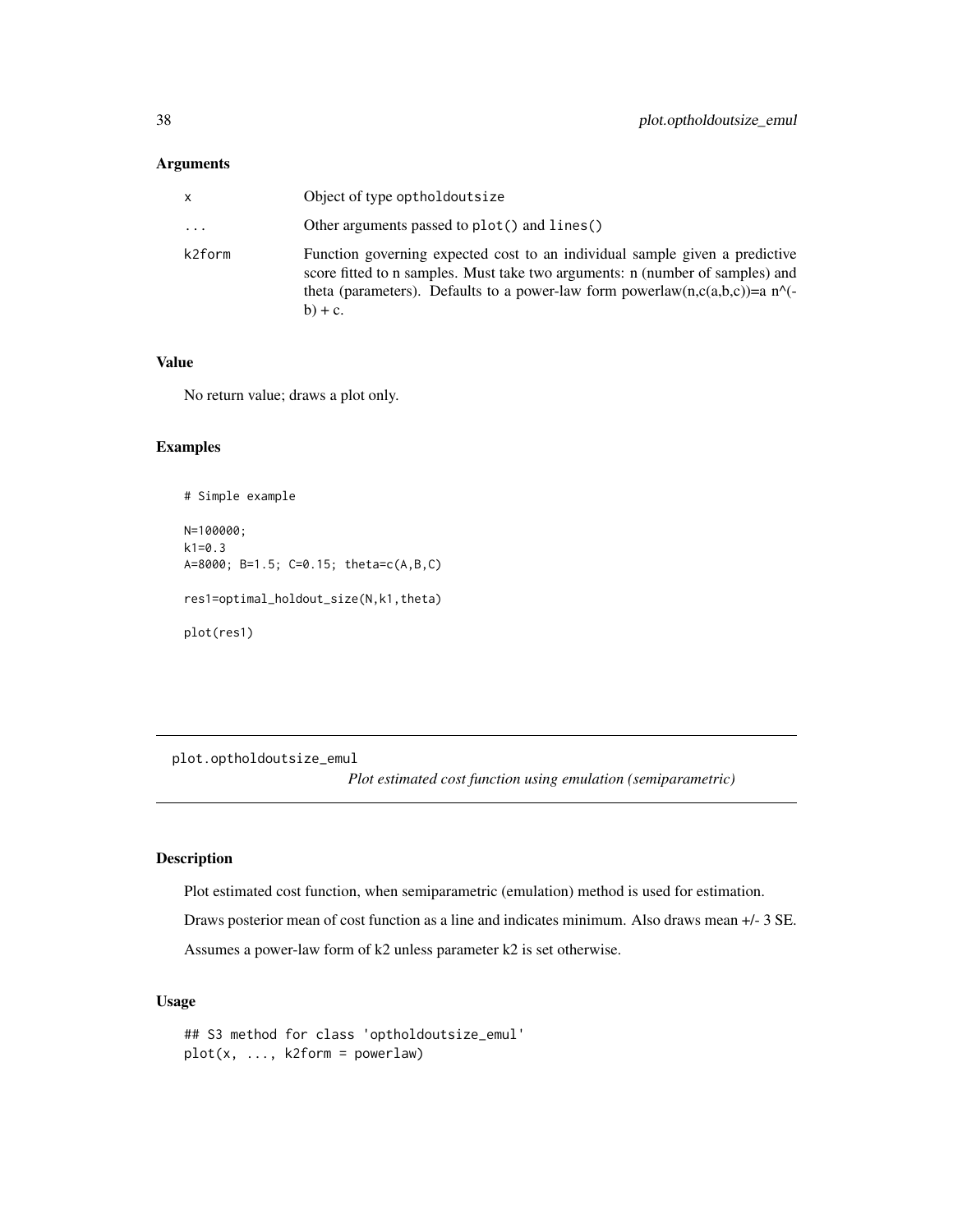#### <span id="page-38-0"></span>powerlaw 39

#### Arguments

| x        | Object of type optholdoutsize_emul                                                                                                                                                                                                                        |
|----------|-----------------------------------------------------------------------------------------------------------------------------------------------------------------------------------------------------------------------------------------------------------|
| $\cdots$ | Other arguments passed to plot()                                                                                                                                                                                                                          |
| k2form   | Function governing expected cost to an individual sample given a predictive<br>score fitted to n samples. Must take two arguments: n (number of samples) and<br>theta (parameters). Defaults to a power-law form powerlaw(n,c(a,b,c))=a n^(-<br>$b) + c.$ |

# Value

No return value; draws a plot only.

# Examples

```
# Simple example
# Parameters
N=100000;
k1=0.3
A=8000; B=1.5; C=0.15; theta=c(A,B,C)
# True mean function
k2_true=function(n) powerlaw(n,theta)
# Values of n for which cost has been estimated
np=50 # this many points
nset=round(runif(np,1,N))
var_k2=runif(np,0.001,0.002)
k2=rnorm(np,mean=k2_true(nset),sd=sqrt(var_k2))
# Compute OHS
res1=optimal_holdout_size_emulation(nset,k2,var_k2,N,k1)
```
# Plot plot(res1)

```
powerlaw Power law function
```
#### Description

Power law function for modelling learning curve (taken to mean change in expected loss per sample with training set size)

Recommended in [review of learning curve forms](https://arxiv.org/abs/2103.10948)

If theta=c(a,b,c) then models as a  $n^(-b) + c$ . Note b is negated.

Note that powerlaw(n,c(a,b,c)) has limit c as n tends to infinity, if  $a,b > 0$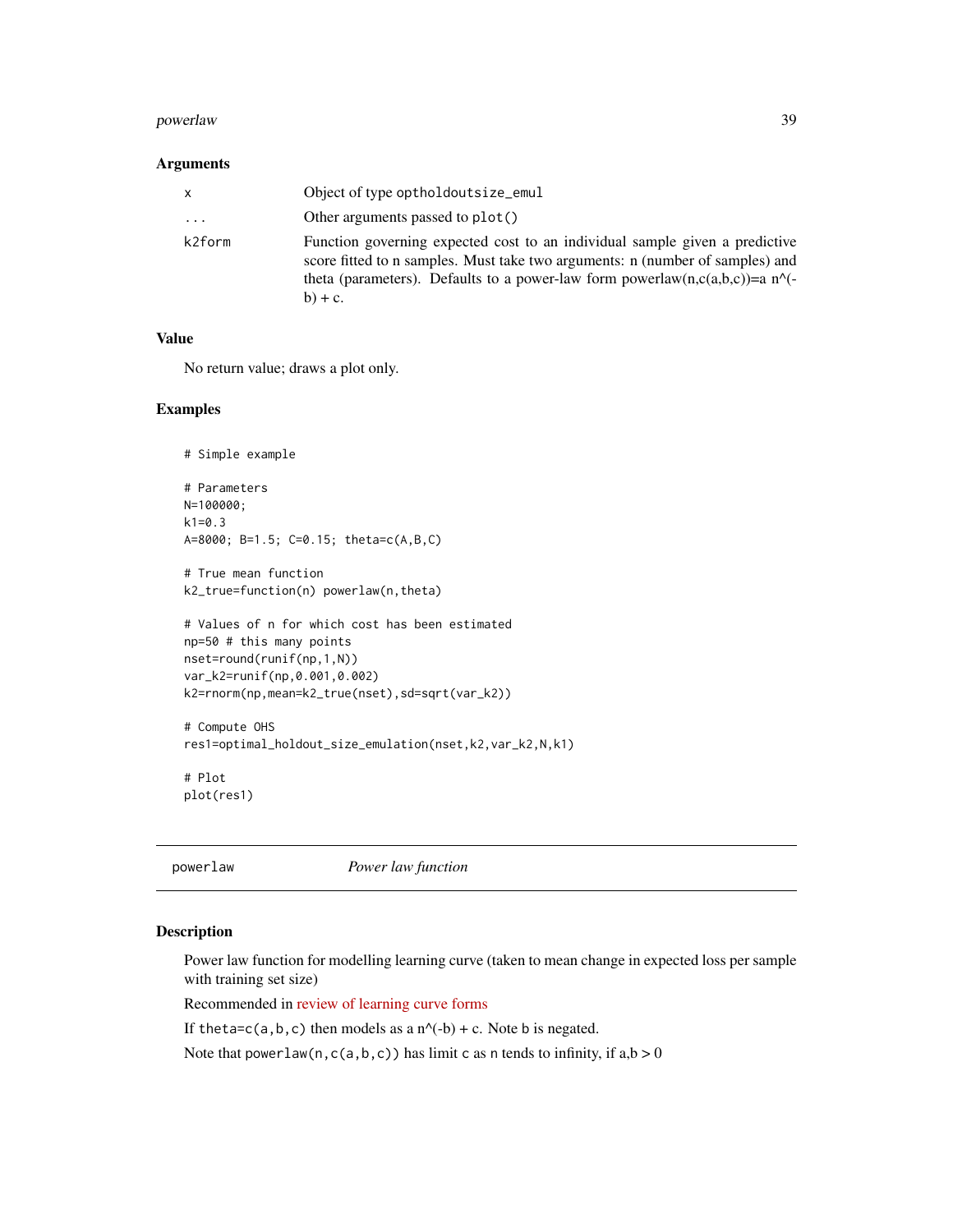# <span id="page-39-0"></span>40 powersolve

#### Usage

powerlaw(n, theta)

# Arguments

| n     | Set of training set sizes to evaluate |
|-------|---------------------------------------|
| theta | Parameter of values                   |

# Value

Vector of values of same length as n

# Examples

```
ncheck=seq(1000,10000)
plot(ncheck, powerlaw(ncheck, c(5e3,1.2,0.3)),type="l",xlab="n",ylab="powerlaw(n)")
```
powersolve *Fit power law curve*

# Description

Find least-squares solution: MLE of  $(a,b,c)$  under model  $y_i = a x_i^3-b+c+e_i$ ;  $e_i^2-a x_i^3$ ,  $e_i^2-a x_i^2$ 

# Usage

```
powersolve(
  x,
  y,
  init = c(20000, 2, 0.1),
  y_{\text{v}} = \text{rep}(1, \text{length}(y)),estimate_s = FALSE,
   ...
\mathcal{L}
```
# Arguments

| X          | X values                                                                                                                                          |
|------------|---------------------------------------------------------------------------------------------------------------------------------------------------|
| y          | Y values                                                                                                                                          |
| init       | Initial values of $(a,b,c)$ to start. Default $c(20000,2,0.1)$                                                                                    |
| y_var      | Optional parameter giving sampling variance of each y value. Defaults to 1.                                                                       |
| estimate_s | Parameter specifying whether to also estimate s (as above). Defaults to FALSE<br>(no).                                                            |
| $\cdots$   | further parameters passed to optim. We suggest specifying lower and upper<br>bounds for $(a,b,c)$ ; e.g. lower=c $(1,0,0)$ ,upper=c $(10000,3,1)$ |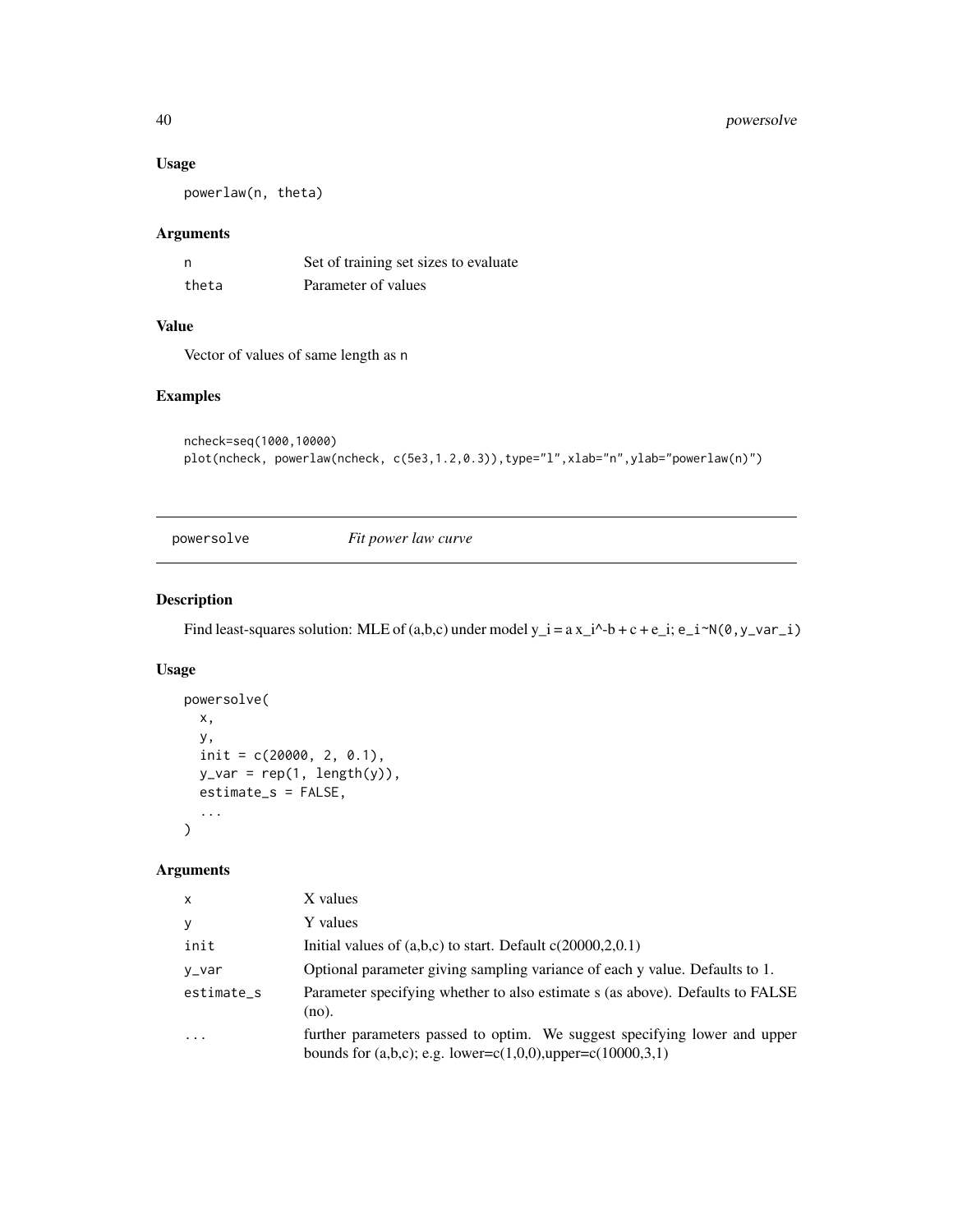# <span id="page-40-0"></span>powersolve\_general 41

#### Value

List (output from optim) containing MLE values of (a,b,c)

#### Examples

```
# Retrieval of original values
A_true=2000; B_true=1.5; C_true=0.3; sigma=0.002
X=1000*abs(rnorm(10000,mean=4))
Y=A_true*(X^(-B_true)) + C_true + rnorm(length(X),sd=sigma)
c(A_true,B_true,C_true)
powersolve(X[1:10],Y[1:10])$par
powersolve(X[1:100],Y[1:100])$par
powersolve(X[1:1000],Y[1:1000])$par
powersolve(X[1:10000],Y[1:10000])$par
```
powersolve\_general *General solver for power law curve*

# Description

Find least-squares solution: MLE of (a,b,c) under model  $y_i = a x_i^2 - b + c + e_i$ ;  $e_i^2 - i^2N(\theta, y_i - i)$ Try a range of starting values and refine estimate.

Slower than a single call to powersolve()

# Usage

```
powersolve\_general(x, y, y\_var = rep(1, length(x)), ...)
```
#### Arguments

| <b>X</b>  | X values                                                                                                                                          |
|-----------|---------------------------------------------------------------------------------------------------------------------------------------------------|
| V         | Y values                                                                                                                                          |
| y_var     | Optional parameter giving sampling variance of each y value. Defaults to 1.                                                                       |
| $\ddotsc$ | further parameters passed to optim. We suggest specifying lower and upper<br>bounds for $(a,b,c)$ ; e.g. lower=c $(1,0,0)$ ,upper=c $(10000,3,1)$ |

#### Value

List (output from optim) containing MLE values of (a,b,c)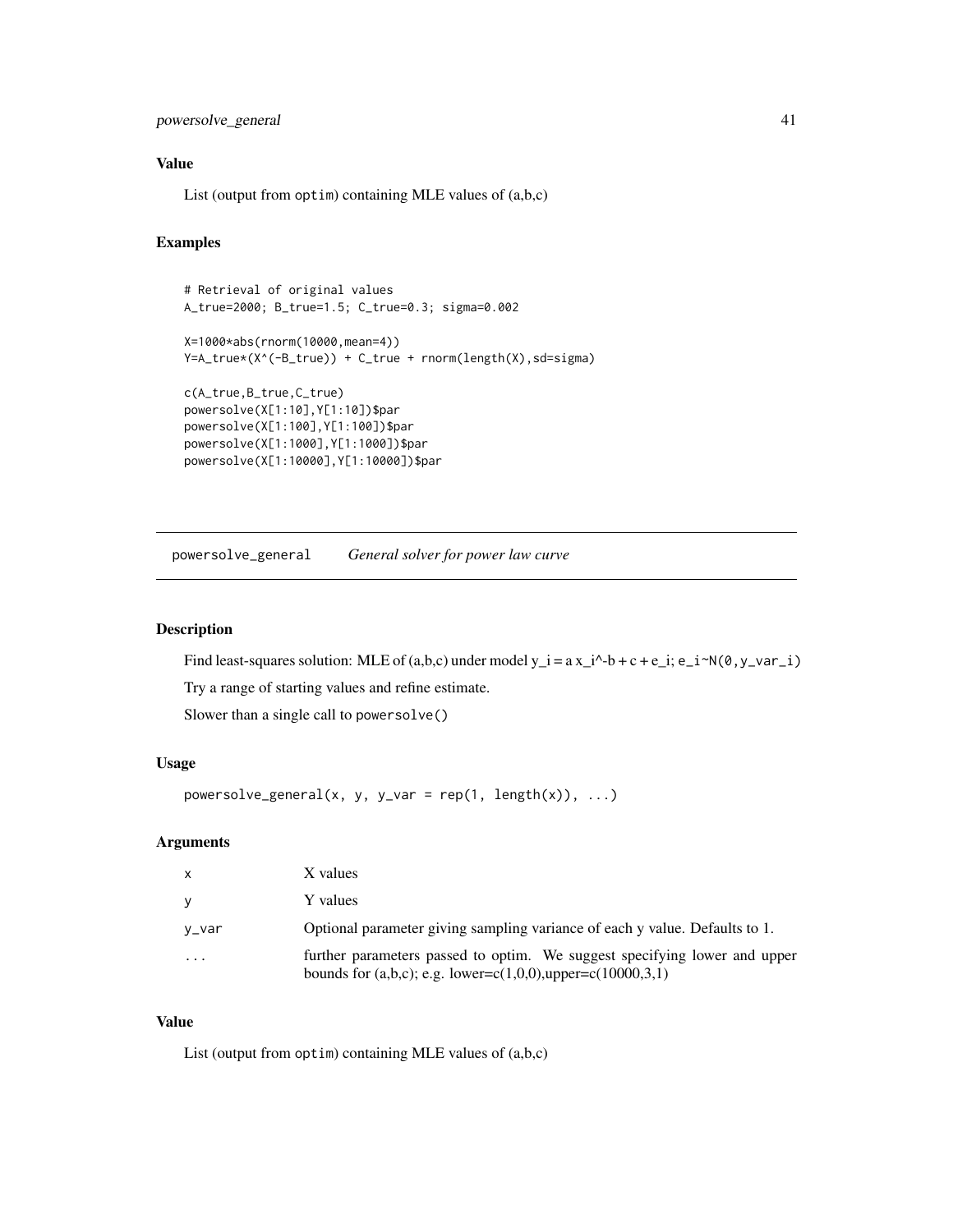# <span id="page-41-0"></span>Examples

```
# Retrieval of original values
A_true=2000; B_true=1.5; C_true=0.3; sigma=0.002
X=1000*abs(rnorm(10000,mean=4))
Y=A_true*(X^(-B_true)) + C_true + rnorm(length(X),sd=sigma)
c(A_true,B_true,C_true)
powersolve_general(X[1:10],Y[1:10])$par
powersolve_general(X[1:100],Y[1:100])$par
powersolve_general(X[1:1000],Y[1:1000])$par
```

| powersolve_se | Standard error matrix for learning curve parameters (power law) |  |
|---------------|-----------------------------------------------------------------|--|
|               |                                                                 |  |

# Description

Find approximate standard error matrix for  $(a,b,c)$  under power law model for learning curve.

Assumes that  $y_i = a x_i^3 - b + c + e$ ,  $e \sim N(0, s^2 y_i - \frac{a_i^2}{2})$ 

Standard error can be computed either asymptotically using Fisher information (method='fisher') or boostrapped (method='bootstrap')

These estimate different quantities: the asymptotic method estimates

Var[MLE(a,b,c)|X,y\_var]

and the boostrap method estimates

Var[MLE(a,b,c)].

#### Usage

```
powersolve_se(
  x,
 y,
 method = "fisher",
  init = c(20000, 2, 0.1),y_{\text{v}} = \text{rep}(1, \text{length}(y)),n\_boot = 1000,seed = NULL,
  ...
)
```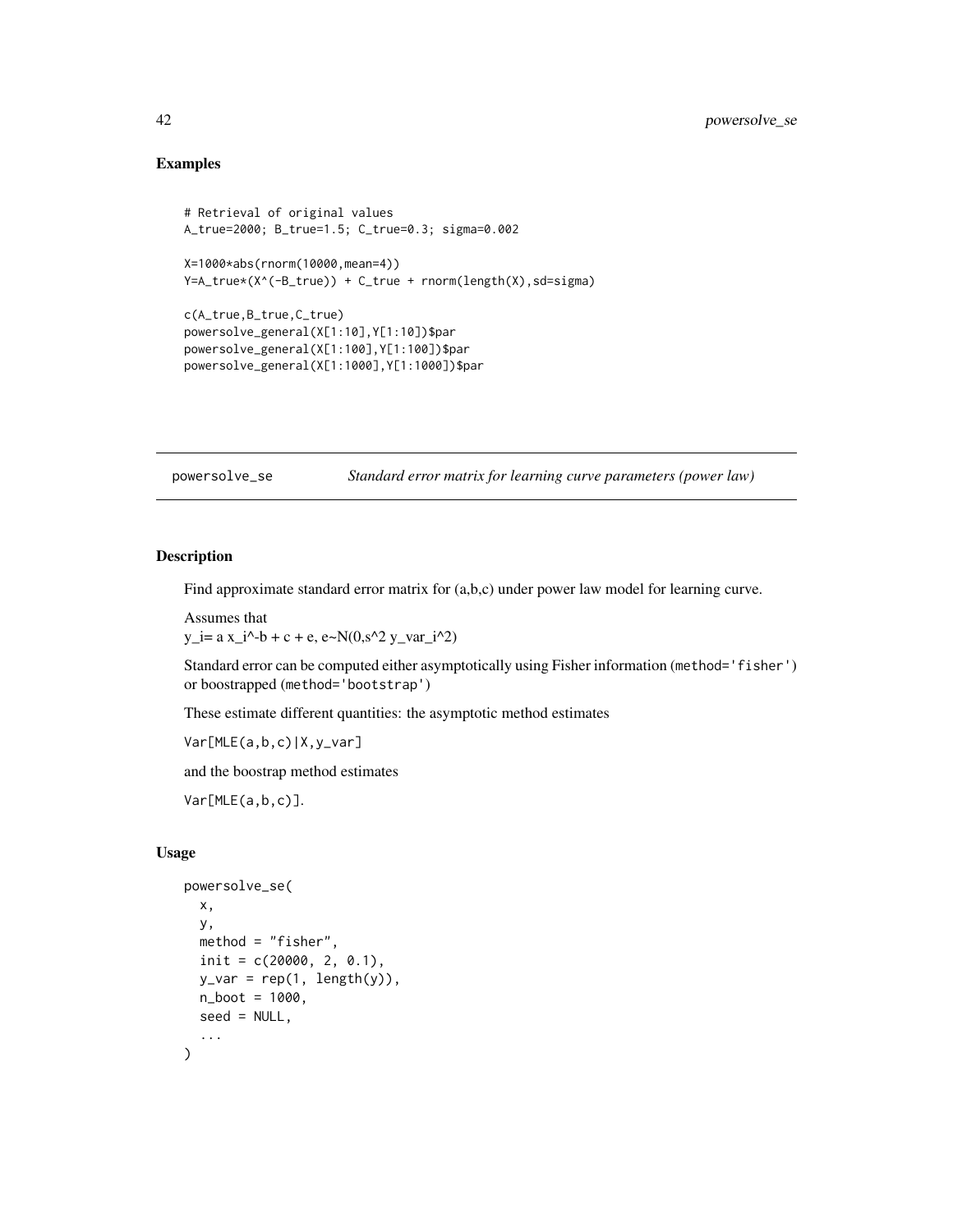# powersolve\_se 43

#### **Arguments**

| $\mathsf{x}$ | X values (typically training set sizes)                                                                                                                                                                                              |
|--------------|--------------------------------------------------------------------------------------------------------------------------------------------------------------------------------------------------------------------------------------|
| У            | Y values (typically observed cost per individual/sample)                                                                                                                                                                             |
| method       | One of 'fisher' (for asymptotic variance via Fisher Information) or 'bootstrap'<br>(for Bootstrap)                                                                                                                                   |
| init         | Initial values of $(a,b,c)$ to start when computing MLE. Default $c(20000,2,0.1)$                                                                                                                                                    |
| y_var        | Optional parameter giving sampling variance of each y value. Defaults to 1.                                                                                                                                                          |
| n_boot       | Number of bootstrap resamples. Only used if method='bootstrap'. Defaults to<br>1000                                                                                                                                                  |
| seed         | Random seed for bootstrap resamples. Defaults to NULL.                                                                                                                                                                               |
| .            | further parameters passed to optim. We suggest specifying lower and upper<br>bounds; since optim is called on $(a*1000^{\circ}–b,b,c)$ , bounds should be relative to<br>this; for instance, lower= $c(0,0,0)$ , upper= $c(100,3,1)$ |

# Value

Standard error matrix; approximate covariance matrix of MLE(a,b,c)

# Examples

A\_true=10; B\_true=1.5; C\_true=0.3; sigma=0.1

```
set.seed(31525)
```

```
X=1+3*rchisq(10000,df=5)
Y=A_true*(X^(-B_true)) + C_true + rnorm(length(X),sd=sigma)
```

```
# 'Observations' - 100 samples
obs=sample(length(X),100,rep=FALSE)
Xobs=X[obs]; Yobs=Y[obs]
```

```
# True covariance matrix of MLE of a,b,c on these x values
ntest=100
abc_mat_xfix=matrix(0,ntest,3)
abc_mat_xvar=matrix(0,ntest,3)
E1=A_true*(Xobs^(-B_true)) + C_true
for (i in 1:ntest) {
  Y1=E1 + rnorm(length(Xobs),sd=sigma)
  abc_mat_xfix[i,]=powersolve(Xobs,Y1)$par # Estimate (a,b,c) with same X
  X2=1+3*rchisq(length(Xobs),df=5)
  Y2=A_true*(X2^(-B_true)) + C_true + rnorm(length(Xobs),sd=sigma)
  abc_mat_xvar[i,]=powersolve(X2,Y2)$par # Estimate (a,b,c) with variable X
}
```

```
Ve1=var(abc_mat_xfix) # empirical variance of MLE(a,b,c)|X
Vf=powersolve_se(Xobs,Yobs,method='fisher') # estimated SE matrix, asymptotic
```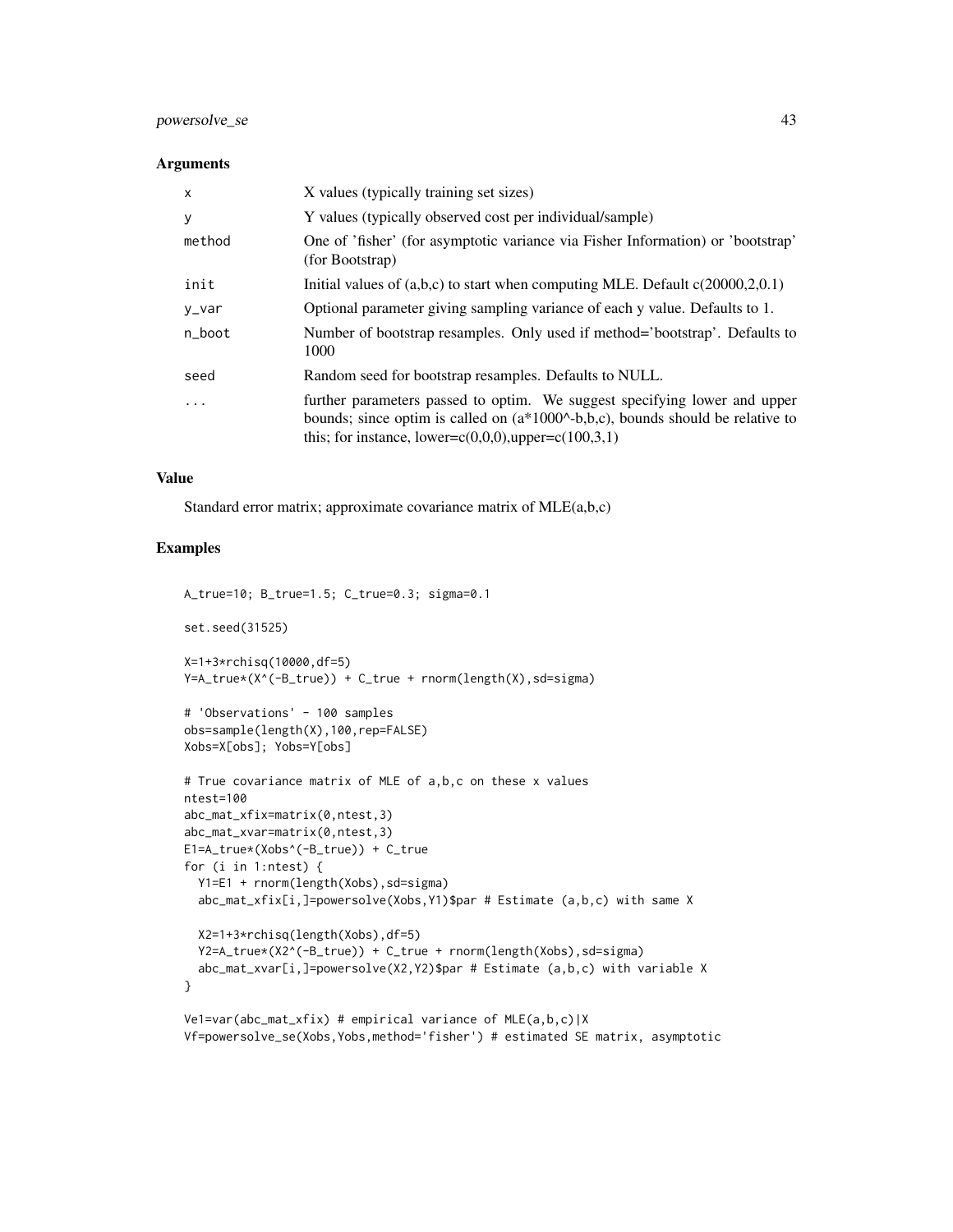```
Ve2=var(abc_mat_xvar) # empirical variance of MLE(a,b,c)
Vb=powersolve_se(Xobs,Yobs,method='bootstrap',n_boot=200) # estimated SE matrix, bootstrap
cat("Empirical variance of MLE(a,b,c)|X\n")
print(Ve1)
cat("\n")
cat("Asymptotic variance of MLE(a,b,c)|X\n")
print(Vf)
cat("\n\n")
cat("Empirical variance of MLE(a,b,c)\n")
print(Ve2)
cat("\n'\)cat("Bootstrap-estimated variance of MLE(a,b,c)\n")
print(Vb)
cat("\n\n")
```
psi\_fn *Updating function for variance.*

# Description

Posterior variance for emulator given points n.

#### Usage

psi\_fn(n, nset, var\_k2, N, var\_u = 1e+07, k\_width = 5000)

#### Arguments

| n       | Set of training set sizes to evaluate at                                                       |  |
|---------|------------------------------------------------------------------------------------------------|--|
| nset    | Training set sizes for which k2() has been evaluated                                           |  |
| var_k2  | Variance of error in $k2()$ estimate at each training set size.                                |  |
| N       | Total number of samples on which the model will be fitted/used. Only used to<br>rescale var k2 |  |
| var_u   | Marginal variance for Gaussian process kernel. Defaults to 1e7                                 |  |
| k_width | Kernel width for Gaussian process kernel. Defaults to 5000                                     |  |
|         |                                                                                                |  |

# Value

Vector Psi of same length of n where  $\text{Psi}_i$  =var(posterior(cost(n\_i)))

# Examples

# See examples for `mu\_fn`

<span id="page-43-0"></span>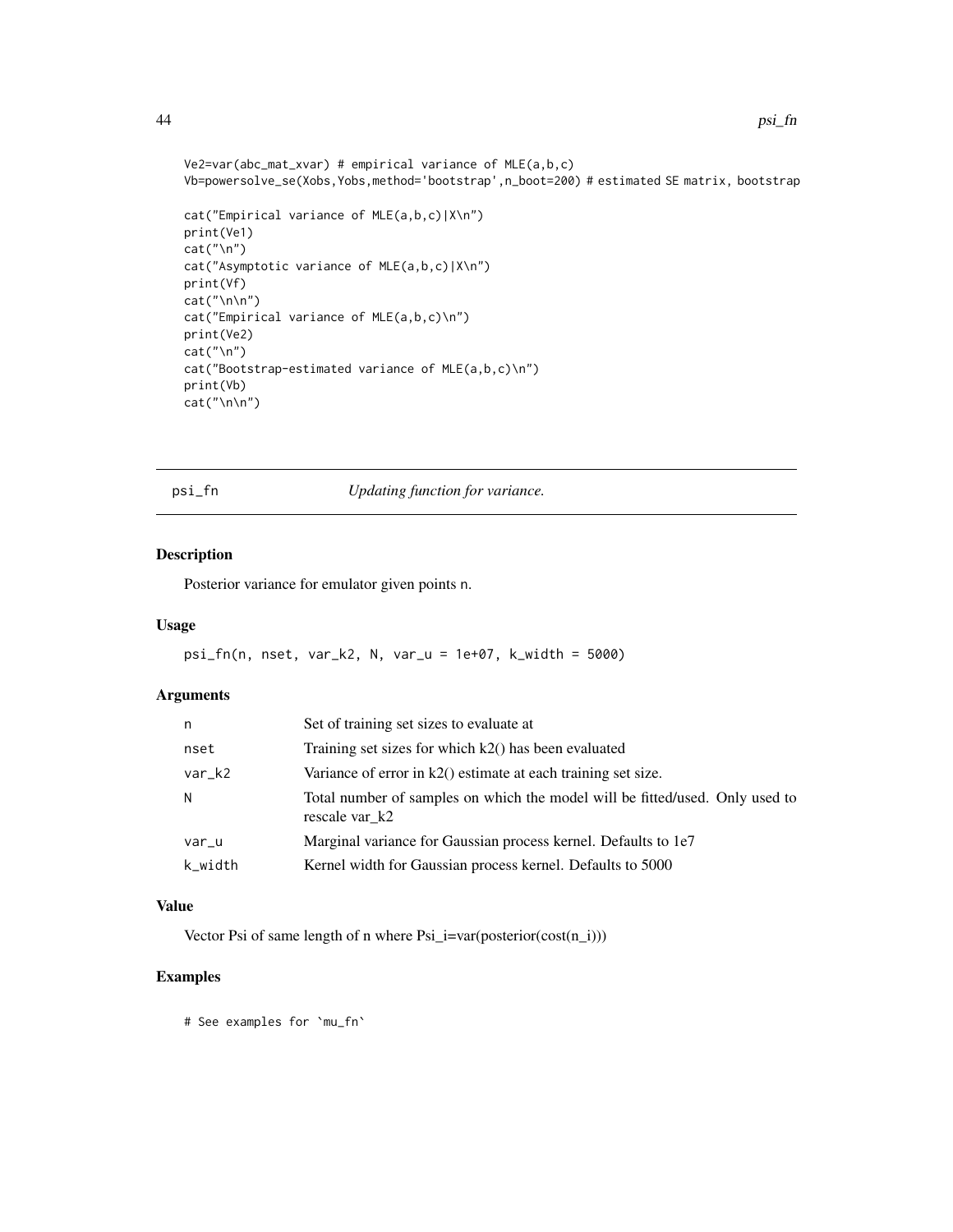<span id="page-44-0"></span>

# Description

Computes sensitivity of a risk score at a threshold at which 10% of samples (or some proportion pi\_int) are above the threshold.

# Usage

 $sens10(Y, Ypred, pi(int = 0.1)$ 

# Arguments

|        | True labels $(1 \text{ or } 0)$                                                            |
|--------|--------------------------------------------------------------------------------------------|
| Ypred  | Predictions (univariate; real numbers)                                                     |
| pi_int | Compute sensitivity when a proportion pi_int of samples exceed threshold, de-<br>fault 0.1 |

# Value

Sensitivity at this threshold

```
# Simulate
set.seed(32142)
N=1000
X=rnorm(N); Y=rbinom(N,1,prob=logit(X/2))
pi_int=0.1
q10=quantile(X,1-pi_int) # 10% of X values are above this threshold
print(length(which(Y==1 & X>q10))/length(which(X>q10)))
print(sens10(Y,X,pi_int))
```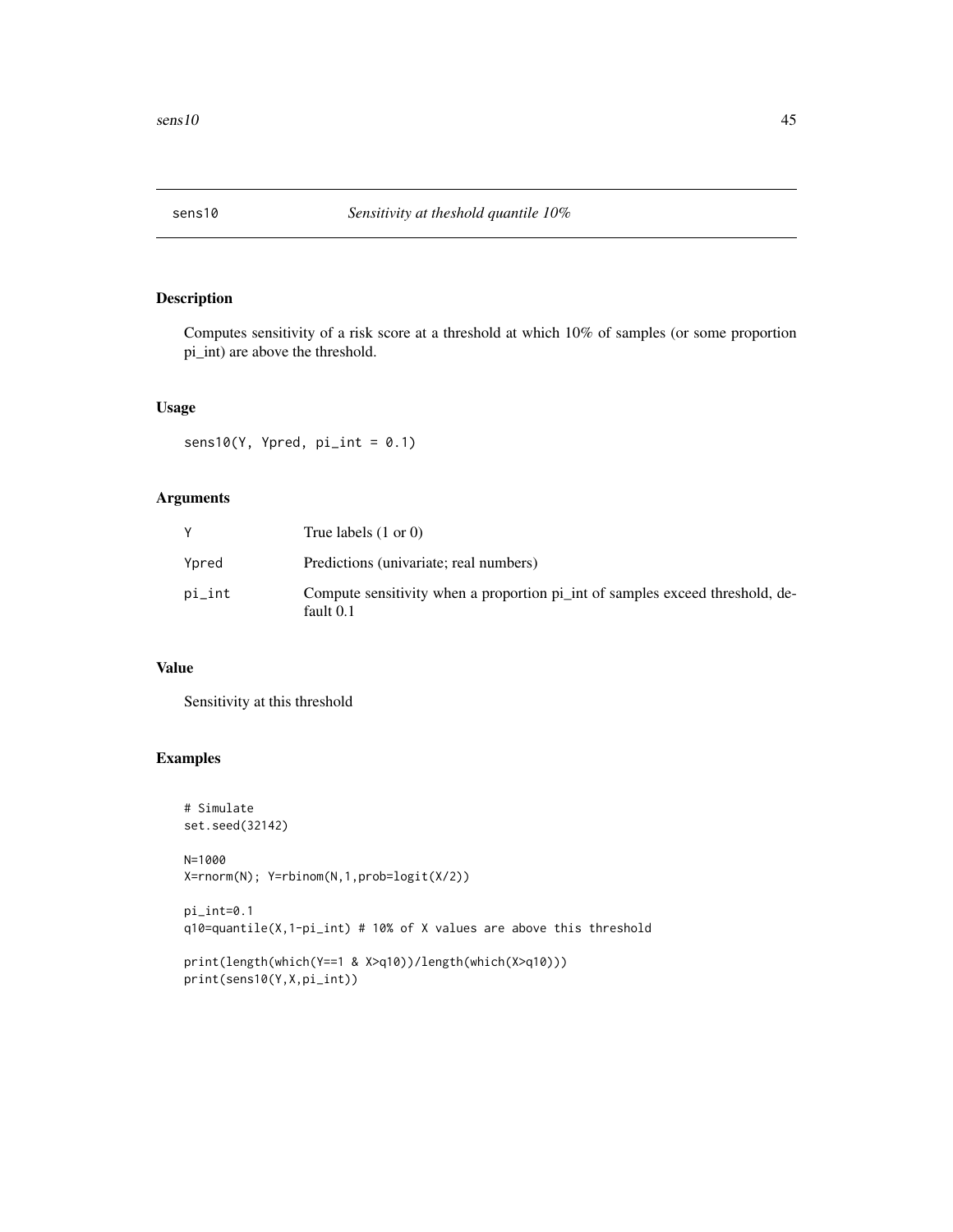<span id="page-45-0"></span>

# Description

Generate random population of individuals (e.g., newly pregnant women) with given population parameters

Assumes independence of parameter variation. This is not a realistic assumption, but is satisfactory for our purposes.

#### Usage

sim\_random\_aspre(n, params = NULL)

# Arguments

| n      | size of population |
|--------|--------------------|
| params | list of parameters |

# Value

Matrix of samples

#### Examples

```
# Load ASPRE related data
data(params_aspre)
```
X=sim\_random\_aspre(1000,params\_aspre)

```
print(c(median(X$age),params_aspre$age$median))
```
print(rbind(table(X\$parity)/1000,params\_aspre\$parity\$freq))

split\_data *Split data*

# Description

Split data into holdout and intervention sets

#### Usage

split\_data(X, frac)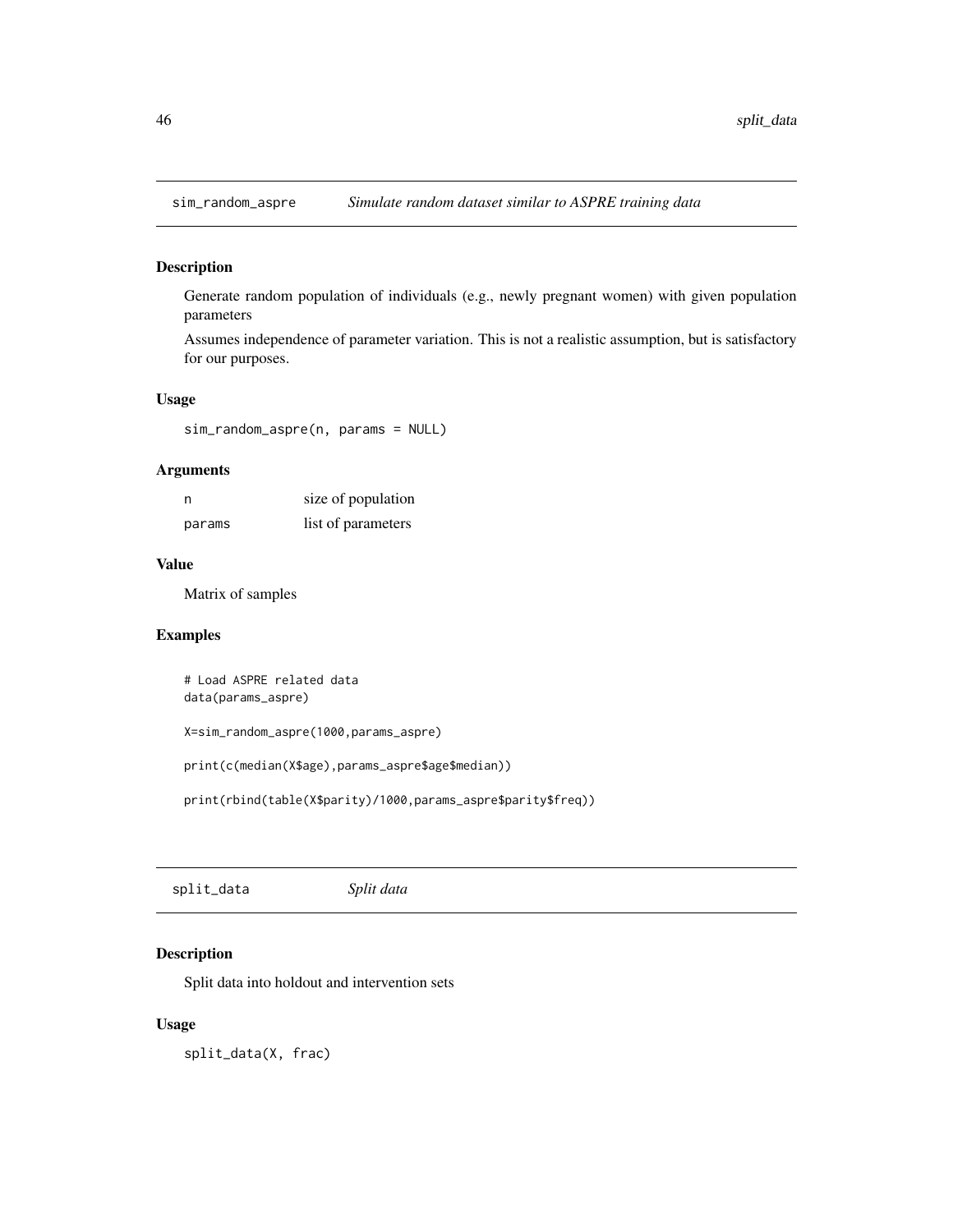#### split\_data 47

# Arguments

|      | Matrix of observations                               |
|------|------------------------------------------------------|
| frac | Fraction of observations to use for the training set |

# Value

Vector of TRUE/FALSE values (randomised) with proportion frac as TRUE

# Examples

# See examples for model\_predict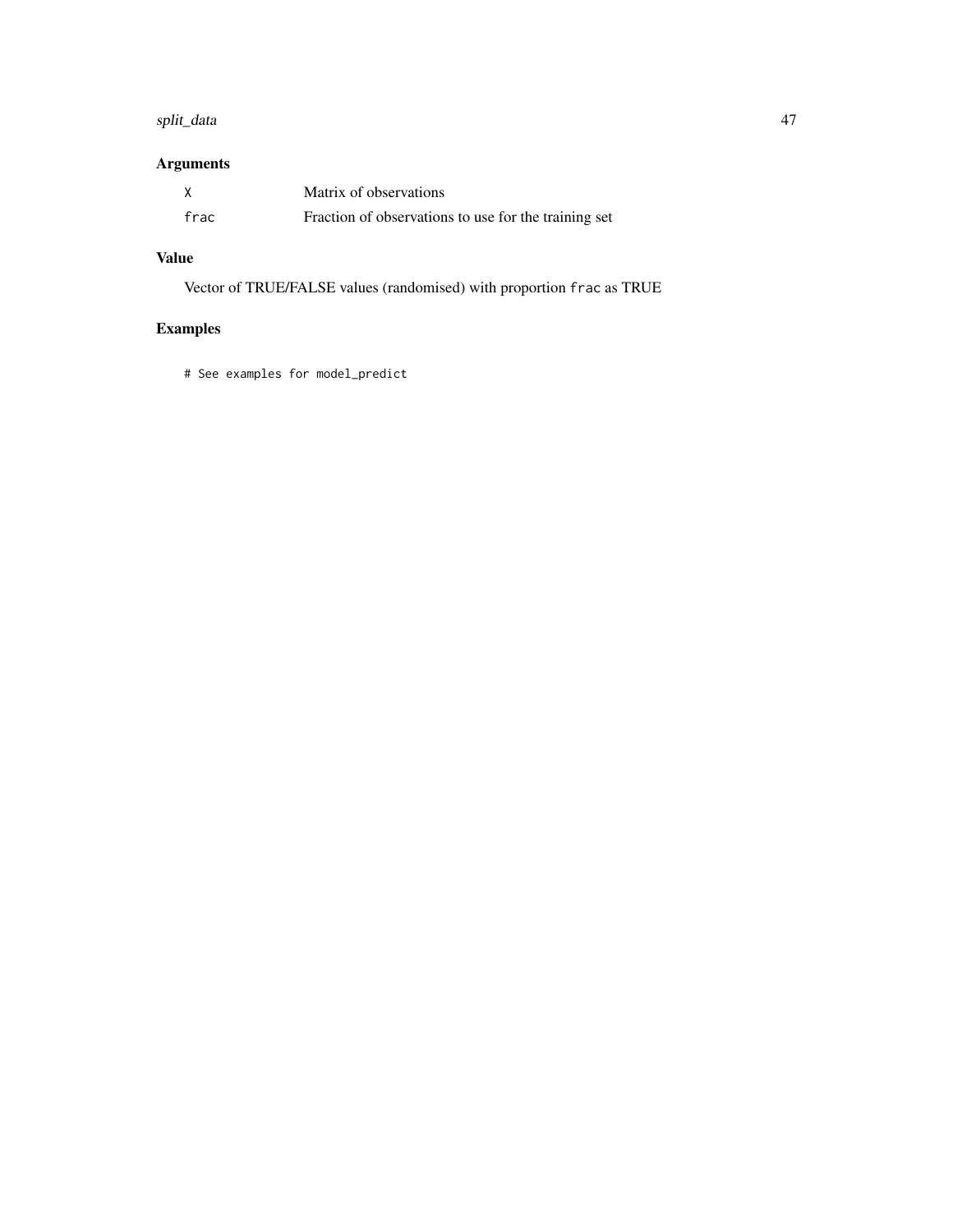# <span id="page-47-0"></span>**Index**

∗ aspre add\_aspre\_interactions, [3](#page-2-0) aspre, [3](#page-2-0) aspre\_emulation, [4](#page-3-0) aspre\_k2, [5](#page-4-0) aspre\_parametric, [6](#page-5-0) ci\_cover\_a\_yn, [6](#page-5-0) ci\_cover\_cost\_a\_yn, [6](#page-5-0) ci\_cover\_cost\_e\_yn, [7](#page-6-0) ci\_cover\_e\_yn, [7](#page-6-0) data\_example\_simulation, [15](#page-14-0) data\_nextpoint\_em, [16](#page-15-0) data\_nextpoint\_par, [16](#page-15-0) ohs\_array, [33](#page-32-0) ohs\_resample, [33](#page-32-0) params\_aspre, [37](#page-36-0) powersolve, [40](#page-39-0) powersolve\_general, [41](#page-40-0) powersolve\_se, [42](#page-41-0) sens10, [45](#page-44-0) sim\_random\_aspre, [46](#page-45-0) ∗ data aspre\_emulation, [4](#page-3-0) aspre\_parametric, [6](#page-5-0) ci\_cover\_a\_yn, [6](#page-5-0) ci\_cover\_cost\_a\_yn, [6](#page-5-0) ci\_cover\_cost\_e\_yn, [7](#page-6-0) ci\_cover\_e\_yn, [7](#page-6-0) data\_example\_simulation, [15](#page-14-0) data\_nextpoint\_em, [16](#page-15-0) data\_nextpoint\_par, [16](#page-15-0) ohs\_array, [33](#page-32-0) ohs\_resample, [33](#page-32-0) params\_aspre, [37](#page-36-0) ∗ emulation cov\_fn, [14](#page-13-0) error\_ohs\_emulation, [17](#page-16-0) optimal\_holdout\_size\_emulation, [35](#page-34-0) ∗ estimation

ci\_mincost, [7](#page-6-0) ci\_ohs, [11](#page-10-0) error\_ohs\_emulation, [17](#page-16-0) grad\_mincost\_powerlaw, [23](#page-22-0) grad\_nstar\_powerlaw, [24](#page-23-0) optimal\_holdout\_size, [34](#page-33-0) optimal\_holdout\_size\_emulation, [35](#page-34-0) plot.optholdoutsize, [37](#page-36-0) plot.optholdoutsize\_emul, [38](#page-37-0) powersolve, [40](#page-39-0) powersolve\_general, [41](#page-40-0) powersolve\_se, [42](#page-41-0) ∗ simulation gen\_base\_coefs, [21](#page-20-0) gen\_preds, [22](#page-21-0) gen\_resp, [22](#page-21-0) model\_predict, [26](#page-25-0) model\_train, [28](#page-27-0) oracle\_pred, [36](#page-35-0) split\_data, [46](#page-45-0) add\_aspre\_interactions, [3](#page-2-0) aspre, [3](#page-2-0) aspre\_emulation, [4](#page-3-0) aspre\_k2, [5](#page-4-0) aspre\_parametric, [6](#page-5-0) ci\_cover\_a\_yn, [6](#page-5-0) ci\_cover\_cost\_a\_yn, [6](#page-5-0) ci\_cover\_cost\_e\_yn, [7](#page-6-0) ci\_cover\_e\_yn, [7](#page-6-0) ci\_mincost, [7](#page-6-0) ci\_ohs, [10](#page-9-0) cov\_fn, [14](#page-13-0) data\_example\_simulation, [15](#page-14-0) data\_nextpoint\_em, [16](#page-15-0) data\_nextpoint\_par, [16](#page-15-0) error\_ohs\_emulation, [17](#page-16-0)